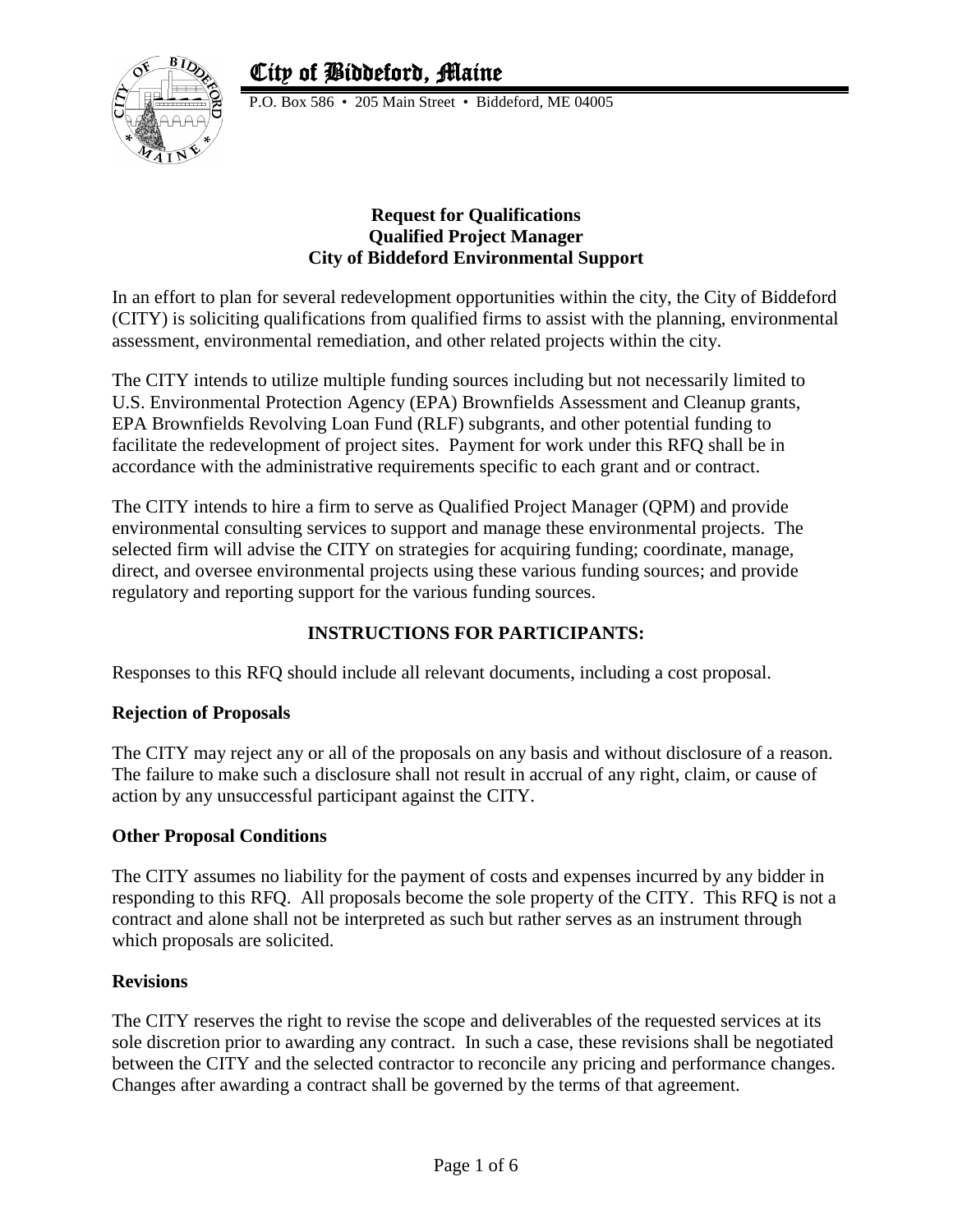## **Registration & Questions**

Interested respondents must register through the City of Biddeford RFP web portal at <http://www.biddefordmain.org/rfp> on or before **5:00 pm, Friday, July 11, 2014.** Click on the "*RFQ: Qualified Project Manager"* link and then scroll down to the "*Online RFQ Registration & Inquiry Form"* block and select "*Online Registration*" from the dropdown menu. The online registration will assist the CITY in ensuring all interested respondents are aware of any and all RFQ clarifications and addenda.

Please submit questions concerning this RFQ through the City of Biddeford RFP web portal at <http://www.biddefordmaine.org/rfp> in writing by **5:00 pm, Monday, July 21, 2014.** Click on the "*RFQ: Qualified Project Manager"* link and then scroll down to the "*Online RFQ Registration & Inquiry Form"* block and select the appropriate label from the dropdown menu.

All questions and responses will be posted to the "*RFQ Questions & Clarifications"* section of the webpage for review by all bidders.

#### **Proposal Delivery Format and Date**

All proposals must be submitted **electronically in PDF format** to:

bphinney@biddefordmaine.org

Subject line shall read "**RFP - QPM Services**".

Proposals must be received no later than **4:00 p.m. on Thursday, July 24, 2014**.

#### **Insurance Requirements**

The successful contractor will be required to provide insurance coverage as contracted. All insurance must name the City of Biddeford as an additional insured. Coverage shall include, but may not be limited to, the following:

- General Liability: \$1,000,000 per occurrence; \$2,000,000 aggregate
- Automobile Liability: \$1,000,000 Combined single limit
- Workers' Compensation: Per State of Maine Statute
- Professional Liability: \$2,000,000 per occurrence

## **SCOPE OF WORK**

The QPM will provide as-needed advice, services, and assistance regarding environmental assessment, remediation planning, cleanup implementation, and other services as may be agreed to at project sites that may be funded by Brownfields Assessment and Cleanup grants, RLF subgrants, and/or other financial programs. In certain cases, the QPM may directly manage the remediation projects. The CITY will depend on the QPM to assist in ensuring that the remediation projects comply with all applicable state and federal requirements. These requirements may include but are not limited to applicable state and federal environmental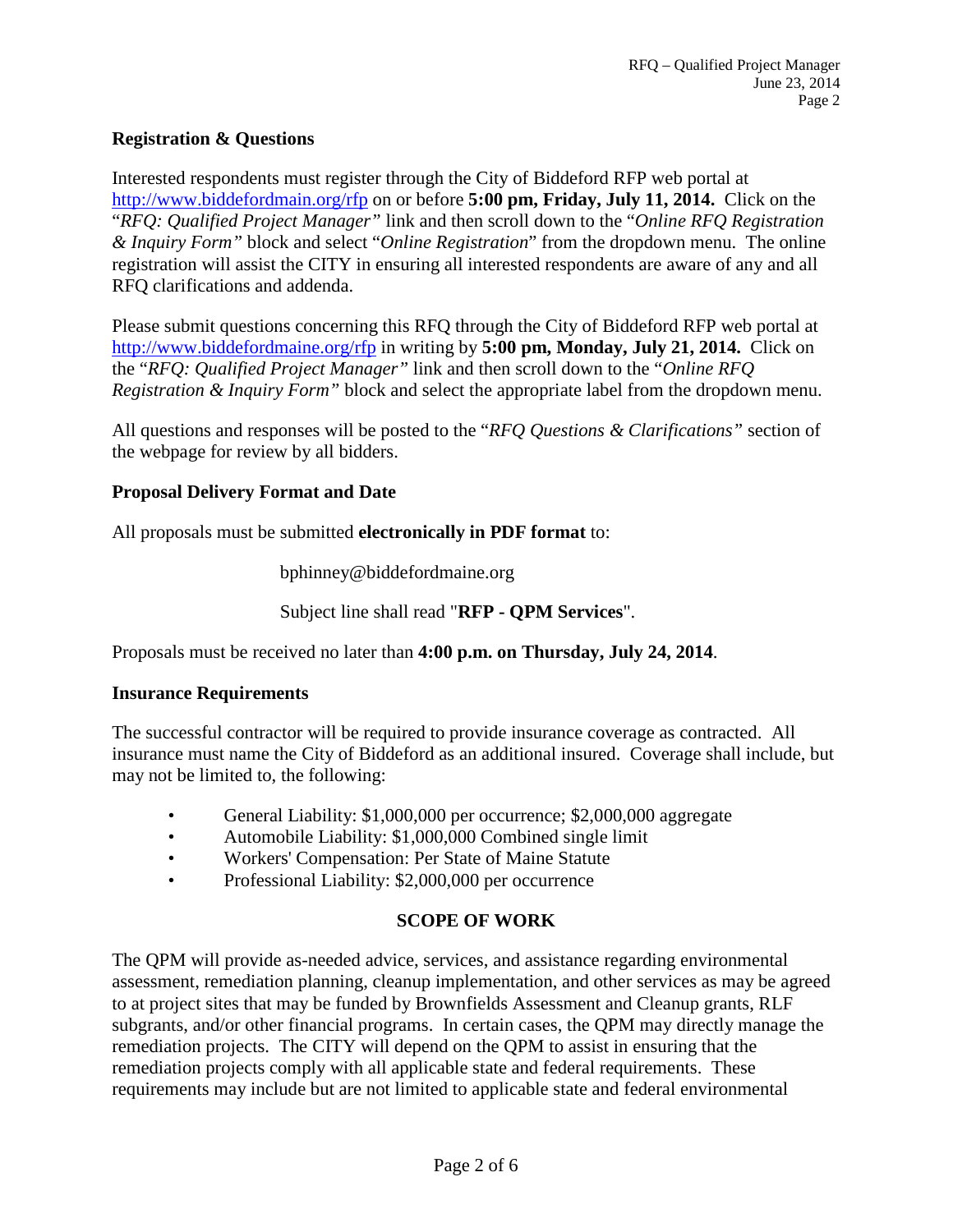regulations, and funding source-specific obligations relative to task eligibility, record-keeping, reporting, and wage rate compliance assurance.

Services needed related to this program *may* include:

- Perform Environmental Site Assessments (ESAs) including Phase I ESAs (ASTM E1527-13) and Phase II Investigations;
- Conduct Hazardous Building Materials Surveys including asbestos, lead-based paint, polychlorinated biphenyls (PCBs), and universal and hazardous wastes;
- Provide advice relative to compliance with All Appropriate Inquiry rules;
- Perform site eligibility determinations per EPA requirements;
- Develop strategies for remediation and site redevelopment;
- Prepare and submit draft Remediation Work Plans (Remedial Action Plans [RAP], Analysis of Brownfields Cleanup Alternatives [ABCA], Site Specific Quality Assurance Project Plan [SSQAPP] Addenda, Immediate Response Action [IRA] Plans, Release Abatement Measure [RAM] Plans, etc.,) to the EPA and Maine Department of Environmental Protection (MEDEP), as necessary, and respond to received comments prior to finalizing and delivering project documents;
- Develop bid specification packages for cleanup contractor bidding and evaluate received contractor bids;
- Conduct procurement, remediation project management, and field oversight of remediation projects on behalf of the CITY to document project work and ensure regulatory compliance;
- Assist with the coordination of community outreach efforts;
- Prepare and submit draft Remediation Implementation Closeout Reports including necessary RAOs and AULs to EPA and MEDEP, as necessary, and respond to received comments prior to finalizing and delivering project documents; and
- Attend regular meetings with the CITY and be available to respond to questions from CITY staff regarding the environmental assessment and cleanup process.

## **Expected Duration of Services**

The CITY may request QPM services from the selected firm using the fees specified in their proposal for a period of up to four years.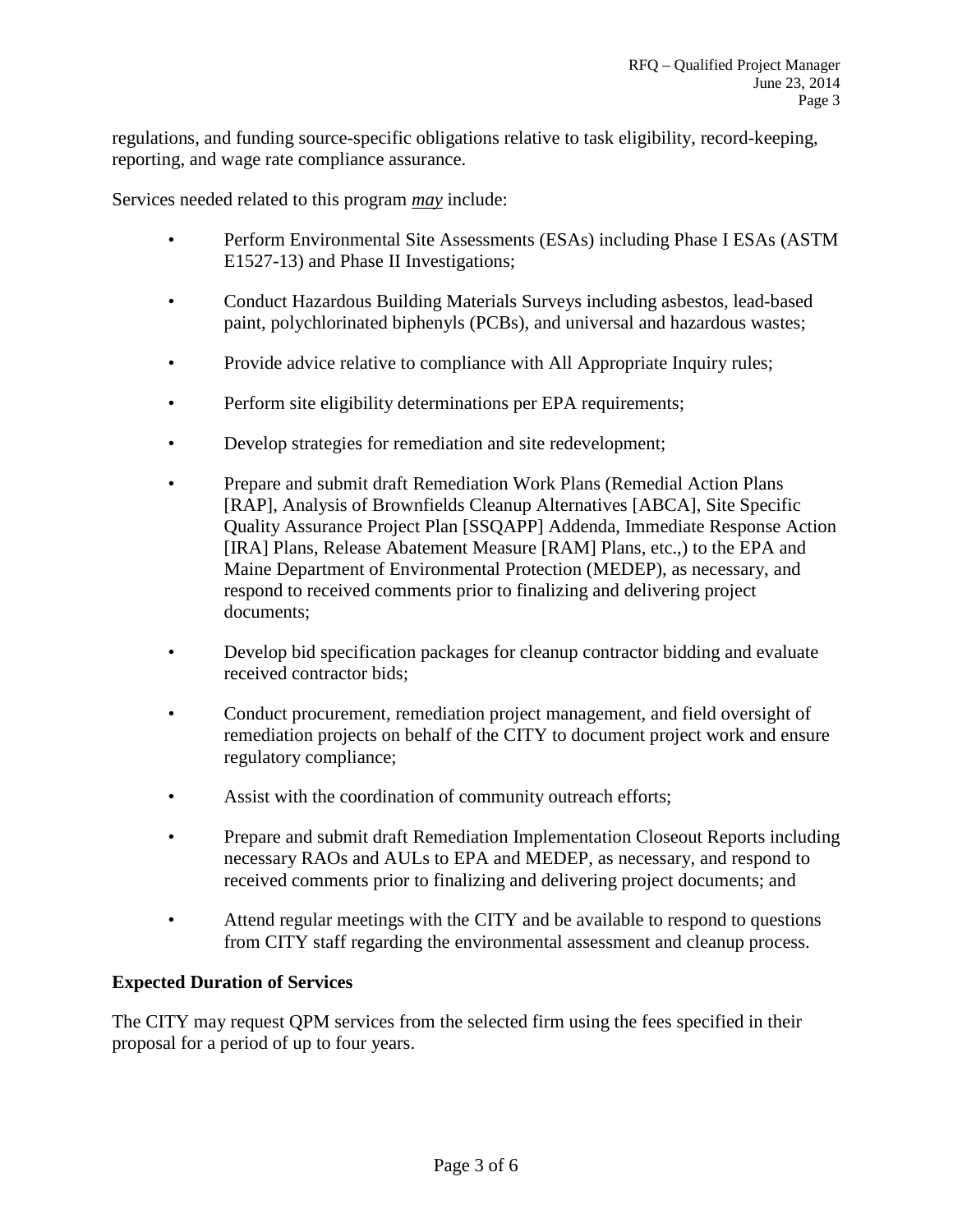#### **Acknowledgment of Brownfields Terms and Conditions**

Attachment A includes an example of the typical Administrative and Programmatic Brownfields Grant Terms & Conditions for a Cleanup Grant. All respondents should be familiar with the typical grant conditions and be prepared to agree to and comply with the terms and conditions specific to each applicable grant, whether assessment, cleanup, or RLF.

#### **PROPOSAL REQUIREMENTS**

The proposal shall be organized as follows utilizing the section names and subsection names as listed below:

- 1. Cover (**1 page maximum**)
- 2. Cover Letter: A letter signed by an officer of the firm, binding the firm to all of the commitments made in the proposal. (**2 pages maximum**)
- 3. Table of Contents (**1 page maximum**)
- 4. Company Overview: The name, address and contact person of the company submitting the proposal. Please include office telephone, cellular telephone, and email address. Give the company history, background, and general experience. List all subcontractors required for the project. (**2 pages maximum**).
- 5. EPA Brownfields-Funded Qualifications and Experience: Please provide the following in narrative form.
	- A. Provide experience working for non-profits, municipalities and regional planning agencies in the implementation of EPA Brownfields-funded assessment programs; (**3 pages maximum**)
	- B. Provide experience working for other similar EPA-funded Brownfields Assessment, Cleanup and RLF programs. (**2 pages maximum**)
	- C. Provide experience with EPA Brownfields programmatic compliance and reporting including the completion of ABCAs, RAPs, SSQAPP Addenda, Community Relations Plans, Davis Bacon Act prevailing wage compliance, ACRES reporting, and EPA quarterly reporting. (**3 page maximum**)
	- D. Provide three representative examples of EPA Brownfields-funded assessment, cleanup, and/or RLF projects. For each example, present the name of the project, a project narrative, the project period, and project cost. Also, include the name of the client, primary contact person, email address, and phone number for each project example. (**3 pages maximum, 1 page for each example**)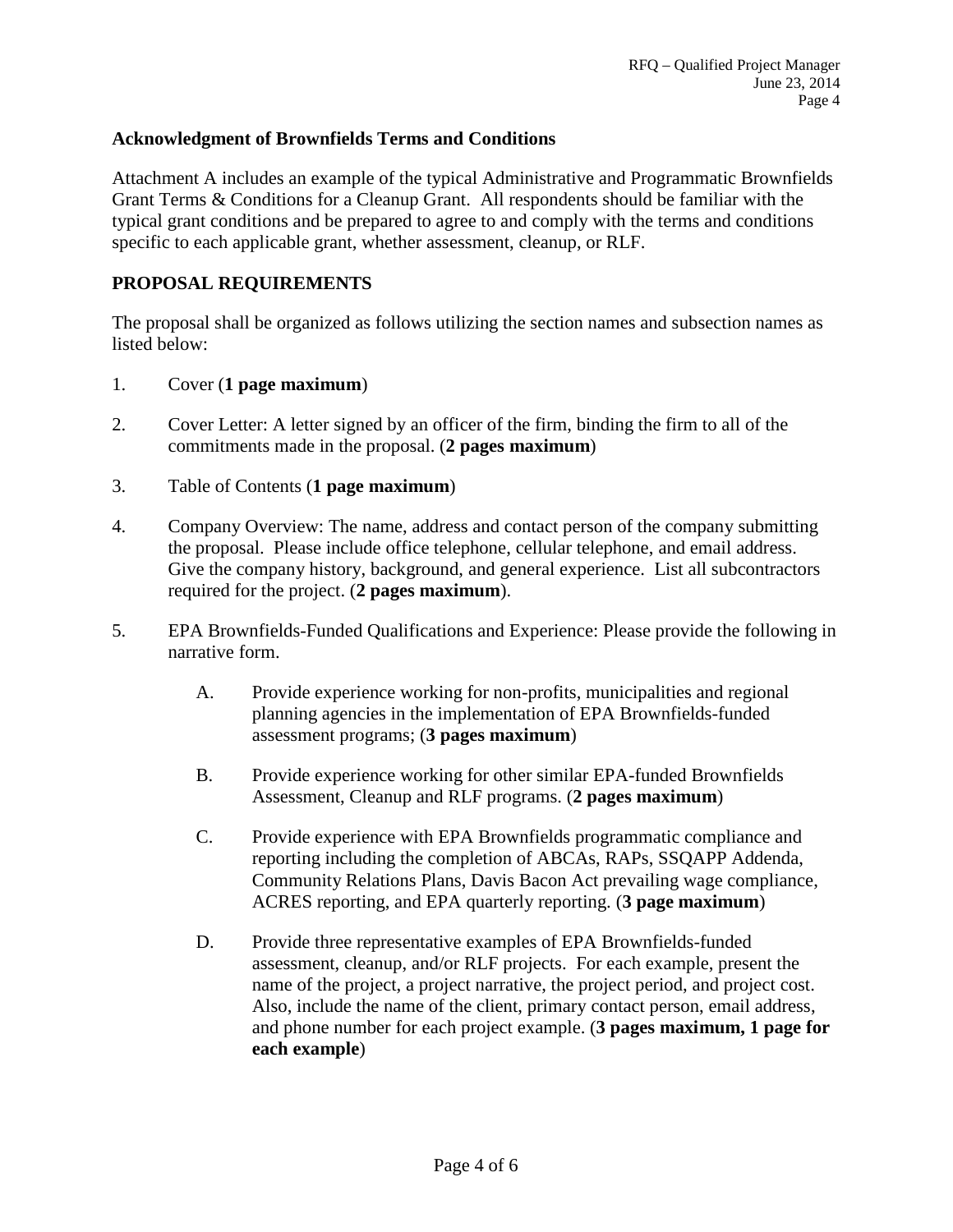- 6. Key Staff: Please provide the following in narrative form: The background, education, and relevant experience of all team members proposed to participate in all tasks identified in the Scope of Work; the principal in charge, project manager, key staff and the roles of other significant project participants. (**6 pages maximum**)
- 7. Project Approach: Provide a general project approach for implementing the Scope of Work for the project including how to effectively manage and implement Brownfields projects. (**4 pages maximum**)
- 8. Acknowledgement of Terms & Conditions: Provide a statement acknowledging that the typical Brownfields Terms & Conditions provided in Attachment A of the RFQ have been read and understood and that the respondent is prepared to comply with the terms and conditions, as may be negotiated, specific to any grant administered under this award. (**1 page maximum**)
- 9. Fee Proposal: The fee proposal shall include a complete rate schedule and pricing for staff and equipment to be utilized for this project. (**2 pages maximum**)

No additional supporting documentation, appendices, or attachments are to be included in your proposal.

## **SELECTION CRITERIA**

The CITY desires to award a contract to the respondent with a demonstrated success rate, and who is capable of providing the highest quality service at a reasonable cost as determined by the CITY. To accomplish this goal, the CITY's criteria for selection will be based on responses relative to the following categories as described in the Scope of Work:

- 1. Company Overview, Experience, and Capabilities
- 2. EPA Funded Brownfields Qualifications and Experience:
	- A. EPA Brownfields-Funded Assessment and RFF Experience
	- B. EPA Brownfields-Funded Cleanup Experience
	- C. Programmatic and Compliance Experience
	- D. Project Experience References
- 3. Key Staff Experience
- 4. Project Approach
- 5. Acknowledgement
- 6. Fees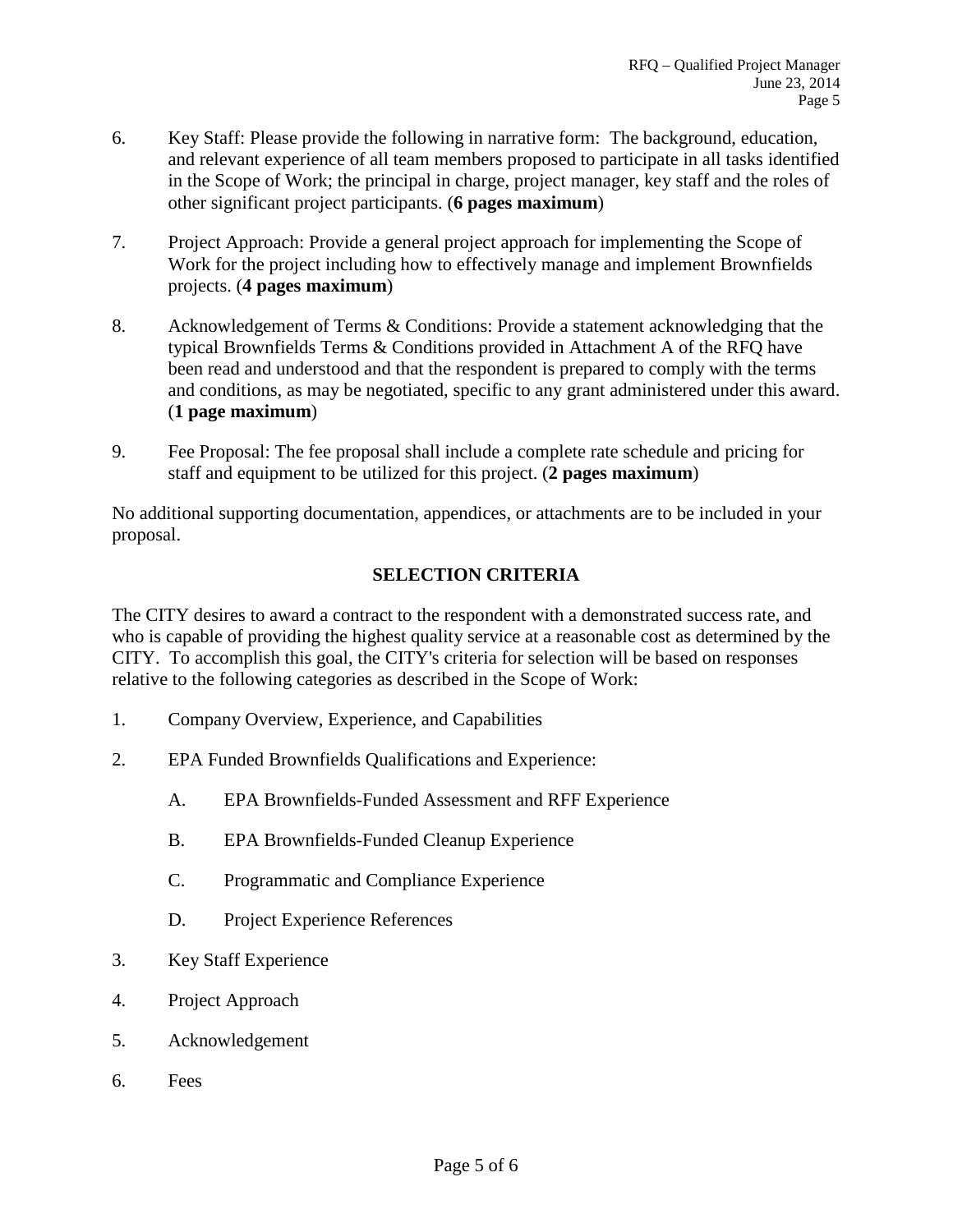The CITY's evaluation of the selection criteria shall be final. The CITY may elect to negotiate with the top ranked firms and to accept modifications to the proposed scope of services and/or price when such action is in the best interest of the CITY to do so. Additional clarifying information may be requested to aid in the decision-making process.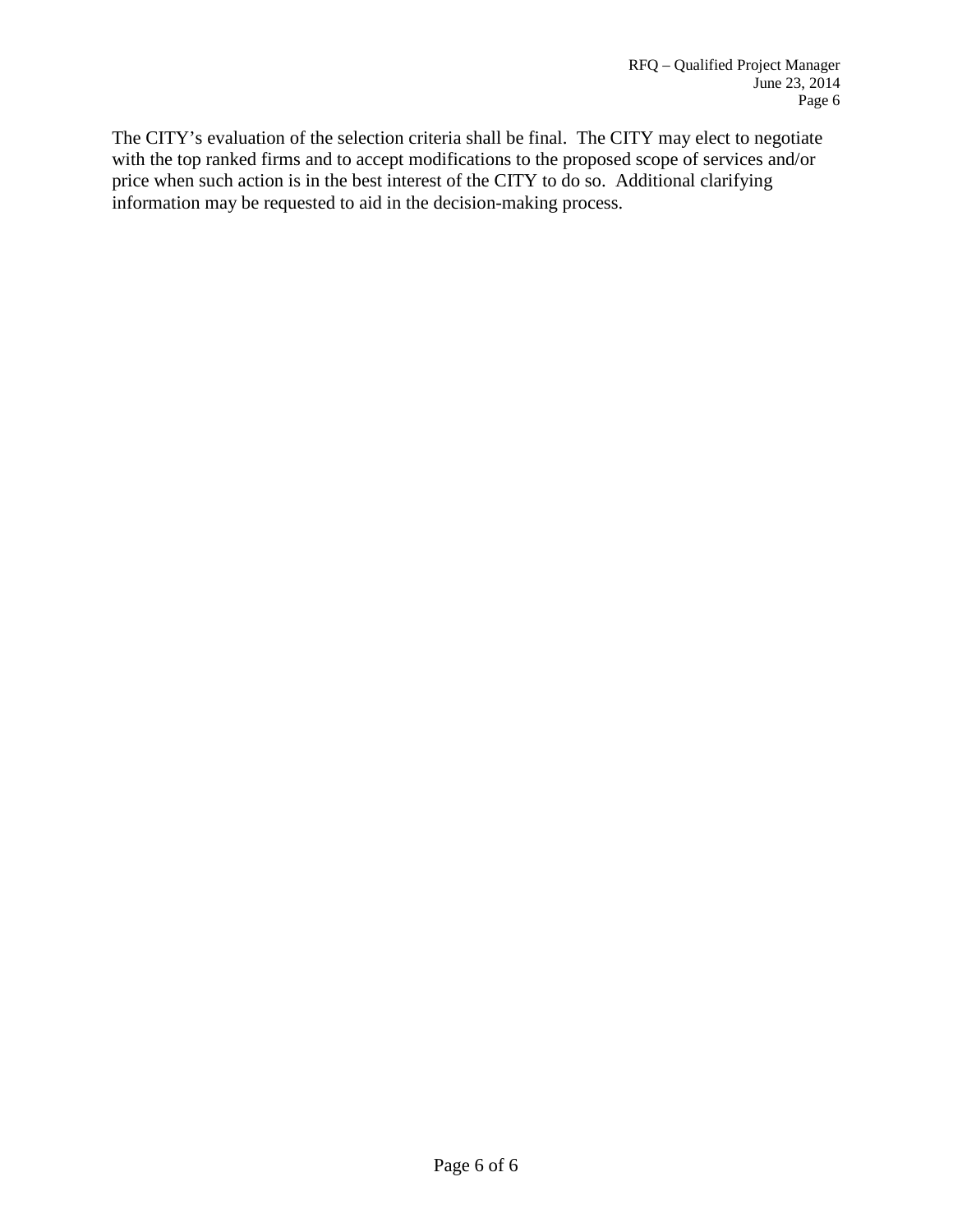## *Administrative Conditions*

#### **1. Award Acceptance**

 Based on your Application dated 7/24/13 including all modifications and amendments, the United States acting by and through the US Environmental Protection Agency (EPA) hereby awards \$200,000. EPA agrees to cost share 80% of all approved budget period costs incurred, up to and not exceeding total federal funding of \$200,000. Recipient's signature is not required on this agreement. The recipient demonstrates its commitment to carry out this award by either: 1) drawing down funds within 21 days after the EPA award or amendment mailing date; or 2) not filing a notice of disagreement with the award terms and conditions within 21 days after the EPA award or amendment mailing date. If the recipient disagrees with the terms and conditions specified in this award, the authorized representative of the recipient must furnish a notice of disagreement to the EPA Award Official within 21 days after the EPA award or amendment mailing date. In case of disagreement, and until the disagreement is resolved, the recipient should not draw down on the funds provided by this award/amendment, and any costs incurred by the recipient are at its own risk. This agreement is subject to applicable EPA statutory provisions. The applicable regulatory provisions are 40 CFR Chapter 1, Subchapter B, and all terms and conditions of this agreement and any attachments.

## **2. DRUG-FREE WORKPLACE CERTIFICATION**

The recipient organization of this EPA assistance agreement must make an ongoing, good faith effort to maintain a drug-free workplace pursuant to the specific requirements set forth in Title 40 CFR 36.200 - 36.230. Additionally, in accordance with these regulations, the recipient organization must identify all known workplaces under its federal awards, and keep this information on file during the performance of the award.

Those recipients who are individuals must comply with the drug-free provisions set forth in Title 40 CFR 36.300.

The consequences for violating this condition are detailed under Title 40 CFR 36.510. Recipients can access the Code of Federal Regulations (CFR) Title 40 Part 36 at http://www.access.gpo.gov/nara/cfr/waisidx\_06/40cfr36\_06.html.

## **3. HOTEL-MOTEL FIRE SAFETY**

Pursuant to 40 CFR 30.18, if applicable, and 15 USC 2225a, the recipient agrees to ensure that all space for conferences, meetings, conventions, or training seminars funded in whole or in part with federal funds complies with the protection and control guidelines of the Hotel and Motel Fire Safety Act (PL 101-391, as amended). Recipients may search the Hotel-Motel National Master List at http://www.usfa.dhs.gov/applications/hotel/ to see if a property is in compliance (FEMA ID is currently not required), or to find other information about the Act.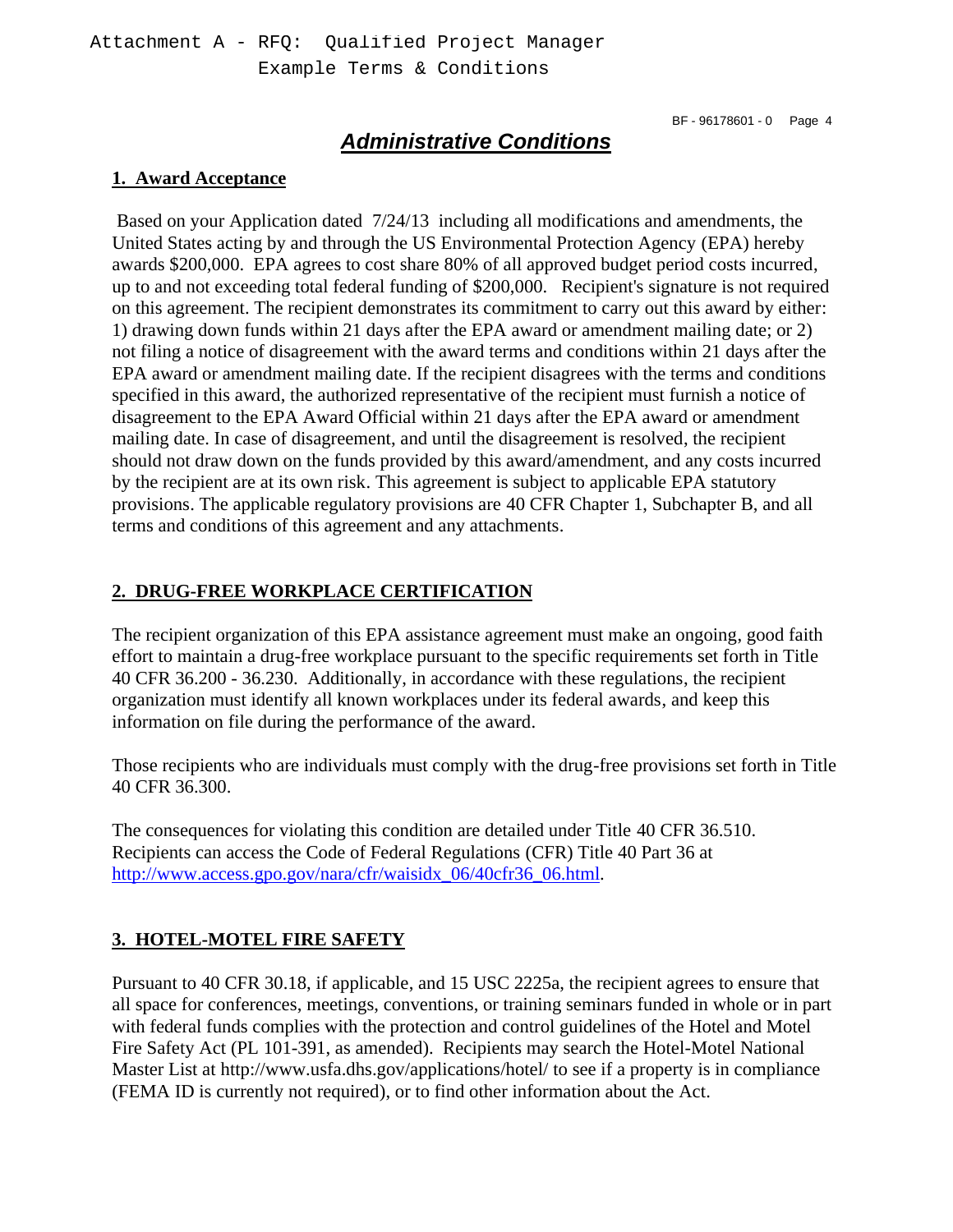## **4. LOBBYING AND LITIGATION - ALL RECIPIENTS**

The chief executive officer of this recipient agency shall ensure that no grant funds awarded under this assistance agreement are used to engage in lobbying of the Federal Government or in litigation against the United States unless authorized under existing law. The recipient shall abide by its respective OMB Circular (A-21, A-87, or A-122), which prohibits the use of federal grant funds for litigation against the United States or for lobbying or other political activities.

The recipient agrees to comply with Title 40 CFR Part 34, *New Restrictions on Lobbying* . The recipient shall include the language of this provision in award documents for all subawards exceeding \$100,000, and require that subrecipients submit certification and disclosure forms accordingly.

In accordance with the Byrd Anti-Lobbying Amendment, any recipient who makes a prohibited expenditure under Title 40 CFR Part 34 or fails to file the required certification or lobbying forms shall be subject to a civil penalty of not less than \$10,000 and not more than \$100,000 for each such expenditure.

## **5. MANAGEMENT FEES**

Management fees or similar charges in excess of the direct costs and approved indirect rates are not allowable. The term "management fees or similar charges" refers to expenses added to the direct costs in order to accumulate and reserve funds for ongoing business expenses, unforeseen liabilities, or for other similar costs which are not allowable under this assistance agreement. Management fees or similar charges may not be used to improve or expand the project funded under this agreement, except to the extent authorized as a direct cost of carrying out the scope of work.

## **6. RECYCLING TERM AND CONDITION**

In accordance with Section 6002 of the Resource Conservation and Recovery Act (RCRA) (42 U.S.C. 6962) any State agency or agency of a political subdivision of a State which is using appropriated Federal funds shall comply with the requirements set forth. Regulations issued under RCRA Section 6002 apply to any acquisition of an item where the purchase price exceeds \$10,000 or where the quantity of such items acquired in the course of the preceding fiscal year was \$10,000 or more. RCRA Section 6002 requires that preference be given in procurement programs to the purchase of specific products containing recycled materials identified in guidelines developed by EPA. These guidelines are listed in 40 CFR 247.

In accordance with the polices set forth in EPA Order 1000.25 and Executive Order 13423, Strengthening Federal Environmental, Energy and Transportation Management (January 24, 2007), the recipient agrees to use recycled paper and double sided printing for all reports which are prepared as a part of this agreement and delivered to EPA. This requirement does not apply to reports prepared on forms supplied by EPA, or to Standard Forms, which are printed on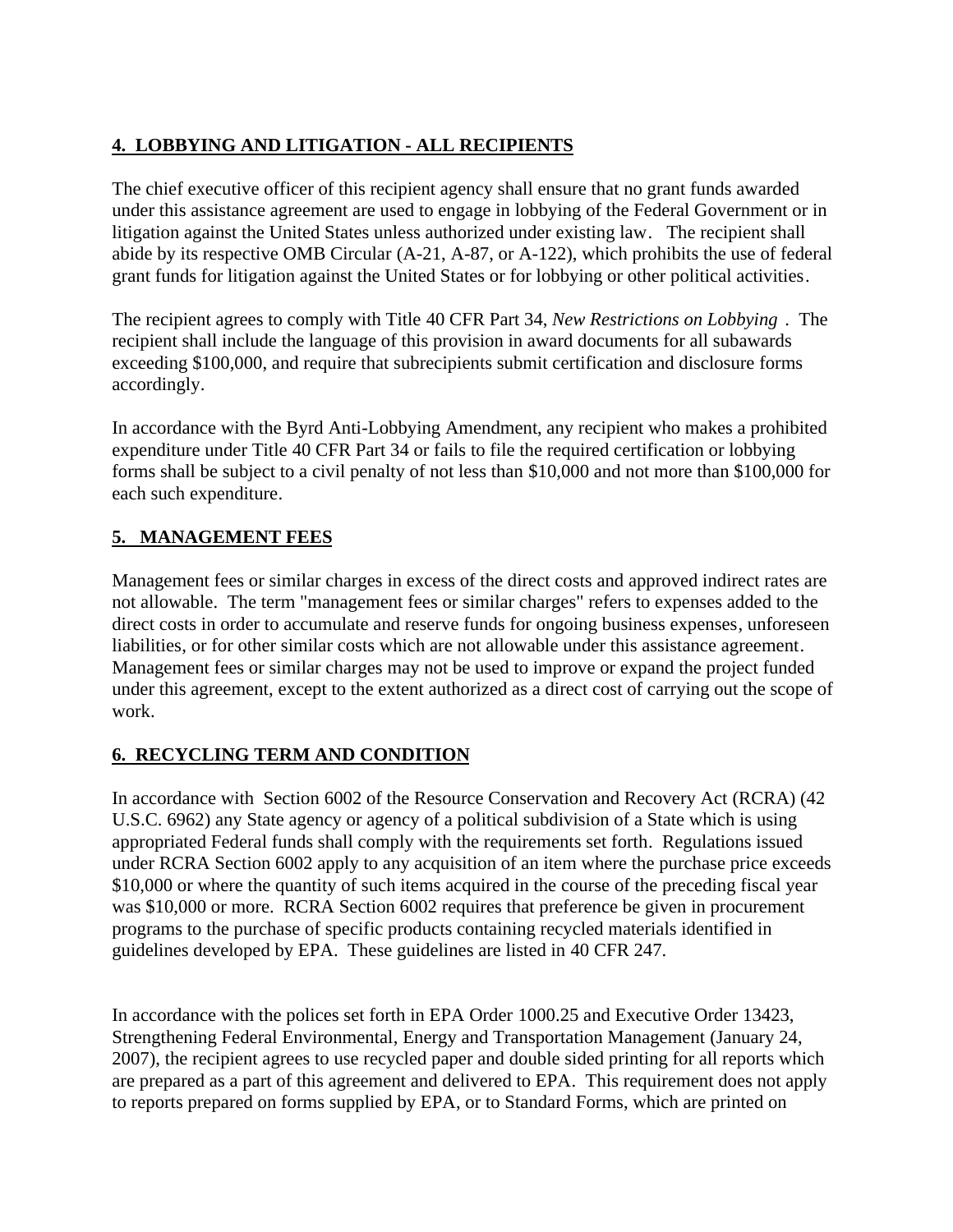recycled paper and are available through the General Services Administration.

## **7. REIMBURSEMENT LIMITATION**

EPA's financial obligations to the recipient are limited by the amount of federal funding awarded to date as shown on line 15 in its EPA approved budget. If the recipient incurs costs in anticipation of receiving additional funds from EPA, it does so at its own risk.

## **8. A-133 SINGLE AUDIT**

In accordance with OMB Circular A-133, which implements the Single Audit Act, the recipient hereby agrees to obtain a single audit from an independent auditor, if it expends \$500,000 or more in total Federal funds in any fiscal year. Within nine months after the end of a recipient's fiscal year or 30 days after receiving the report from the auditor, the recipient shall submit the SF-SAC and a Single Audit Report Package**. The recipient MUST** submit the SF-SAC and a Single Audit Report Package, using the Federal Audit Clearinghouse's Internet Data Entry System. For complete information on how to accomplish the single audit submissions, you will need to visit the Federal Audit Clearinghouse Web site: http://harvester.census.gov/fac/

## **9. SUSPENSION AND DEBARMENT**

Recipients shall fully comply with Subpart C of 2 CFR Part 180 entitled, "Responsibilities of Participants Regarding Transactions Doing Business With Other Persons," as implemented and supplemented by 2 CFR Part 1532. Recipient is responsible for ensuring that any lower tier covered transaction, as described in Subpart B of 2 CFR Part 180, entitled "Covered Transactions," includes a term or condition requiring compliance with Subpart C. Recipient is responsible for further requiring the inclusion of a similar term or condition in any subsequent lower tier covered transactions. Recipient acknowledges that failing to disclose the information required under 2 CFR 180.335 may result in the delay or negation of this assistance agreement, or pursuance of legal remedies, including suspension and debarment.

Recipients may access the Excluded Parties List System at http://www.epls.gov. This term and condition supersedes EPA Form 5700-49, "Certification Regarding Debarment, Suspension, and Other Responsibility Matters."

## **10. UNLIQUIDATED OBLIGATIONS PART 31 - FEDERAL FINANCIAL REPORT**

Pursuant to 40 CFR 31.41(b) and 31.50(b), EPA recipients shall submit an annual Federal Financial Report (SF-425) to EPA no later than 90 calendar days following the end of the reporting year.

At the end of the project, the recipient must submit a final Federal Financial Report to EPA no later than 90 calendar days after the end of the project period. The form is available on the internet at http://www.epa.gov/ocfo/finservices/forms.htm . All FFRs must be submitted to the Las Vegas Finance Center: US EPA, LVFC, 4220 S. Maryland Pkwy Bldg C, Ste 503 Las Vegas, NV 89119 or by Fax to: 702-798-2423.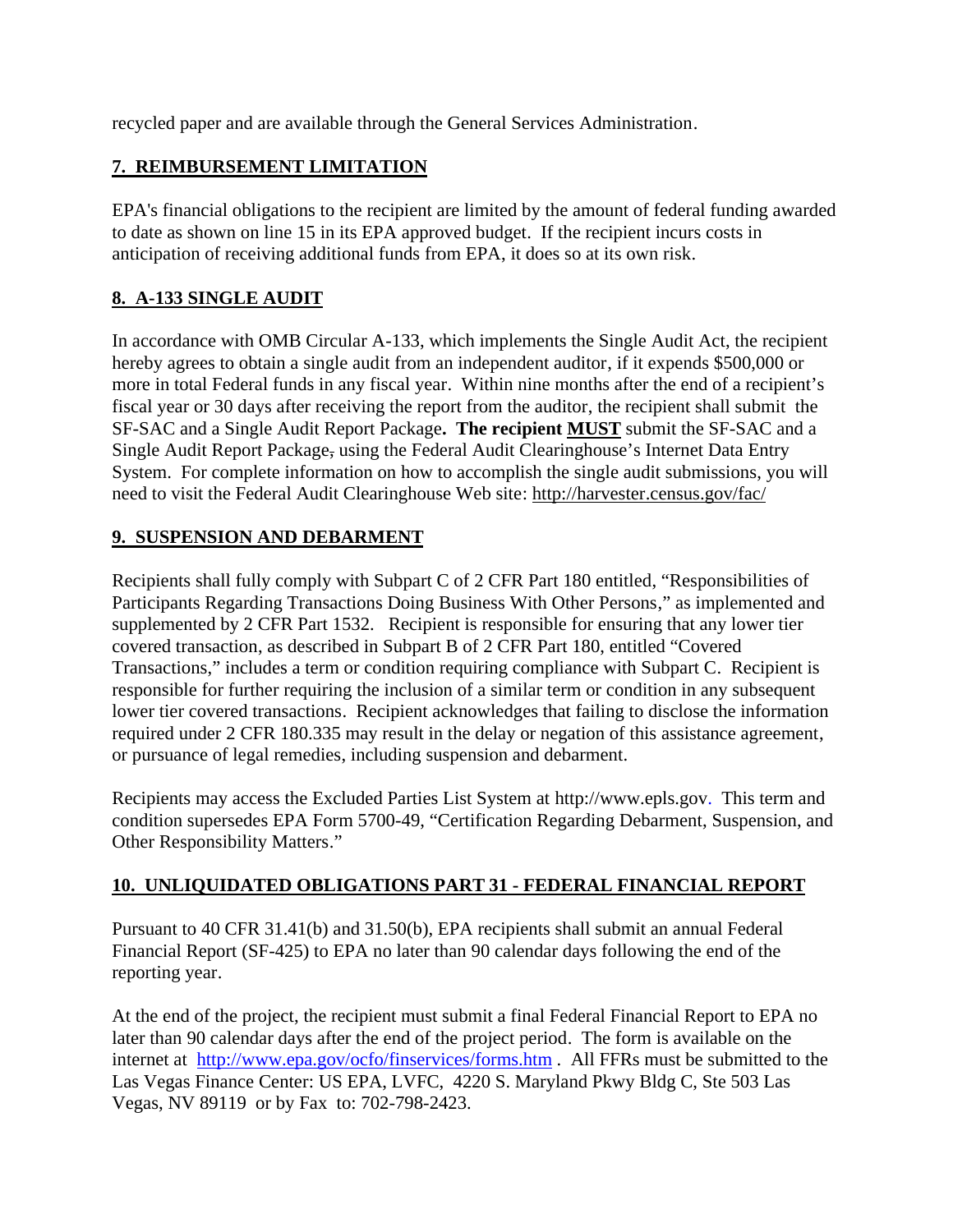The LVFC will make adjustments, as necessary, to obligated funds after reviewing and accepting a final Federal Financial Report. Recipients will be notified and instructed by EPA if they must complete any additional forms for the closeout of the assistance agreement.

EPA may take enforcement actions in accordance with 40 CFR 31.43 if the recipient does not comply with this term and condition

## **11. CENTRAL CONTRACTOR REGISTRATION AND UNIVERSAL IDENTIFIER REQUIREMENTS**

A. Requirement for Central Contractor Registration (CCR). Unless you are exempted from this requirement under 2 CFR 25.110, you as the recipient must maintain the currency of your information in the CCR until you submit the final financial report required under this award or receive the final payment, whichever is later. This requires that you review and update the information at least annually after the initial registration, and more frequently if required by changes in your information or another award term.

B. Requirement for Data Universal Numbering System (DUNS) numbers. If you are authorized to make subawards under this award, you:

1. Must notify potential subrecipients that no entity (see definition in paragraph C of this award term) may receive a subaward from you unless the entity has provided its DUNS number to you.

2. May not make a subaward to an entity unless the entity has provided its DUNS number to you.

C. Definitions. For purposes of this award term:

1. Central Contractor Registration (CCR) means the Federal repository into which an entity must provide information required for the conduct of business as a recipient. Additional information about registration procedures may be found at the CCR Internet site (currently at http://www.ccr.gov).

2. Data Universal Numbering System (DUNS) number means the nine-digit number established and assigned by Dun and Bradstreet, Inc. (D&B) to uniquely identify business entities. A DUNS number may be obtained from D&B by telephone (currently 866-705-5711) or the Internet (currently at http://fedgov.dnb.com/webform).

3. Entity, as it is used in this award term, means all of the following, as defined at 2 CFR part 25, subpart C: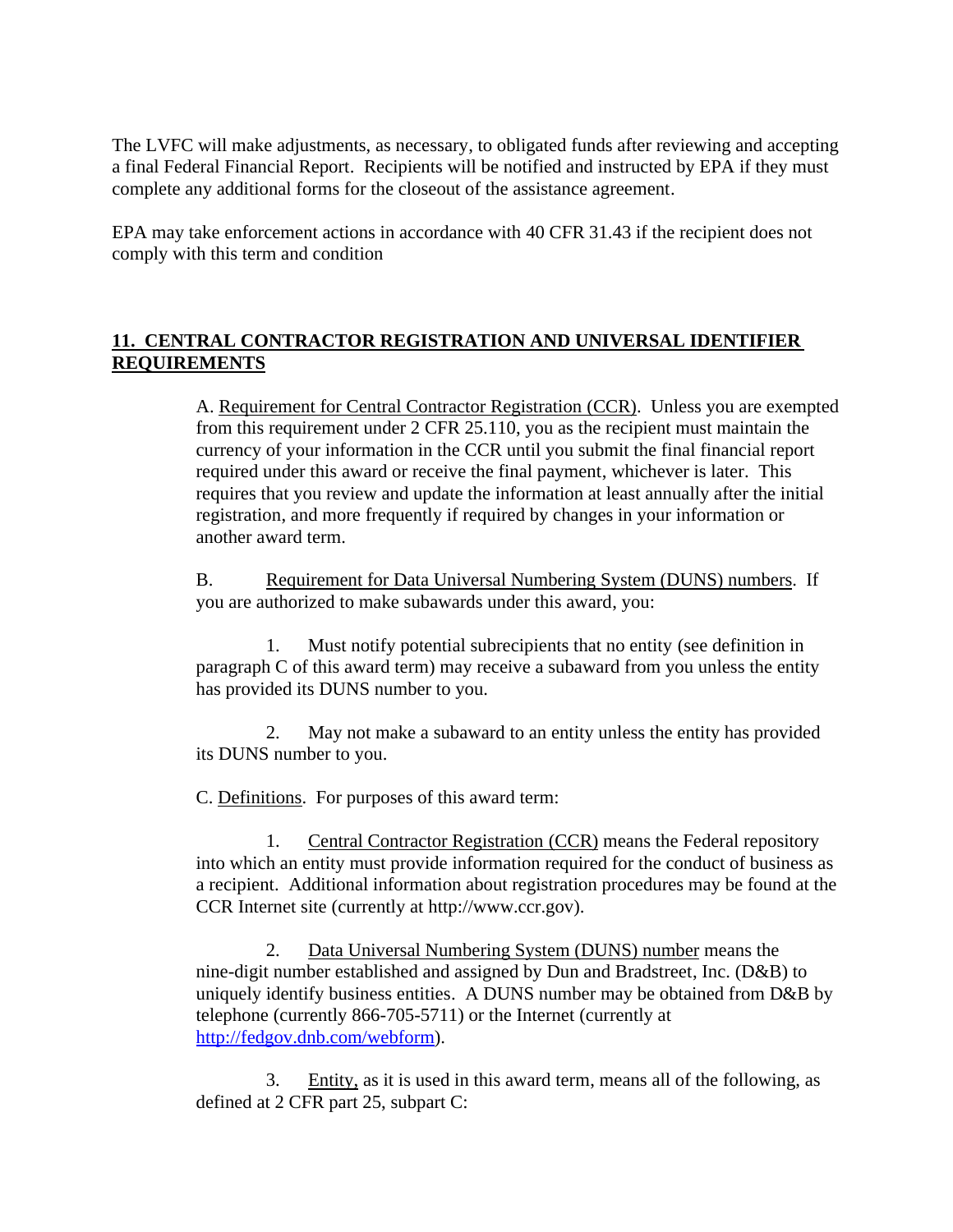a.A Governmental organization, which is a State, local government, or

Indian tribe;

b. A foreign public entity;

c. A domestic or foreign nonprofit organization;

d. A domestic or foreign for-profit organization; and

e.A Federal agency, but only as a subrecipient under an award or subaward to a non-Federal entity.

4. Subaward:

a.This term means a legal instrument to provide support for the performance of any portion of the substantive project or program for which you received this award and that you as the recipient award to an eligible subrecipient.

b. The term does not include your procurement of property and services needed to carry out the project or program (for further explanation, see Sec. --.210 of the attachment to OMB Circular A-133, "Audits of States, Local Governments, and Non-Profit Organizations").

c.A subaward may be provided through any legal agreement, including an agreement that you consider a contract.

5. Subrecipient means an entity that:

a.Receives a subaward from you under this award; and

b. Is accountable to you for the use of the Federal funds provided

by the subaward.

## **12. REPORTING SUB-AWARDS AND EXECUTIVE COMPENSATION**

a.Reporting of first-tier subawards.

1. Applicability. Unless you are exempt as provided in paragraph d. of this award term, you must report each action that obligates \$25,000 or more in Federal funds that does not include Recovery funds (as defined in section 1512(a)(2) of the American Recovery and Reinvestment Act of 2009, Pub. L. 111-5) for a subaward to an entity (see definitions in paragraph e of this award term).

2. Where and when to report.

i. You must report each obligating action described in paragraph a.1. of this award term to www.fsrs.gov.

ii. For subaward information, report no later than the end of the month following the month in which the obligation was made. (For example, if the obligation was made on November 7, 2010, the obligation must be reported by no later than December 31, 2010.)

3. What to report. You must report the information about each obligating action that the submission instructions posted at www.fsrs.gov specify.

> b. Reporting Total Compensation of Recipient Executives. 1. Applicability and what to report. You must report total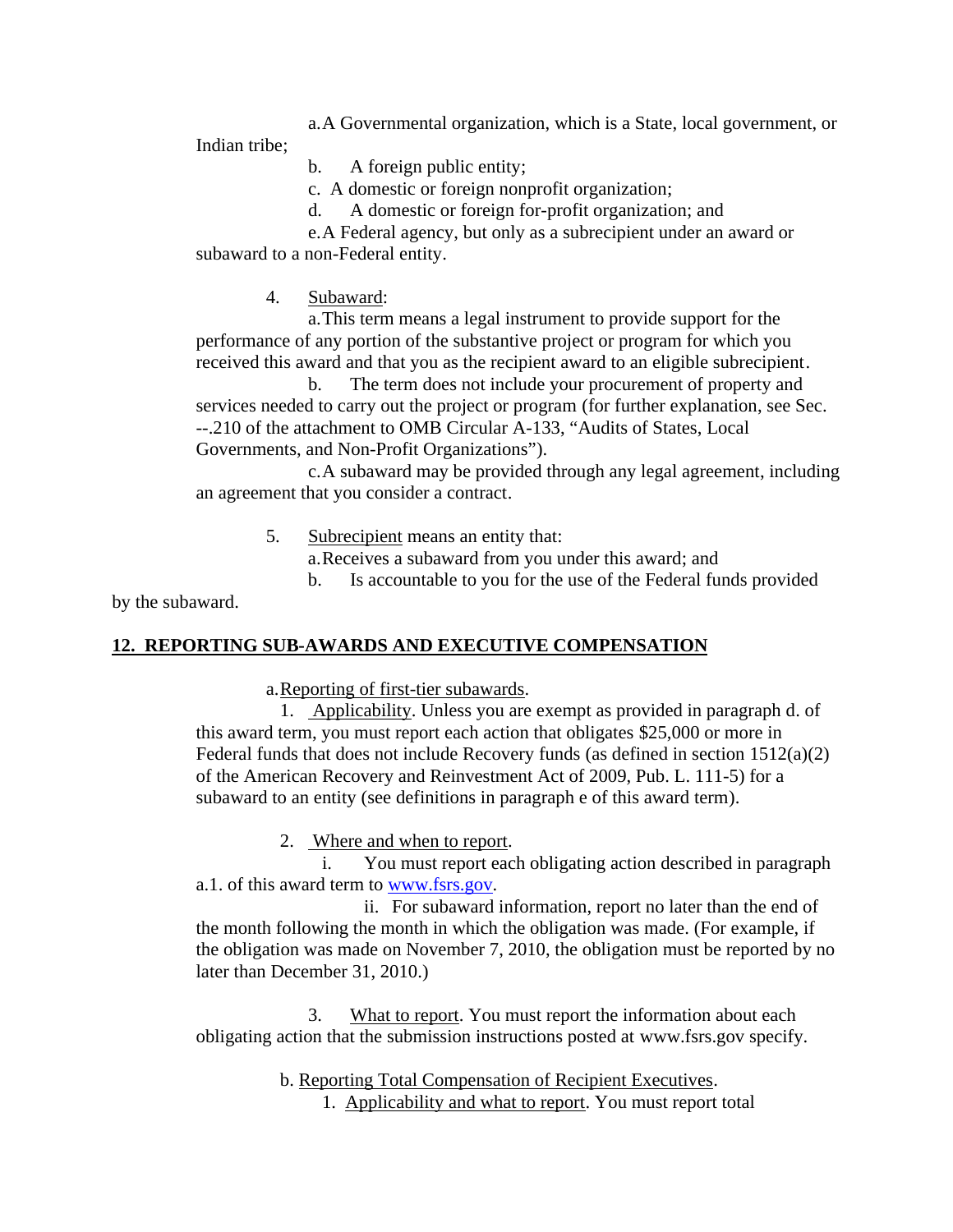compensation for each of your five most highly compensated executives for the preceding completed fiscal year, if --

i. the total Federal funding authorized to date under this award is \$25,000 or more;

ii. in the preceding fiscal year, you received—

(A) 80 percent or more of your annual gross revenues from Federal procurement contracts (and subcontracts) and Federal financial assistance subject to the Transparency Act, as defined at 2 CFR 170.320 (and subawards); and (B) \$25,000,000 or more in annual gross revenues from

Federal procurement contracts (and subcontracts) and Federal financial assistance subject to the Transparency Act, as defined at 2 CFR 170.320 (and subawards); and iii. The public does not have access to information about the

compensation of the executives through periodic reports filed under section 13(a) or 15(d) of the Securities Exchange Act of 1934 (15 U.S.C. 78m(a), 78o(d)) or section 6104 of the Internal Revenue Code of 1986. (To determine if the public has access to the compensation information, see the U.S. Security and Exchange Commission total compensation filings at http://www.sec.gov/answers/execomp.htm.)

2. Where and when to report. You must report executive total compensation described in paragraph b.1. of this award term:

i. As part of your registration profile at www.ccr.gov.

ii. By the end of the month following the month in which this award is made, and annually thereafter.

c. Reporting of Total Compensation of Subrecipient Executives.

1. Applicability and what to report. Unless you are exempt as provided in paragraph d. of this award term, for each first-tier subrecipient under this award, you shall report the names and total compensation of each of the subrecipient's five most highly compensated executives for the subrecipient's preceding completed fiscal year, if --

 i. in the subrecipient's preceding fiscal year, the subrecipient received—

(A) 80 percent or more of its annual gross revenues from Federal procurement contracts (and subcontracts) and Federal financial assistance subject to the Transparency Act, as defined at 2 CFR 170.320 (and subawards); and

(B) \$25,000,000 or more in annual gross revenues from Federal procurement contracts (and subcontracts), and Federal financial assistance subject to the Transparency Act (and subawards); and

ii. The public does not have access to information about the compensation of the executives through periodic reports filed under section 13(a) or 15(d) of the Securities Exchange Act of 1934 (15 U.S.C. 78m(a), 78o(d)) or section 6104 of the Internal Revenue Code of 1986. (To determine if the public has access to the compensation information, see the U.S. Security and Exchange Commission total compensation filings at http://www.sec.gov/answers/execomp.htm.)

2. Where and when to report. You must report subrecipient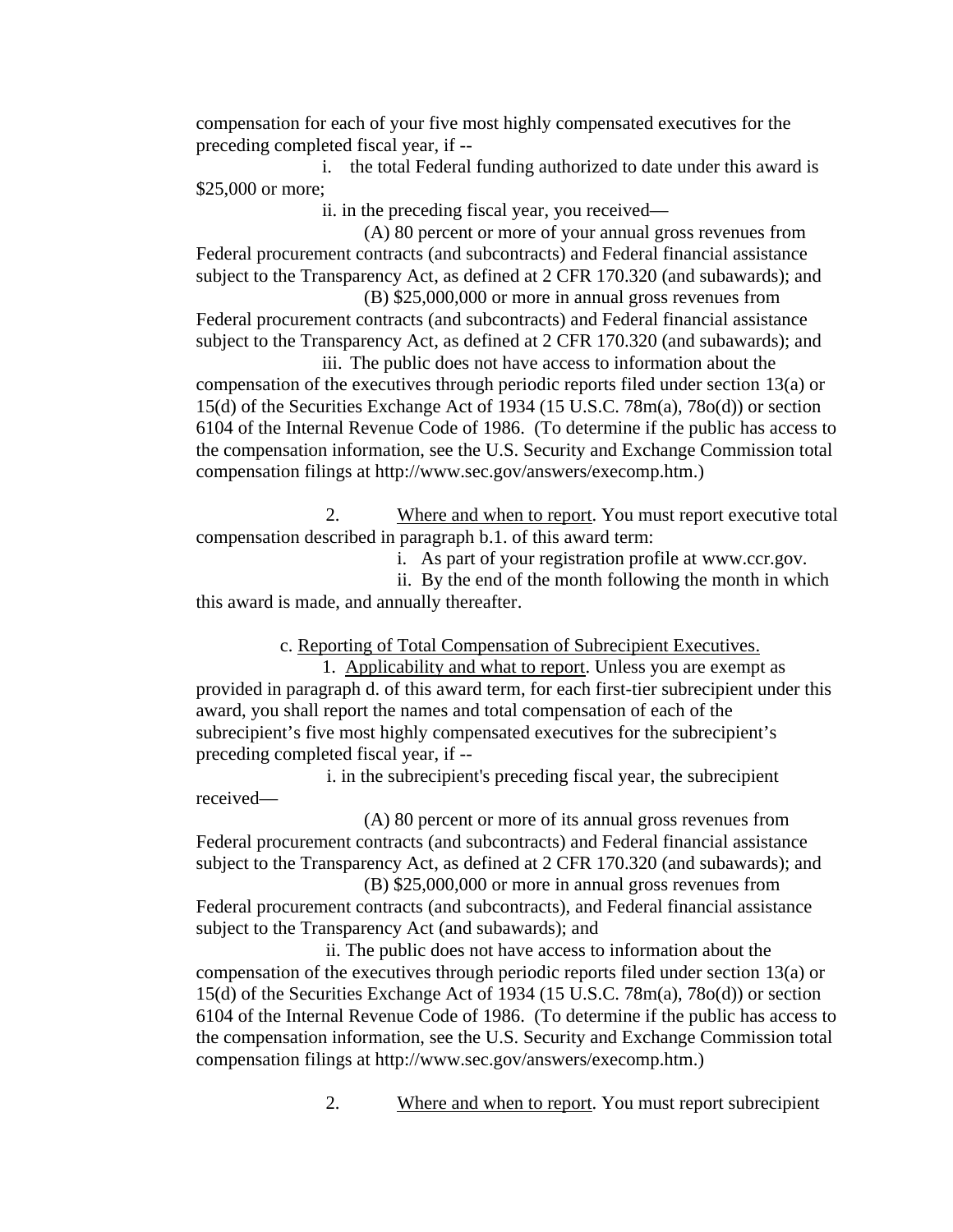executive total compensation described in paragraph c.1. of this award term:

i. To the recipient.

ii. By the end of the month following the month during which you make the subaward. For example, if a subaward is obligated on any date during the month of October of a given year (i.e., between October 1 and 31), you must report any required compensation information of the subrecipient by November 30 of that year.

d. Exemptions

If, in the previous tax year, you had gross income, from all sources, under \$300,000, you are exempt from the requirements to report:

i. subawards,

and

ii. the total compensation of the five most highly compensated executives of any subrecipient.

e. Definitions. For purposes of this award term:

1. Entity means all of the following, as defined in 2 CFR part 25:

i. A Governmental organization, which is a State, local government, or Indian tribe;

- ii. A foreign public entity;
- iii. A domestic or foreign nonprofit organization;
- iv. A domestic or foreign for-profit organization;

v. A Federal agency, but only as a subrecipient under an award or subaward to a non-Federal entity.

 2. Executive means officers, managing partners, or any other employees in management positions.

3. Subaward:

i. This term means a legal instrument to provide support for the performance of any portion of the substantive project or program for which you received this award and that you as the recipient award to an eligible subrecipient.

ii. The term does not include your procurement of property and services needed to carry out the project or program (for further explanation, see Sec. --.210 of the attachment to OMB Circular A-133, "Audits of States, Local Governments, and Non-Profit Organizations").

iii. A subaward may be provided through any legal agreement, including an agreement that you or a subrecipient considers a contract.

4. Subrecipient means an entity that:

i. Receives a subaward from you (the recipient) under this award;

and ii. Is accountable to you for the use of the Federal funds provided by the subaward.

5. Total compensation means the cash and noncash dollar value earned by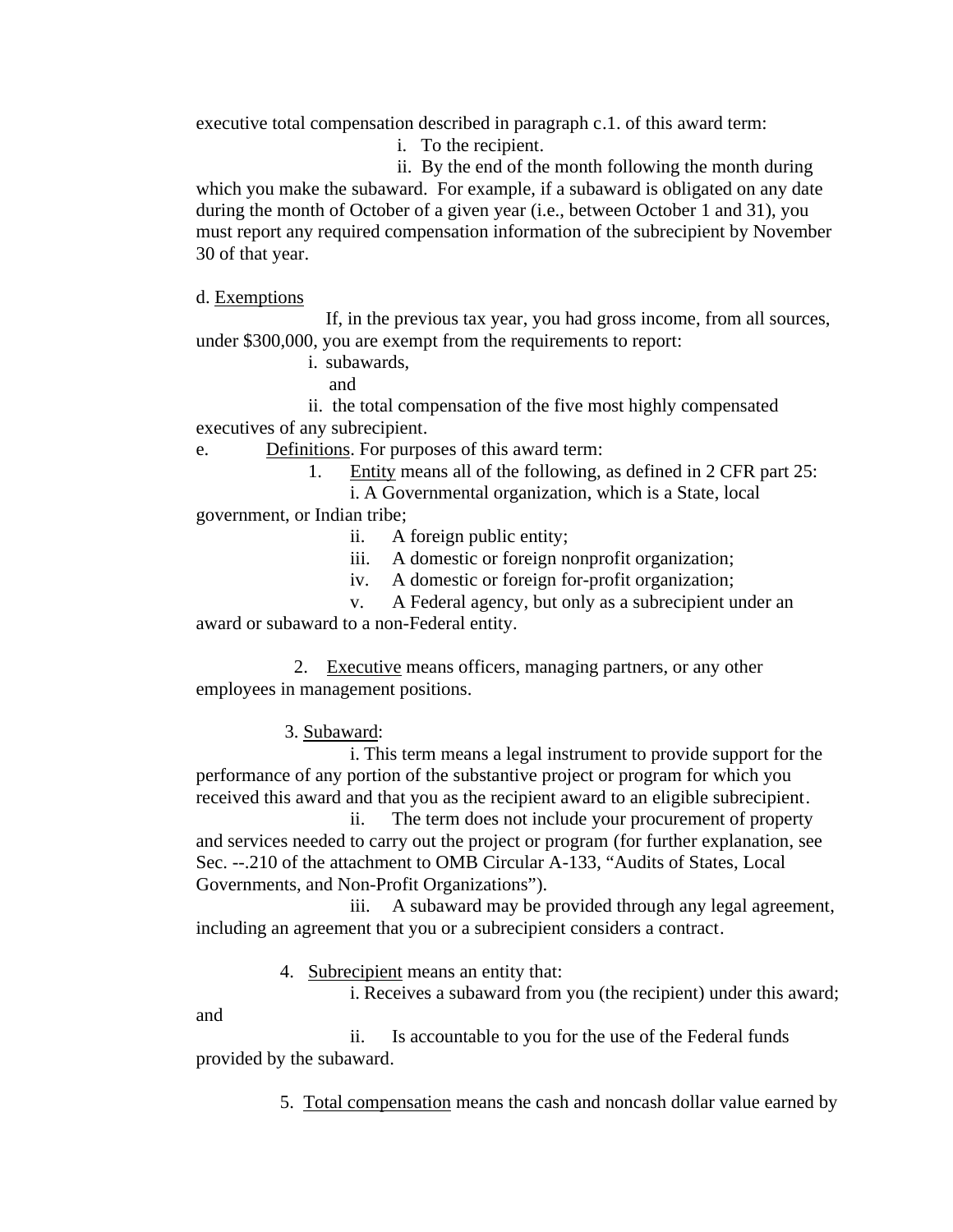the executive during the recipient's or subrecipient's preceding fiscal year and includes the following (for more information see 17 CFR 229.402(c)(2)):

*i. Salary and bonus* .

ii. *Awards of stock, stock options, and stock appreciation rights* . Use the dollar amount recognized for financial statement reporting purposes with respect to the fiscal year in accordance with the Statement of Financial Accounting Standards No. 123 (Revised 2004) (FAS 123R), Shared Based Payments.

iii. *Earnings for services under non-equity incentive plans* . This does not include group life, health, hospitalization or medical reimbursement plans that do not discriminate in favor of executives, and are available generally to all salaried employees.

iv. *Change in pension value.* This is the change in present value of defined benefit and actuarial pension plans.

v. *Above-market earnings on deferred compensation which is not tax-qualified* .

vi. Other compensation, if the aggregate value of all such other compensation (e.g. severance, termination payments, value of life insurance paid on behalf of the employee, perquisites or property) for the executive exceeds \$10,000.

#### **13. TRAFFICKING IN PERSONS**

a. *Provisions applicable to a recipient that is a private entity* .

1. You as the recipient, your employees, subrecipients under this award, and subrecipients' employees may not—

i. Engage in severe forms of trafficking in persons during the period of time that the award is in effect;

ii. Procure a commercial sex act during the period of time that the award is in effect; or

iii. Use forced labor in the performance of the award or subawards under the award. 2. We as the Federal awarding agency may unilaterally terminate this award, without penalty, if you or a subrecipient that is a private entity —

i. Is determined to have violated a prohibition in paragraph a.1 of this award term; or

ii. Has an employee who is determined by the agency official authorized to terminate the award to have violated a prohibition in paragraph a.1 of this award term through conduct that is either—

A. Associated with performance under this award; or

B. Imputed to you or the subrecipient using the standards and due process for imputing the conduct of an individual to an organization that are provided in 2 CFR part 180, ''OMB Guidelines to Agencies on Government-wide Debarment and Suspension (Nonprocurement),'' as implemented by our Agency at 2 CFR 1532.

b. *Provision applicable to a recipient other than a private entity* . We as the Federal awarding agency may unilaterally terminate this award, without penalty, if a subrecipient that is a private entity—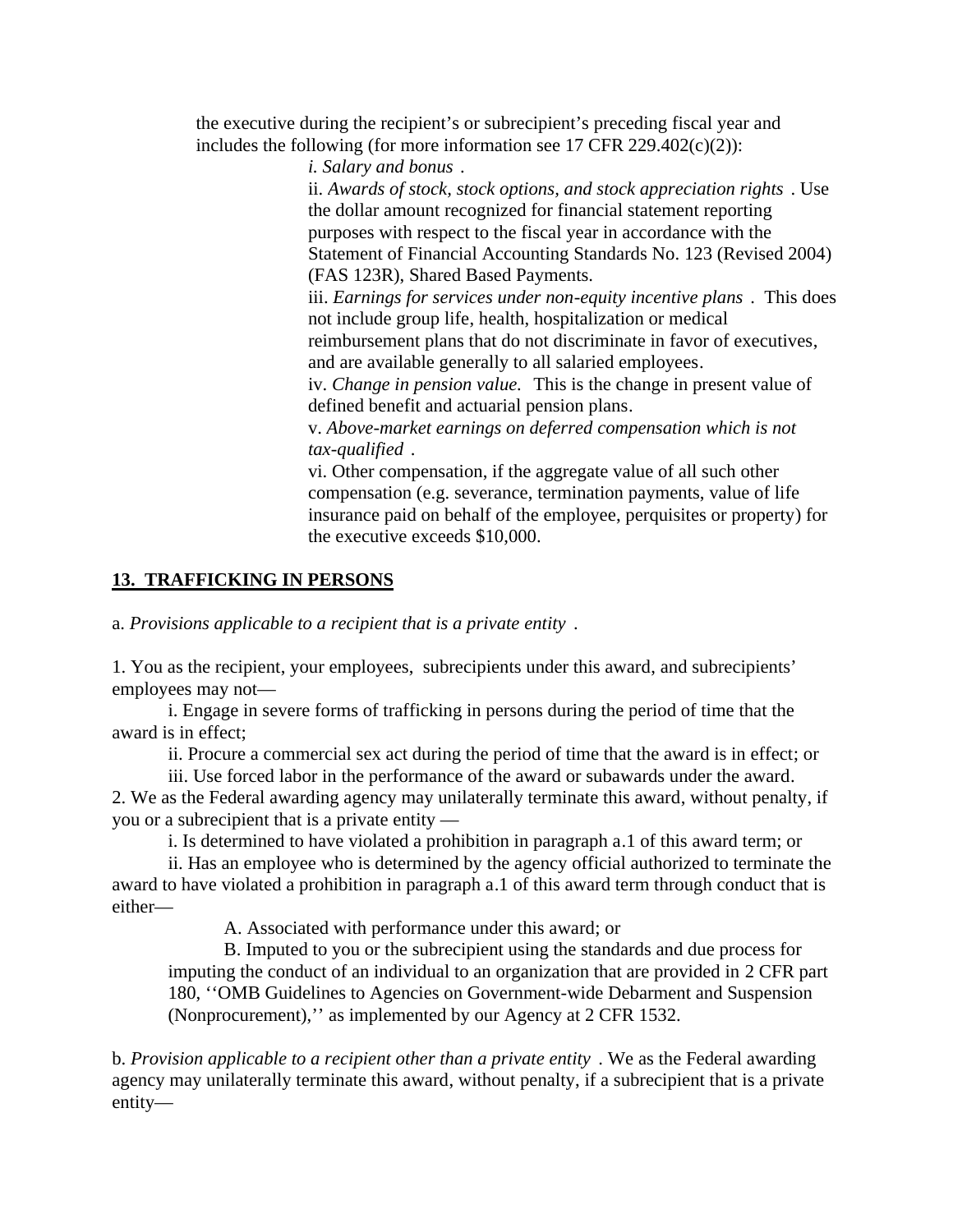1. Is determined to have violated an applicable prohibition in paragraph a.1 of this award term; or

2. Has an employee who is determined by the agency official authorized to terminate the award to have violated an applicable prohibition in paragraph a.1 of this award term through conduct that is either—

i. Associated with performance under this award; or

ii. Imputed to the subrecipient using the standards and due process for imputing the conduct of an individual to an organization that are provided in 2 CFR part 180, ''OMB Guidelines to Agencies on Government-wide Debarment and Suspension (Nonprocurement),'' as implemented by our agency at 2 CFR 1532

c. *Provisions applicable to any recipient* .

1. You must inform us immediately of any information you receive from any source alleging a violation of a prohibition in paragraph a.1 of this award term.

2. Our right to terminate unilaterally that is described in paragraph a.2 or b of this section:

i. Implements section 106(g) of the Trafficking Victims Protection Act of 2000 (TVPA), as amended  $(22 \text{ U.S.C. } 7104(g))$ , and

ii. Is in addition to all other remedies for noncompliance that are available to us under this award.

3. You must include the requirements of paragraph a.1 of this award term in any subaward you make to a private entity.

d. *Definitions* . For purposes of this award term:

1. ''Employee'' means either:

i. An individual employed by you or a subrecipient who is engaged in the performance of the project or program under this award; or

ii. Another person engaged in the performance of the project or program under this award and not compensated by you including, but not limited to, a volunteer or individual whose services are contributed by a third party as an in-kind contribution toward cost sharing or matching requirements.

2. ''Forced labor'' means labor obtained by any of the following methods: the recruitment, harboring, transportation, provision, or obtaining of a person for labor or services, through the use of force, fraud, or coercion for the purpose of subjection to involuntary servitude, peonage, debt bondage, or slavery.

3. ''Private entity'':

i. Means any entity other than a State, local government, Indian tribe, or foreign public entity, as those terms are defined in 2 CFR 175.25.

ii. Includes:

A. A nonprofit organization, including any nonprofit institution of higher education, hospital, or tribal organization other than one included in the definition of Indian tribe at 2 CFR 175.25(b).

B. A for-profit organization.

4. ''Severe forms of trafficking in persons,'' ''commercial sex act,'' and ''coercion''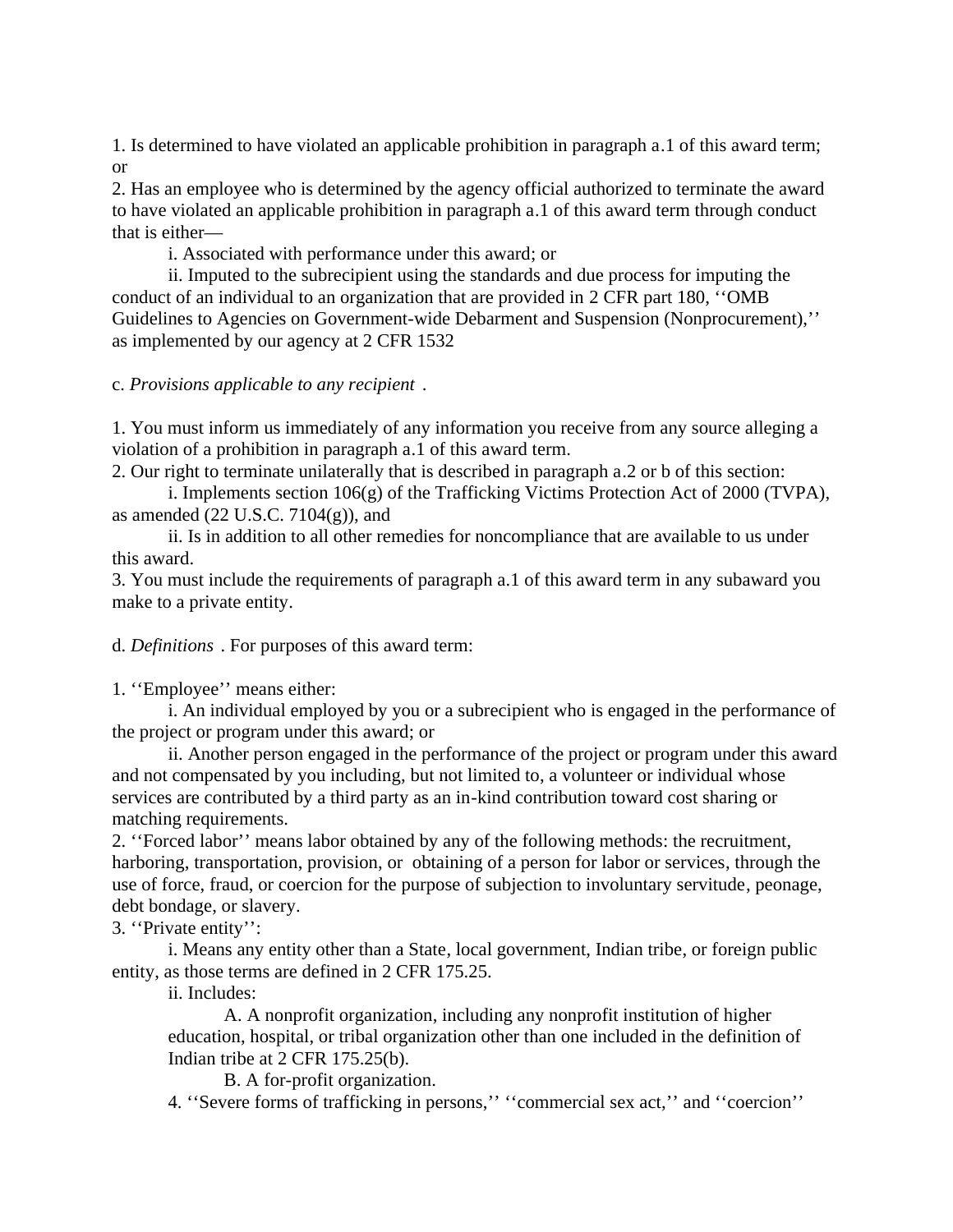have the meanings given at section 103 of the TVPA, as amended (22 U.S.C. 7102).

**14. Trafficking Victims Protection Act of 2000,** as amended, the following provisions apply to this award:

a. We, as the Federal awarding agency may unilaterally terminate this award, without penalty, if a subrecipient that is a private entity: (1) is determined to have violated an applicable prohibition in the Prohibition Statement below; or (2) has an employee who is determined by the agency official authorized to terminate the award to have violated an applicable prohibition in the Prohibition Statement below through conduct that is either: (a) associated with performance under this award; or (b) imputed to the subrecipient using the standards and due process for imputing the conduct of an individual to an organization that are provided in 2 CFR part 180, ''OMB Guidelines to Agencies on Governmentwide Debarment and Suspension (Nonprocurement),'' as implemented by our agency at 2 CFR part 1532. You must inform us immediately of any information you receive from any source alleging a violation of a prohibition in the Prohibition Statement below.

b. Our right to terminate unilaterally that is described in paragraph a of this award term: (1) implements section  $106(g)$  of the Trafficking Victims Protection Act of 2000 (TVPA), as amended (22 U.S.C. 7104(g)), and (2) is in addition to all other remedies for noncompliance that are available to us under this award.

c. You must include the requirements of the Prohibition Statement below in any subaward you make to a private entity.

Prohibition Statement - You as the recipient, your employees, subrecipients under this award, and subrecipients' employees may not engage in severe forms of trafficking in persons during the period of time that the award is in effect; procure a commercial sex act during the period of time that the award is in effect; or use forced labor in the performance of the award or subawards under the award.

## 15. **CIVIL RIGHTS OBLIGATIONS**

## **GENERAL**

This term and condition incorporates by reference the signed assurance provided by the recipient's authorized representative on: 1) EPA Form 4700-4, "Preaward Compliance Review Report for All Applicants and Recipients Requesting EPA Financial Assistance"; and 2) Standard Form 424B or Standard Form 424D, as applicable. These assurances and this term and condition obligate the recipient to comply fully with applicable civil rights statutes and implementing EPA regulations.

## **STATUTORY REQUIREMENTS**

In carrying out this agreement, the recipient must comply with: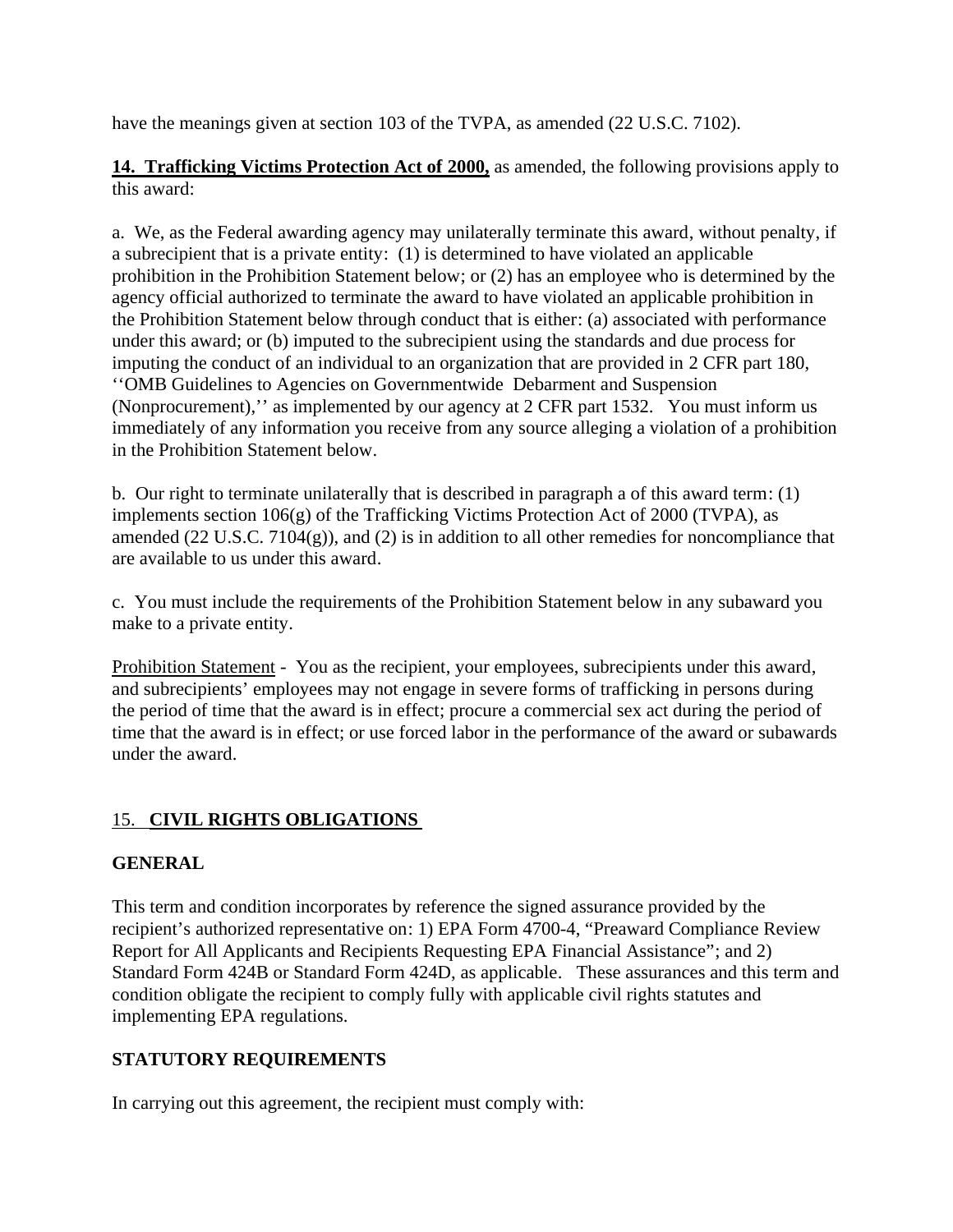- Title VI of the Civil Rights Act of 1964, which prohibits discrimination based on race, color, and national origin, including limited English proficiency (LEP), by entities receiving Federal financial assistance.
- Section 504 of the Rehabilitation Act of 1973, which prohibits discrimination against persons with disabilities by entities receiving Federal financial assistance; and
- The Age Discrimination Act of 1975, which prohibits age discrimination by entities receiving Federal financial assistance.

If the recipient is conducting an education program under this agreement, it must also comply with:

· Title IX of the Education Amendments of 1972, which prohibits discrimination on the basis of sex in education programs and activities operated by entities receiving Federal financial assistance.

If this agreement is funded with financial assistance under the Clean Water Act (CWA), the recipient must also comply with:

Section 13 of the Federal Water Pollution Control Act Amendments of 1972, which prohibits discrimination on the basis of sex in CWA-funded programs or activities.

## **REGULATORY REQUIREMENTS**

The recipient agrees to comply with all applicable EPA civil rights regulations, including:

- · For Title IX obligations, 40 C.F.R. Part 5; and
- · For Title VI, Section 504, Age Discrimination Act, and Section 13 obligations, 40 C.F.R. Part 7.
- · As noted on the EPA Form 4700-4 signed by the recipient's authorized representative, these regulations establish specific requirements including maintaining compliance information, establishing grievance procedures, designating a Civil Rights Coordinator, and providing notices of non-discrimination.

## **TITLE VI – LEP, Public Participation and Affirmative Compliance Obligation**

As a recipient of EPA financial assistance, you are required by Title VI of the Civil Rights Act to provide meaningful access to LEP individuals. In implementing that requirement, the recipient agrees to use as a guide the Office of Civil Rights (OCR) document entitled "*Guidance to Environmental Protection Agency Financial Assistance Recipients Regarding Title VI Prohibition Against National Origin Discrimination Affecting Limited English Proficient Persons."* The guidance can be found at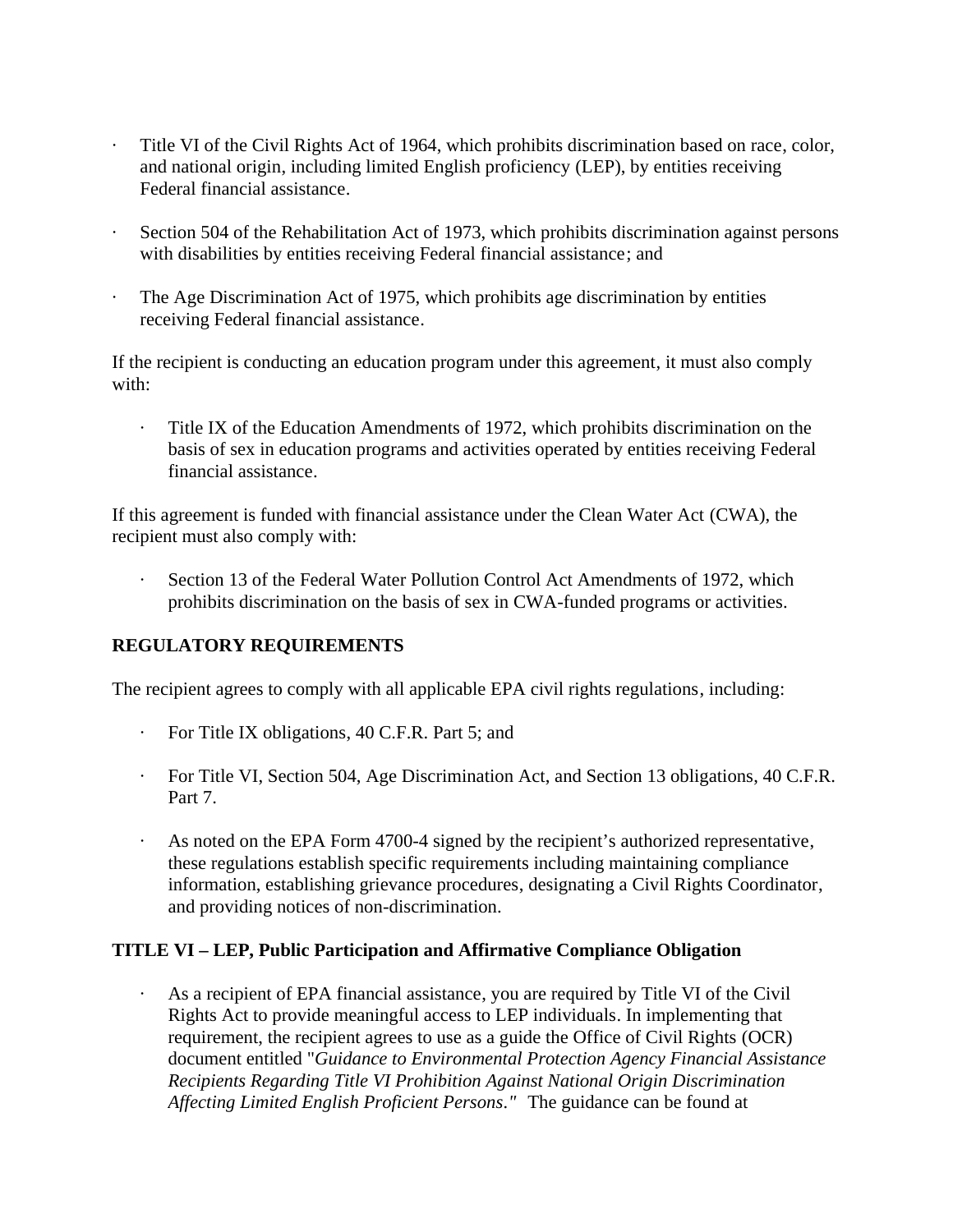*http://frwebgate.access.gpo.gov/cgi-bin/getdoc.cgi?dbname=2004\_register&docid=fr25 jn04-79.pd* 

- If the recipient is administering permitting programs under this agreement, the recipient agrees to use as a guide OCR's Title VI Public Involvement Guidance for EPA Assistance Recipients Administering Environmental Permitting Programs. The Guidance can be found at http://edocket.access.gpo.gov/2006/pdf/06-2691.pdf.
- In accepting this assistance agreement, the recipient acknowledges it has an affirmative obligation to implement effective Title VI compliance programs and ensure that its actions do not involve discriminatory treatment and do not have discriminatory effects even when facially neutral. The recipient must be prepared to demonstrate to EPA that such compliance programs exist and are being implemented or to otherwise demonstrate how it is meeting its Title VI obligations.

## **16. UNPAID LIABILITY**

 Per Public Law 113-6 (Consolidated and Further Continuing Appropriations Act, 2013) and Public Law 112-175 (Continuing Appropriations Resolution, 2013) this award is subject to the provisions contained in the Department of Interior, Environment, and Related Agencies Appropriations Act, 2012, Public Law 112-74, Division E, Title IV, Sections 433 and 434 (sections 433 and 434) regarding unpaid federal tax liabilities and federal felony convictions. Accordingly, by accepting this award the recipient acknowledges that it: (1) is not subject to any unpaid Federal tax liability that has been assessed, for which all judicial and administrative remedies have been exhausted or have lapsed, and that is not being paid in a timely manner pursuant to an agreement with the authority responsible for collecting the tax liability, and (2) has not been convicted (or had an officer or agent acting on its behalf convicted) of a felony criminal conviction under any Federal law within 24 months preceding the award, unless EPA has considered suspension or debarment of the corporation, or such officer or agent, based on these tax liabilities or convictions and determined that such action is not necessary to protect the Government's interests. If the recipient fails to comply with these provisions, EPA will annul this agreement and may recover any funds the recipient has expended in violation of sections 433 and 434.

## 17. **UTILIZATION OF SMALL, MINORITY AND WOMEN'S BUSINESS ENTERPRISES**

## **GENERAL COMPLIANCE, 40 CFR, Part 33**

The recipient agrees to comply with the requirements of EPA's Program for Utilization of Small, Minority and Women's Business Enterprises in procurement under assistance agreements, contained in 40 CFR, Part 33.

## **FAIR SHARE OBJECTIVES, 40 CFR, Part 33, Subpart D Current Fair Share Objective/Goal**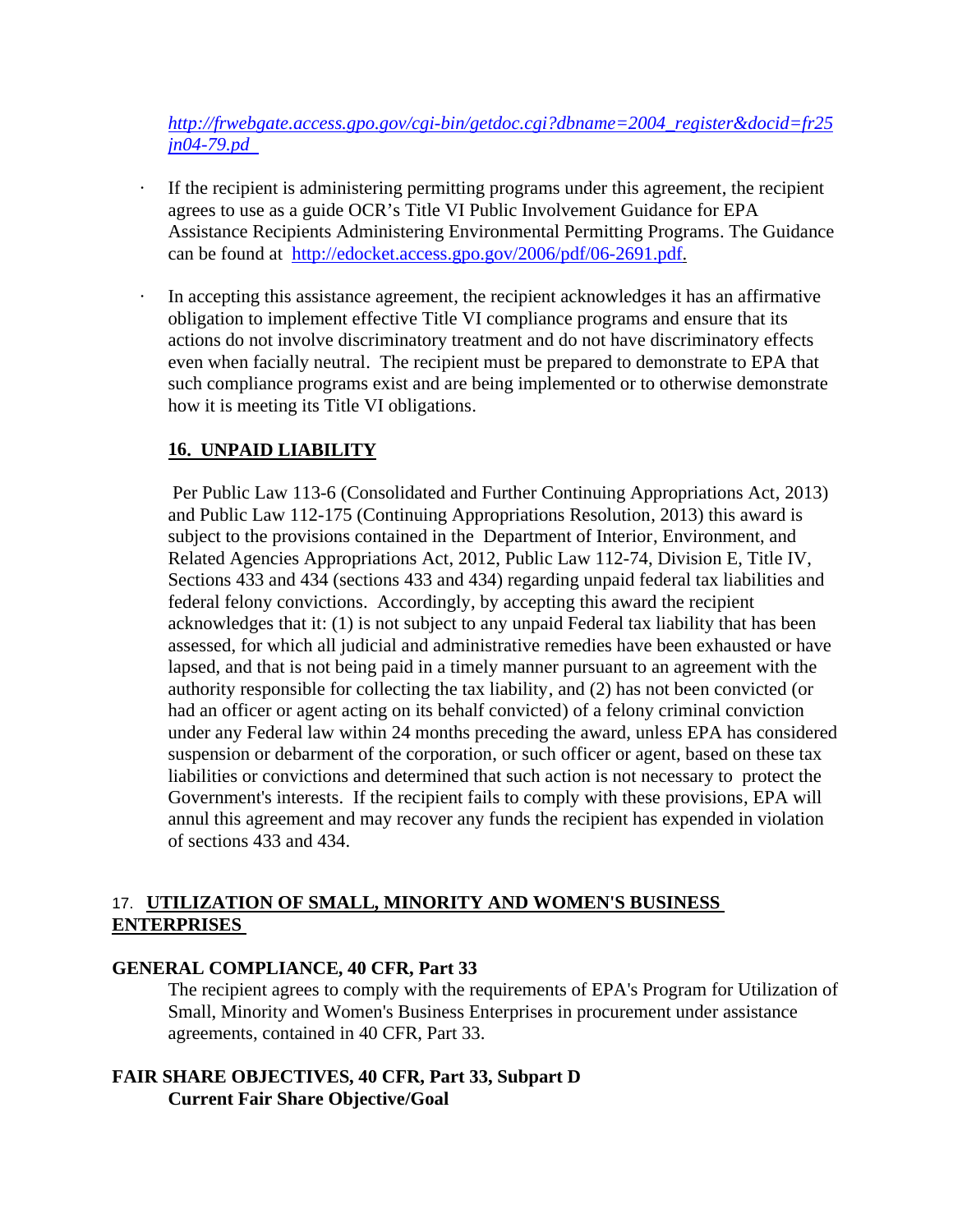This assistance agreement is a Technical Assistance Grant (TAG); or the award amount is \$250,000 or less; or the total dollar amount of all of the recipient's financial assistance agreements from EPA in the current Federal fiscal year is \$250,000 or less. Therefore, the recipient of this assistance agreement is exempt from the fair share objective requirements of 40 CFR, Part 33, Subpart D, and is not required to negotiate a fair share objective/goal for the utilization of MBE/WBEs in its procurements.

#### **SIX GOOD FAITH EFFORTS, 40 CFR, Part 33, Subpart C**

Pursuant to 40 CFR, Section 33.301, the recipient agrees to make the following good faith efforts whenever procuring construction, equipment, services and supplies under an EPA financial assistance agreement, and to require that sub-recipients, loan recipients, and prime contractors also comply. Records documenting compliance with the six good faith efforts shall be retained:

(a) Require DBEs are made aware of contracting opportunities to the fullest extent practicable through outreach and recruitment activities. For Indian Tribal, State and Local and Government recipients, this will include placing DBEs on solicitation lists and soliciting them whenever they are potential sources.

(b) Make information on forthcoming opportunities available to DBEs and arrange time frames for contracts and establish delivery schedules, where the requirements permit, in a way that encourages and facilitates participation by DBEs in the competitive process. This includes, whenever possible, posting solicitations for bids or proposals for a minimum of 30 calendar days before the bid or proposal closing date.

(c) Consider in the contracting process whether firms competing for large contracts could subcontract with DBEs. For Indian Tribal, State and local Government recipients, this will include dividing total requirements when economically feasible into smaller tasks or quantities to permit maximum participation by DBEs in the competitive process.

(d) Encourage contracting with a consortium of DBEs when a contract is too large for one of these firms to handle individually.

(e) Use the services and assistance of the SBA and the Minority Business Development Agency of the Department of Commerce.

(f) If the prime contractor awards subcontracts, require the prime contractor to take the steps in paragraphs (a) through (e) of this section.

#### **MBE/WBE REPORTING, 40 CFR, Part 33, Sections 33.502 and 33.503**

The recipient agrees to complete and submit EPA Form 5700-52A, "MBE/WBE Utilization Under Federal Grants, Cooperative Agreements and Interagency Agreements" beginning with the Federal fiscal year reporting period the recipient receives the award, and continuing until the project is completed. **Only procurements with certified MBE/WBEs are counted toward a recipient's MBE/WBE accomplishments.** The reports must be submitted **annually** for the period ending September  $30<sup>th</sup>$  for: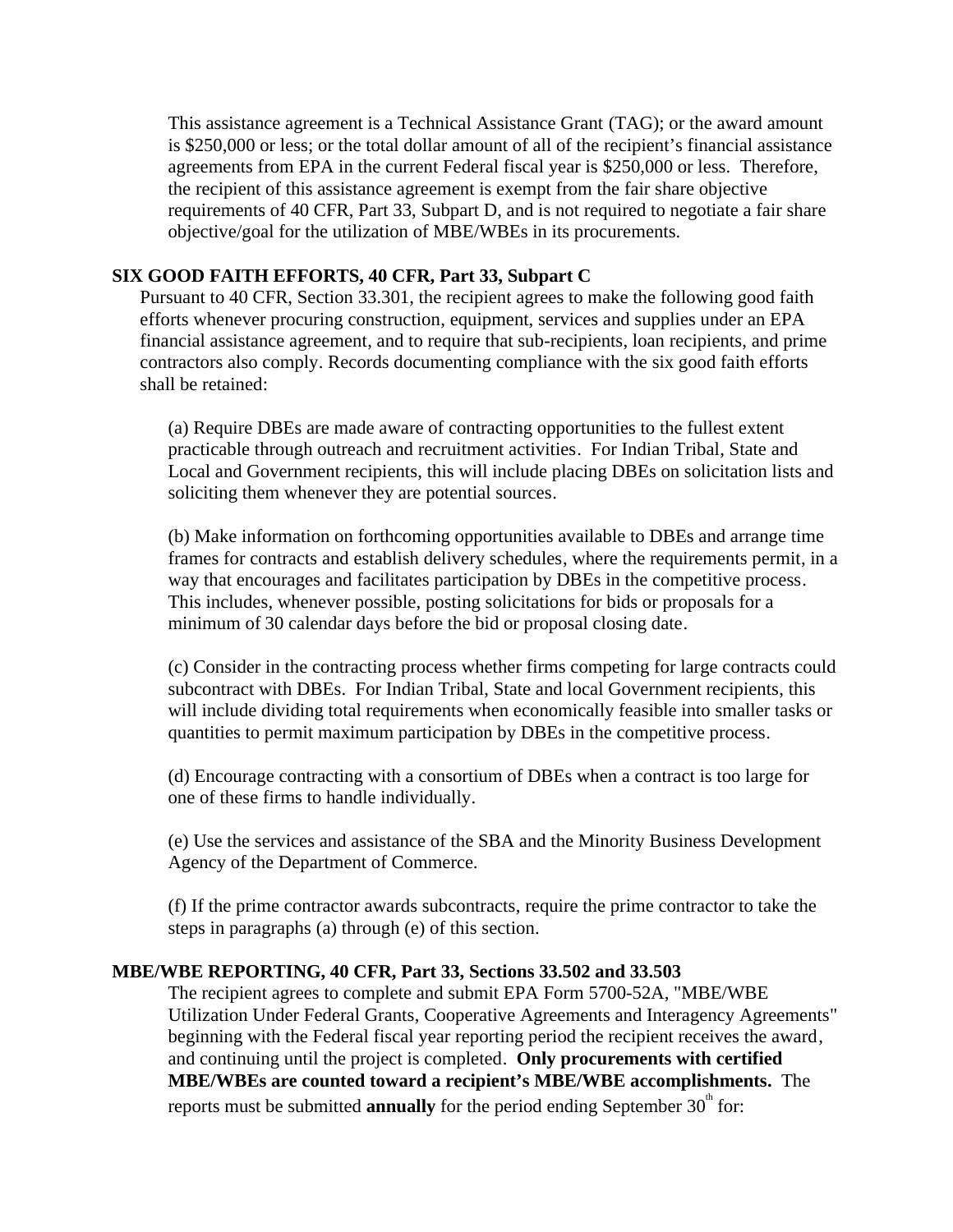40 CFR Part 30 Recipients (Non-profits and Institutions of Higher Education); and 40 CFR Part 35, Subpart A and Subpart B Recipients.

**The reports are due within 30 days of the end of the annual reporting period**  (October 30<sup>th</sup>). Reports should be sent to:Larry Wells, US EPA New England **Region, Small Business Programs, 5 Post Office Square, Boston, MA 02109-3912. Final MBE/WBE reports must be submitted within 90 days after the project period of the grant ends. Your grant cannot be officially closed without all MBE/WBE reports**.

EPA Form 5700-52A may be obtained from the EPA Office of Small Business Program's Home Page on the Internet at www.epa.gov/osbp.

#### **CONTRACT ADMINISTRATION PROVISIONS, 40 CFR, Section 33.302**

The recipient agrees to comply with the contract administration provisions of 40 CFR, Section 33.302.

#### **BIDDERS LIST, 40 CFR, Section 33.501(b) and (c)**

Recipients of a Continuing Environmental Program Grant or other annual reporting grant, agree to create and maintain a bidders list. Recipients of an EPA financial assistance agreement to capitalize a revolving loan fund also agree to require entities receiving identified loans to create and maintain a bidders list if the recipient of the loan is subject to, or chooses to follow, competitive bidding requirements. Please see 40 CFR, Section 33.501 (b) and (c) for specific requirements and exemptions.

## 18. **PAYMENT METHOD**

a. The Debt Collection Improvement Act of 1996 requires that Federal payments be made by electronic funds transfer. In order to comply with the Act, a recipient must receive payments via one of two electronic methods available to them:

#### Automated Standard Application for Payments (ASAP)

The ASAP system is the preferred method of payment for EPA grantees. ASAP enrollment is highly encouraged for organizations that have multiple grants/cooperative agreements and for those with a frequent need to request funds. If your organization uses multiple bank accounts for EPA grants/cooperative agreements, you must enroll in ASAP. If you are interested in receiving funds electronically via ASAP, please complete the ASAP Initiate Enrollment form located at http://www.epa.gov/ocfo/finservices/forms.htm and email it to LVFC-grants@epa.gov or fax it to LVFC at 702-798-2423

Under this payment mechanism, the Recipient initiates, via ASAP, an electronic payment request which is approved or rejected based on the amount of available funds authorized by EPA in the Recipient's account. Approved funds are credited to the recipient organization at the financial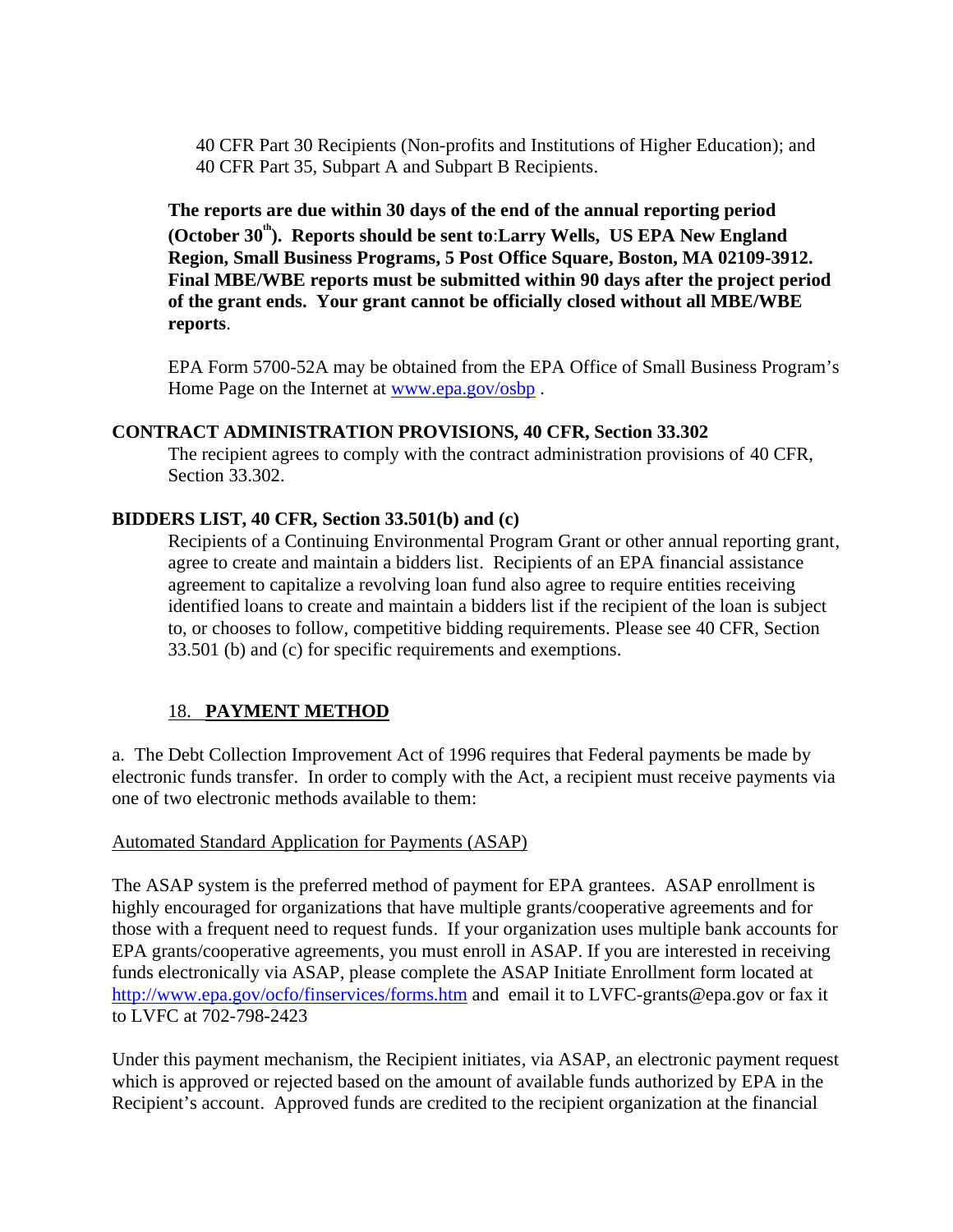institution identified on the recipient's ASAP enrollment application. Additional information concerning ASAP and enrollment can be obtained by contacting the EPA Las Vegas Finance Center, at (702) 798-2485, or by visiting www.fms.treas.gov/asap.

## Electronic Funds Transfer (EFT)

Under this payment mechanism, the EPA Las Vegas Finance Center will obtain your organization's banking information from your System for Award Management (SAM) registration. Upon completion of required Regional training, a Las Vegas Finance Center Representative will send you an email message with your EFT Control Number and payment information. Additional information concerning EFT can be obtained by contacting the EPA Las Vegas Finance Center at (702) 798-2485, or by visiting http://www.epa.gov/ocfo/finservices/payinfo.htm

**NOTE**: If your banking information is not correct or changes at any time prior to the end of your agreement, please update your SAM registration and notify the EPA Las Vegas Finance Center as soon as possible so the new banking information can be retrieved. This is vital to ensure proper and timely deposit of funds.

b. In accepting this assistance agreement, the recipient agrees to draw cash only as needed for its disbursement. Failure on the part of the recipient to comply with this condition may cause the undisbursed portions of the assistance agreement to be revoked and financing method changed to a reimbursable basis.

## **19. ELECTRONIC AND INFORMATION TECHNOLOGY ACCESSIBILITY**

Recipients and subrecipients are subject to the program accessibility provisions of Section 504 of the Rehabilitation Act, codified in 40 CFR Part 7, which includes an obligation to provide individuals with disabilities reasonable accommodations and an equal and effective opportunity to benefit from or participate in a program, including those offered through electronic and information technology ("EIT"). In compliance with Section 504, EIT systems or products funded by this award must be designed to meet the diverse needs of users (e.g., U.S. public, recipient personnel) without barriers or diminished function or quality. Systems shall include usability features or functions that accommodate the needs of persons with disabilities, including those who use assistive technology. At this time, the EPA will consider a recipient's websites, interactive tools, and other EIT as being in compliance with Section 504 if such technologies meet standards established under Section 508 of the Rehabilitation Act, codified at 36 CFR Part 1194. While Section 508 does not apply directly to grant recipients, we encourage recipients to follow either the 508 guidelines or other comparable guidelines that concern accessibility to EIT for individuals with disabilities. Recipients may wish to consult the latest Section 508 guidelines issued by the US Access Board or W3C's Web Content Accessibility Guidelines (WCAG) 2.0(see http://www.access-board.gov/sec508/guide/index.htm).

## 20. **PAYMENT TO CONSULTANTS**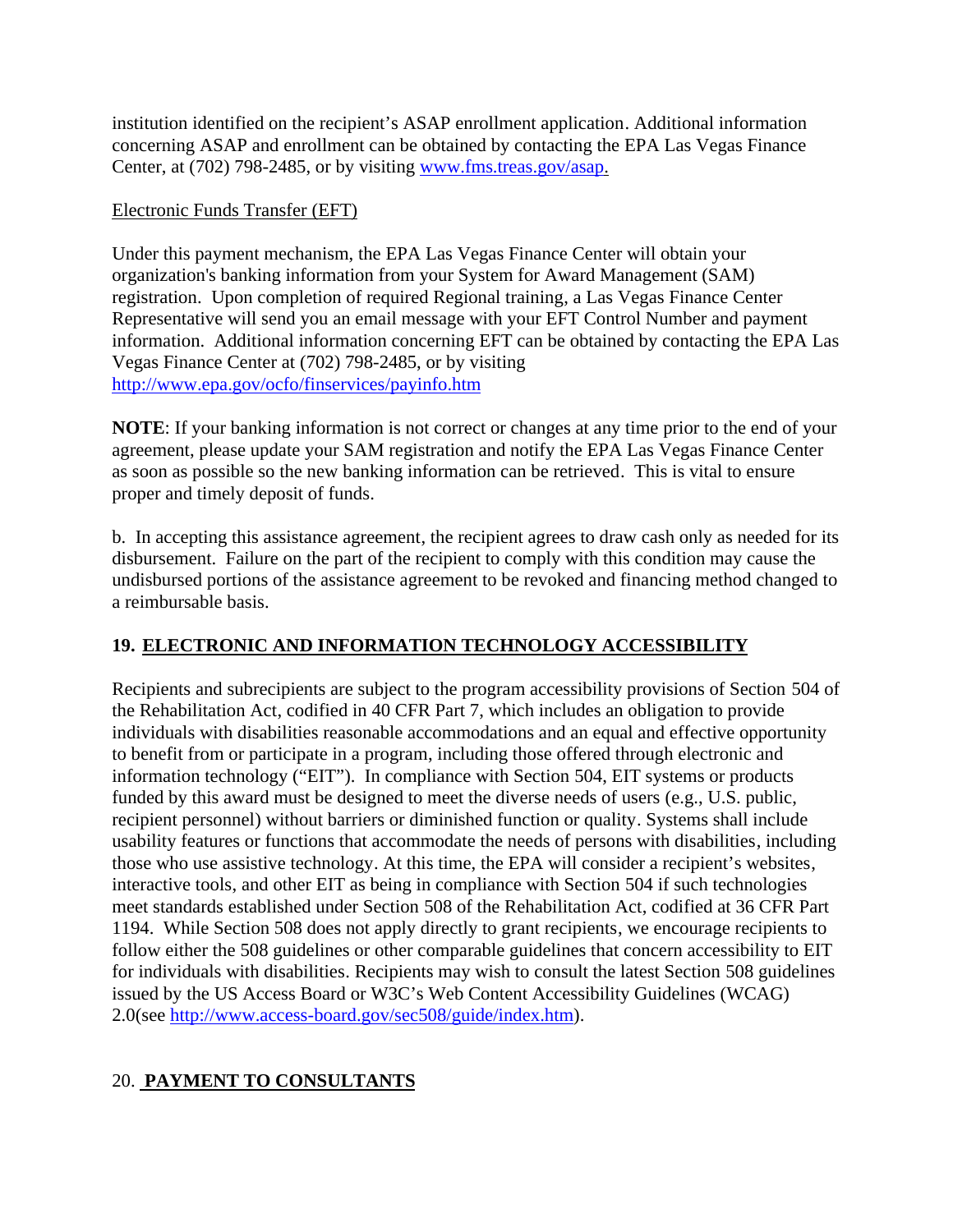EPA participation in the salary rate (excluding overhead) paid to individual consultants retained by recipients or by a recipient's contractors or subcontractors shall be limited to the maximum daily rate for a Level IV of the Executive Schedule (formerly GS-18), to be adjusted annually. This limit applies to consultation services of designated individuals with specialized skills who are paid at a daily or hourly rate. As of January 1, 2013, the limit is \$596.00 per day and \$74.50 per hour. This rate does not include transportation and subsistence costs for travel performed (the recipient will pay these in accordance with their normal travel reimbursement practices).

Subagreements with firms for services which are awarded using the procurement requirements in 40 CFR 30 or 31, as applicable, are not affected by this limitation unless the terms of the contract provide the recipient with responsibility for the selection, direction, and control of the individuals who will be providing services under the contract at an hourly or daily rate of compensation. See 40 CFR 31.36(j) or 30.27(b).

# *Programmatic Conditions*

# **Cleanup Terms and Conditions**

Please note that these Terms and Conditions (T&Cs) apply to Brownfields Cleanup Grants awarded under CERCLA § 104(k).

## **I. GENERAL FEDERAL REQUIREMENTS**

**Note: These terms and conditions contain references to EPA financial assistance regulations at 40 CFR Parts 30 and 31. 40 CFR Part 30 is applicable to non-profit and educational institution recipients and 40 CFR Part 31 is applicable to governmental recipients.**

## **A. Federal Policy and Guidance**

a. Cooperative Agreement Recipients: By awarding this cooperative agreement, EPA has approved the proposal for the Cooperative Agreement Recipient (CAR) submitted in the Fiscal Year 2013 competition for Brownfields cleanup cooperative agreements.

b. In implementing this agreement, the CAR shall ensure that work done with cooperative agreement funds complies with the requirements of the Comprehensive Environmental Response, Compensation, and Liability Act (CERCLA) § 104(k). The CAR shall also ensure that cleanup activities supported with cooperative agreement funding comply with all applicable Federal and State laws and regulations. The CAR must ensure cleanups are protective of human health and the environment.

c. The CAR must enter the cleanup into the state's voluntary cleanup program.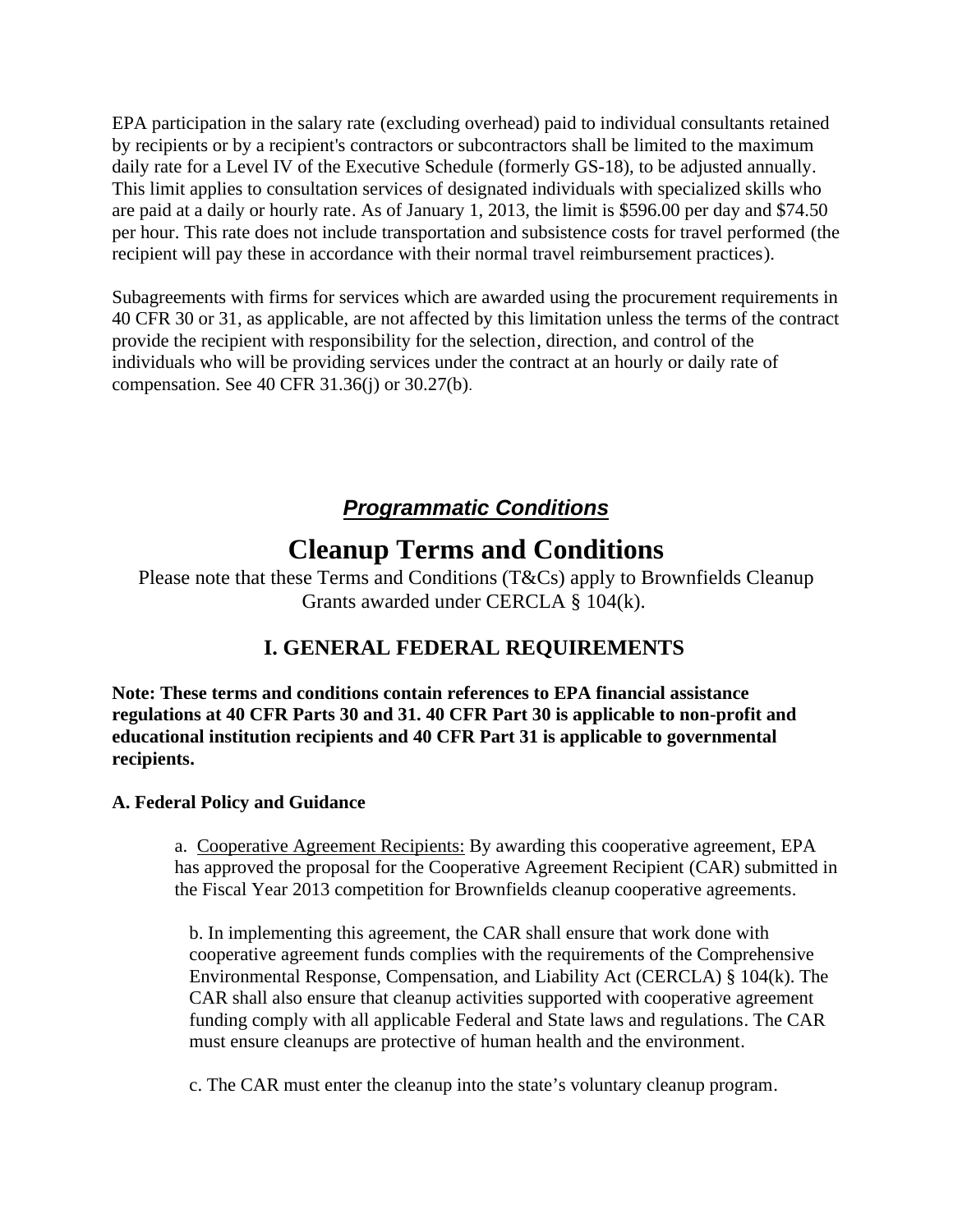d. A term and condition or other legally binding provision shall be included in all agreements entered into with the funds, or when funds awarded under this agreement are used in combination with non-Federal sources of funds, to ensure that recipients comply with all applicable Federal and State laws and requirements. In addition to CERCLA § 104(k), Federal applicable laws and requirements include:

e. Federal cross-cutting requirements including, but not limited to, MBE/WBE requirements found at 40 CFR 33; OSHA Worker Health & Safety Standard 29 CFR 1910.120; the Uniform Relocation Act; National Historic Preservation Act; Endangered Species Act; and Permits required by Section 404 of the Clean Water Act; Executive Order 11246, Equal Employment Opportunity, and implementing regulations at 41 CFR 60-4; Contract Work Hours and Safety Standards Act, as amended (40 USC § 327-333) the Anti Kickback Act (40 USC § 276c) and Section 504 of the Rehabilitation Act of 1973 as implemented by Executive Orders 11914 and 11250.

f. The CAR must comply with Davis-Bacon Act prevailing wages for all construction, alteration and repair contracts and subcontracts awarded with EPA grant funds. For more detailed information on complying with Davis-Bacon please see the Davis-Bacon Addendum to these terms and conditions*.* 

#### **B. Changes to Sites and Cleanup Methods**

1. a. The CAR must use funds provided by this agreement to clean up the brownfield site in the EPA approved work plan. Any changes to the boundaries of the site must be approved by EPA in a revised work plan.

b. The CAR may not make substantial changes to the cleanup method described in the work plan without prior EPA approval.

## **II. GENERAL COOPERATIVE AGREEMENT ADMINISTRATIVE REQUIREMENTS**

#### **A. Term of the Agreement**

1. The term of this agreement is three years from the date of award, unless otherwise extended by EPA at the CAR's request.

2. If after 18 months from the date of award, EPA determines that the CAR has not made sufficient progress in implementing its cooperative agreement, the recipient must implement a corrective action plan approved by the EPA Project Officer or EPA may terminate this agreement for material non-compliance with its terms. For purposes of the Cleanup Grants, "sufficient progress in implementing a cooperative agreement" means that an appropriate remediation plan is in place, institutional control development, if necessary, has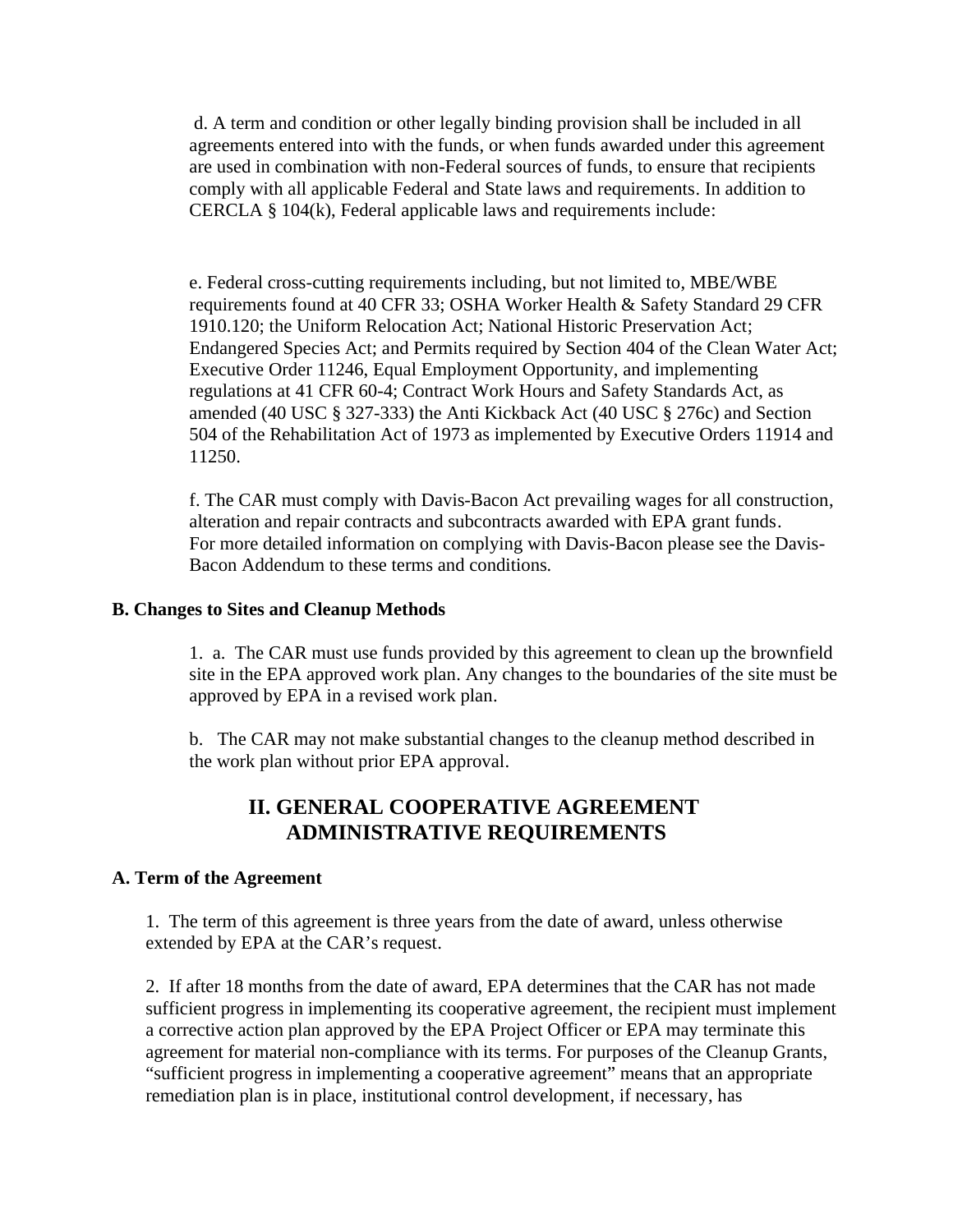commenced, initial community involvement activities have taken place, relevant state or tribal pre-cleanup requirements are being addressed and a solicitation for remediation services has been issued.

#### **B. Substantial Involvement**

1. The U.S. EPA may be substantially involved in overseeing and monitoring this cooperative agreement.

a. Substantial involvement by the U.S. EPA generally includes administrative activities such as monitoring, review of project phases, and approving substantive terms included in professional services contracts.

b. Substantial EPA involvement may include review of financial and program performance reports and monitoring all reporting, record-keeping, and other program requirements.

c. EPA may waive any of the provisions in term and condition II.B.1., at its own initiative or upon request by the CAR. EPA will provide waivers in writing.

2. Effect of EPA's substantial involvement includes:

a. EPA's review of any project phase, document, or cost incurred under this cooperative agreement, will not have any effect upon CERCLA § 128 *Eligible Response Site* determinations or for rights, authorities, and actions under CERCLA or any Federal statute.

b. The CAR remains responsible for ensuring that all cleanups are protective of human health and the environment and comply with all applicable Federal and State laws.

c. The CAR remains responsible for ensuring costs are allowable under applicable OMB Circulars.

#### **C. Cooperative Agreement Recipient Roles and Responsibilities**

1. The CAR must acquire the services of a qualified environmental professional(s) to coordinate, direct, and oversee the brownfields assessment and cleanup activities at a particular site, if they do not have such a professional on staff.

2. The CAR is responsible for ensuring that contractors and subgrant recipients comply with the terms of their agreements with the CAR, and that agreements between the CAR and subgrant recipients and contractors are consistent with the terms and conditions of this agreement.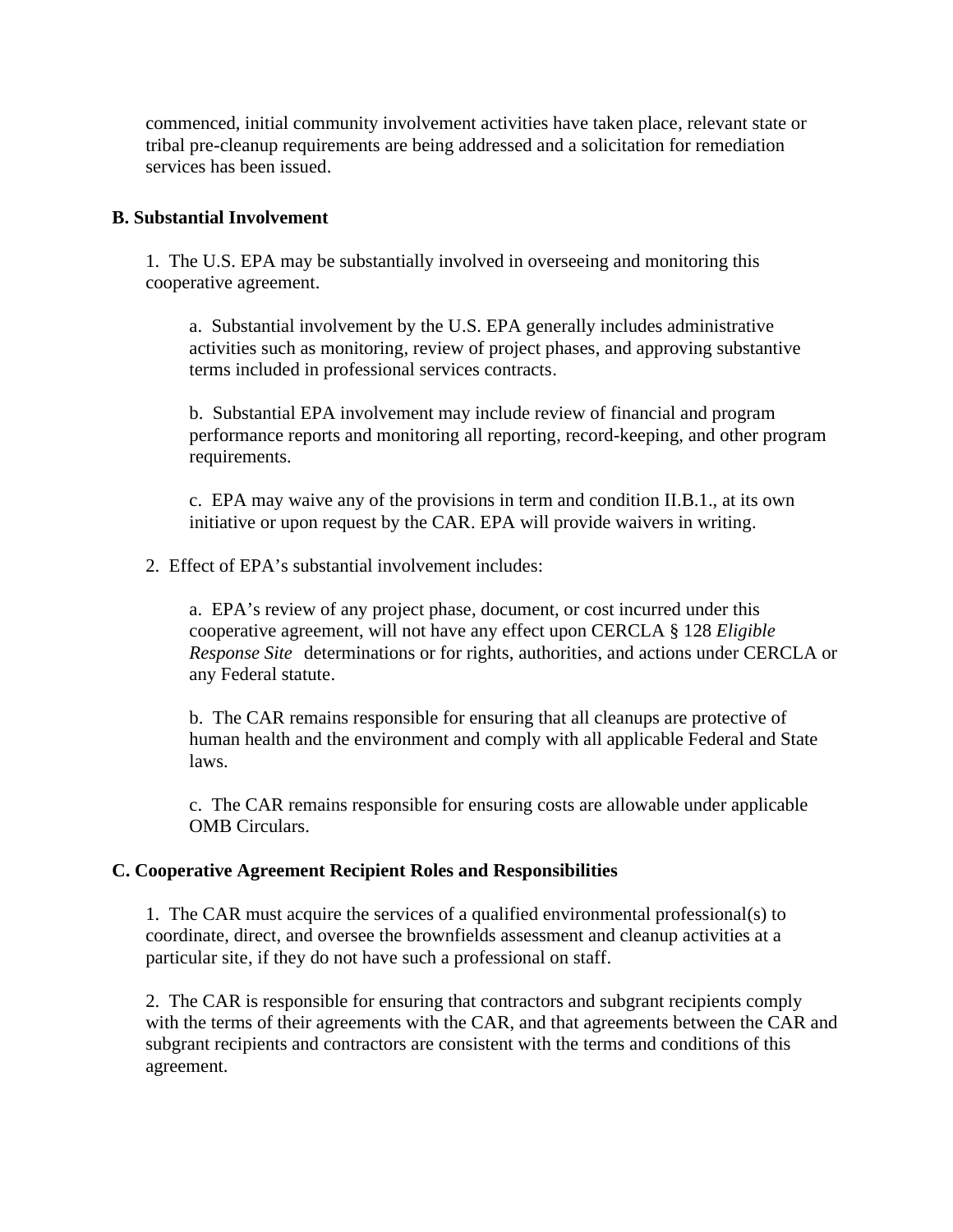3. Subgrants are defined at 40 CFR 31.3 and 40 CFR 30.2(f). The CAR may not subgrant to for-profit organizations. The CAR must obtain commercial services and products necessary to carry out this agreement under competitive procurement procedures as described in 40 CFR 31.36 or the Procurement Standards of 40 CFR Part 30, as applicable. In addition, EPA policy encourages awarding subgrants competitively and the CAR must consider awarding subgrants through competition.

#### **D. Quarterly Progress Reports**

1. The CAR must submit progress report on a quarterly basis to the EPA Project Officer. The CAR shall refer to and utilize the cleanup model quarterly report found at www.epa.gov/region1/brownfields .

2. The CAR must maintain records that will enable it to report to EPA on the amount of funds expended on the specific properties under this cooperative agreement.

3. In accordance with 40 CFR 31.40(d), the CAR agrees to inform EPA as soon as problems, delays, or adverse conditions become known which will materially impair the ability to meet the outputs/outcomes specified in the approved work plan.

#### **E. Property Profile Submission**

1. The CAR must report on interim progress (i.e., cleanup started) and any final accomplishments (i.e., cleanup completed, contaminants removed, Institution Controls, Engineering Controls) by completing and submitting relevant portions of the Property Profile Form using the Brownfields Program on-line reporting system, known as Assessment, Cleanup and Redevelopment Exchange System (ACRES). The CAR must enter the data in ACRES as soon as any interim action or final accomplishment has occurred, or within 30 days after the end of each reporting quarter. EPA will provide the CAR with training prior to obtaining access to ACRES. The training is required to obtain access to ACRES. The CAR must utilize the ACRES system.

#### **F. Final Report**

1. The CAR must submit a final report at the end of the period of performance in order to finalize the closeout of the grant. This final report must capture what work was performed at the site. It should also provide information that documents the outreach efforts done by the CAR and other activities that help explain where the funding was utilized.

## **III. FINANCIAL ADMINISTRATION REQUIREMENTS**

#### **A. Cost Share Requirement**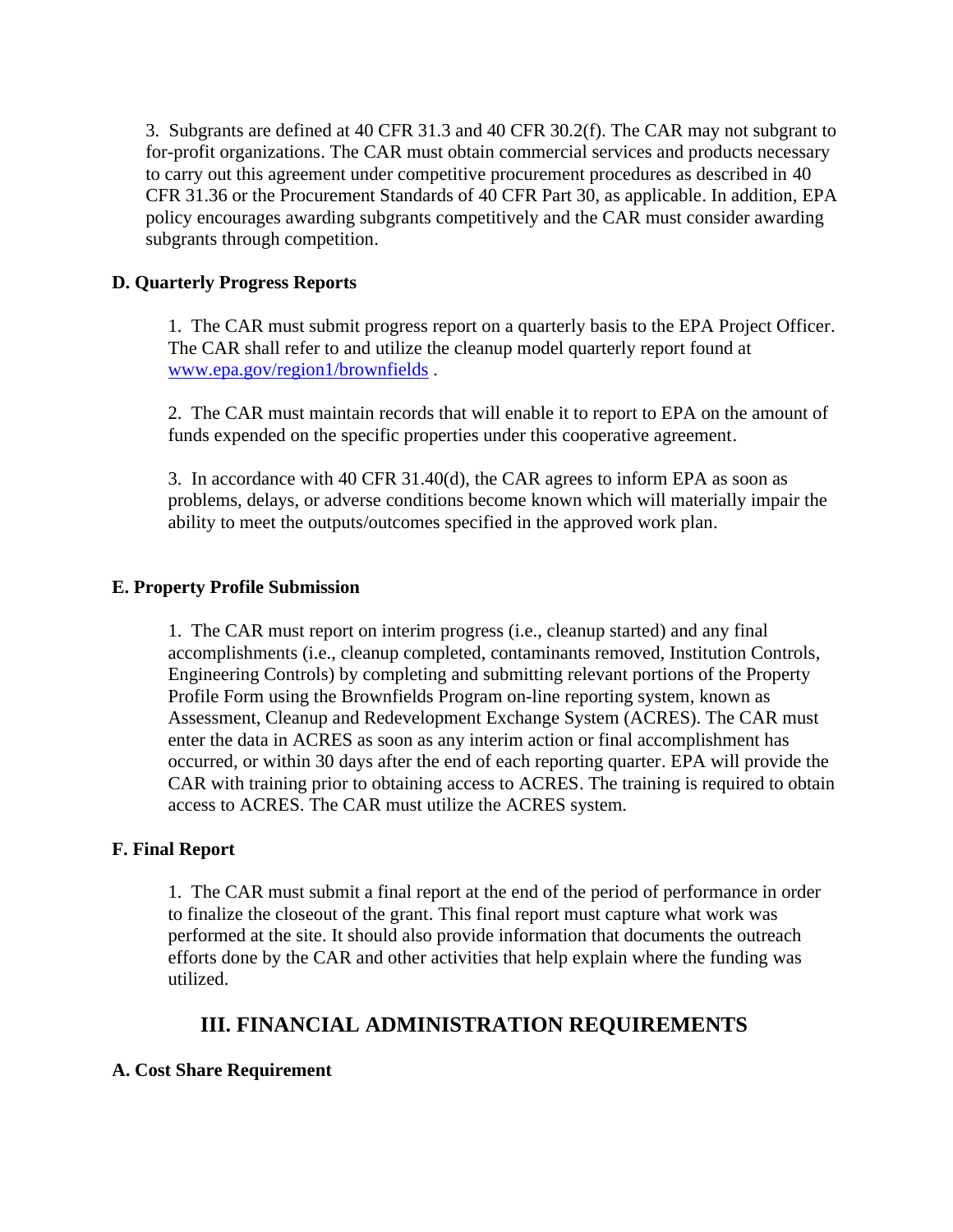CERCLA §  $104(k)(9)(B)(iii)$  requires that the recipient of this cooperative agreement pay a cost share (which may be in the form of a contribution of money, labor, material, or services from a non-federal source) of at least 20 percent (i.e. 20 percent of the total federal funds awarded). The cost share contribution must be for costs that are eligible and allowable under the cooperative agreement and must be supported by adequate documentation.

#### **B. Eligible Uses of the Funds for the Cooperative Agreement Recipient**

1. To the extent allowable under the EPA-approved work plan, cooperative agreement funds may be used for programmatic expenses necessary to clean up sites. Eligible programmatic expenses include activities described in Section IV of these terms and conditions. In addition, eligible programmatic expenses may include:

> a. Ensuring cleanup activities at a particular site are authorized by CERCLA § 104(k) and the EPA approved work plan;

b. Ensuring that a cleanup complies with applicable requirements under Federal and State laws, as required by CERCLA § 104(k);

c. Using a portion of the grant to purchase environmental insurance for the remediation of the site. Funds may not be used to purchase insurance intended to provide coverage for any of the ineligible uses under Section III.C; d. Any other eligible programmatic costs including direct costs incurred by the recipient in reporting to EPA; procuring and managing contracts; awarding and managing subgrants to the extent allowable in III.C.2; and carrying out community involvement pertaining to the cleanup activities.

2. **Local Governments Only.** No more than 10% of the funds awarded by this agreement may be used by the CAR itself as a programmatic cost for brownfields program development and implementation (including monitoring of health and institutional controls) as described in the EPA-approved work plan. The CAR must maintain records on funds that will be used to carry out its EPA-approved work plan to ensure that no more than 10% of its funds are used for brownfields program development and implementation (including monitoring of health and institutional controls).

## **C. Ineligible Uses of the Funds for the Cooperative Agreement Recipient**

1. Cooperative agreement funds shall not be used by the CAR for any of the following activities:

a. Pre-cleanup environmental assessment activities such as site assessment, identification, and characterization with the exception of site monitoring activities that are reasonable and necessary during the cleanup process, including determination of the effectiveness of a cleanup;

b. Monitoring and data collection necessary to apply for, or comply with,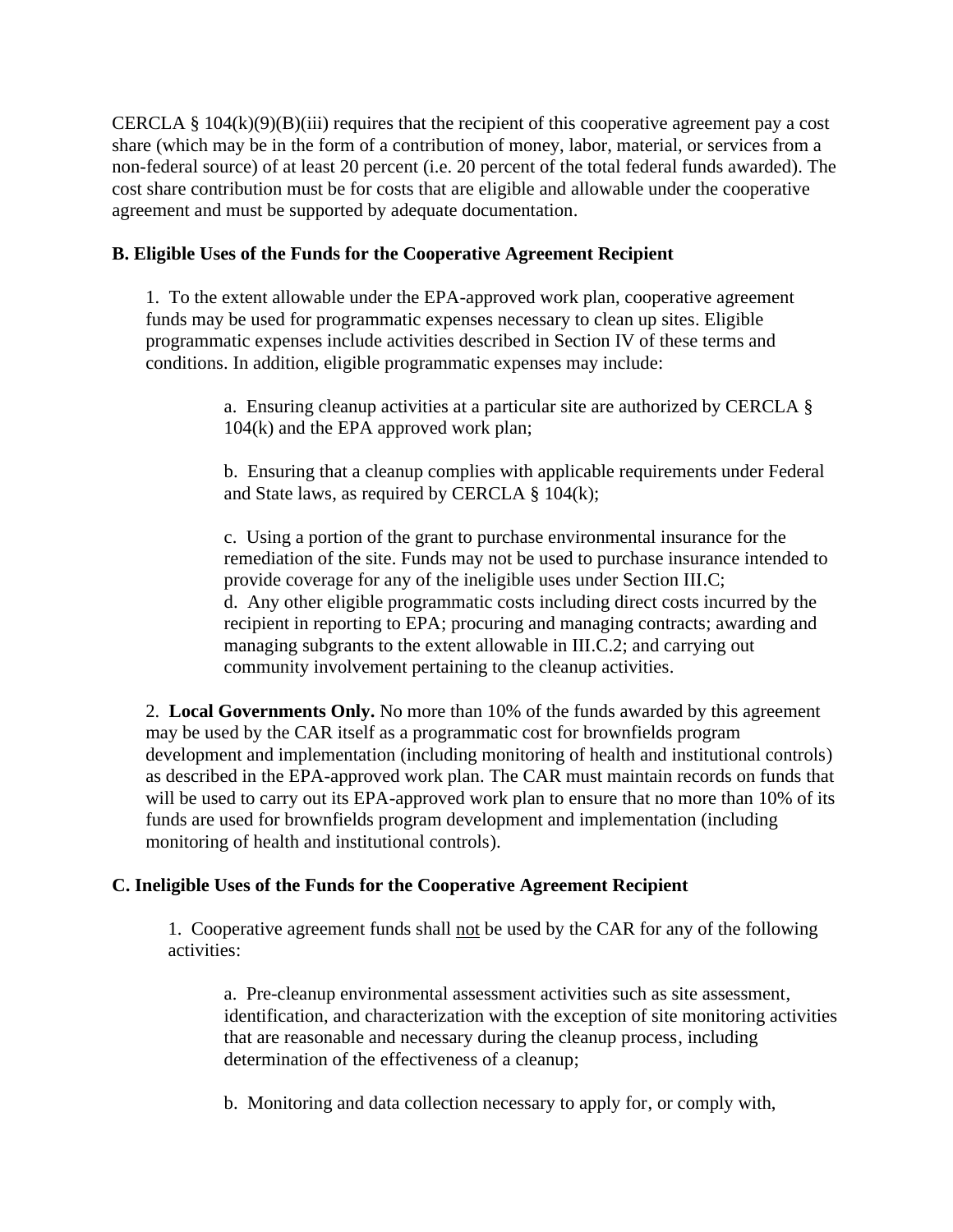environmental permits under other federal and state laws, unless such a permit is required as a component of the cleanup action;

c. Construction, demolition, and development activities that are not cleanup actions (e.g., marketing of property or construction of a new facility or addressing public or private drinking water supplies that have deteriorated through ordinary use);

d. Job training unrelated to performing a specific cleanup at a site covered by the grant;

e. To pay for a penalty or fine;

f. To pay a federal cost share requirement (for example, a cost-share required by another Federal grant) unless there is specific statutory authority;

g. To pay for a response cost at a brownfields site for which the recipient of the grant is potentially liable under CERCLA § 107;

h. To pay a cost of compliance with any federal law, excluding the cost of compliance with laws applicable to the cleanup; and

i. Unallowable costs (e.g., lobbying and fund raising) under applicable OMB Circulars.

2. Under CERCLA §  $104(k)(4)(B)$ , administrative costs are prohibited costs under this agreement. Prohibited administrative costs include all indirect costs under applicable OMB Circulars incurred by the CAR.

a. Ineligible administrative costs include costs incurred in the form of salaries, benefits, contractual costs, supplies, and data processing charges, incurred to comply with most provisions of the *Uniform Administrative Requirements for Grants* contained in 40 CFR Part 30 or 40 CFR Part 31. Direct costs for grant administration, with the exception of costs specifically identified as eligible programmatic costs, are ineligible even if the grant recipient is required to carry out the activity under the grant agreement. Costs incurred to report quarterly performance to EPA under the grant are eligible.

b. Ineligible grant administration costs include direct costs for:

(1) Preparation of applications for Brownfields grants;

(2) Record retention required under 40 CFR 30.53 and 40 CFR 31.42;

(3) Record-keeping associated with supplies and equipment purchases required under 40 CFR 30.33, 30.34, and 30.35 and 40 CFR 31.32 and 31.33;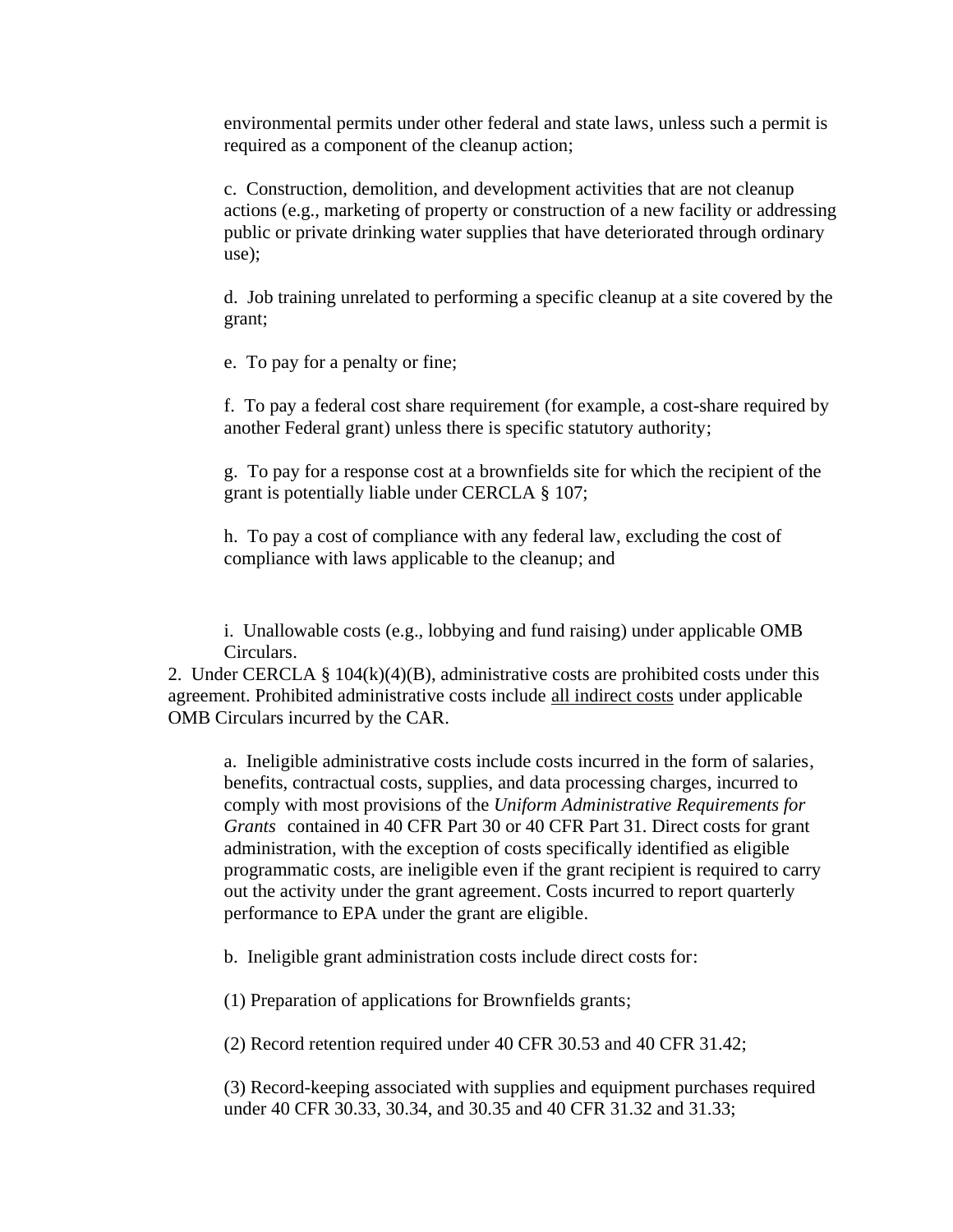(4) Preparing revisions and changes in the budgets, scopes of work, program plans and other activities required under 40 CFR 30.25 and 40 CFR 31.30;

(5) Maintaining and operating financial management systems required under 40 CFR 30 and 40 CFR 31;

(6) Preparing payment requests and handling payments under 40 CFR 30.22 and 40 CFR 31.21;

(7) Non-federal audits required under 40 CFR 30.26, 40 CFR 31.26, and OMB Circular A-133; and

(8) Close out under 40 CFR 30.71 and 40 CFR 31.50.

#### **D. Grant Recipient Eligibility**

1. The CAR may only clean up sites *it solely owns.* The CAR must retain ownership of the site throughout the period of performance of the grant. For the purposes of this agreement, the term "owns" means fee simple title unless EPA approves a different arrangement.

#### **E. Obligations for Grant Recipients Asserting a Limitation on Liability from CERCLA § 107**

1. EPA awarded this cooperative agreement to the CAR based on information indicating that the CAR would not use cooperative agreement funds to pay for a response cost at the site for which the CAR was potentially liable under CERCLA § 107. If the CAR is not potentially liable based on its status as either a Bona Fide Prospective Purchaser (BFPP), Contiguous Property Owner (CPO), or Innocent Land Owner (ILO), the CAR must meet certain continuing obligations in order to maintain its status. If the CAR fails to meet these obligations, EPA may disallow the costs incurred under this cooperative agreement for cleaning up the site under CERLCA  $\S$  104(k)(7)(C). These continuing obligations include:

(1) complying with any land use restrictions established or relied on in connection with the response action at the vessel or facility and not impeding the effectiveness or integrity of institutional controls;

(2) taking reasonable steps with respect to hazardous substance releases;

(3) providing full cooperation, assistance, and access to persons that are authorized to conduct response actions or natural resource restoration; and

(4) complying with information requests and administrative subpoenas and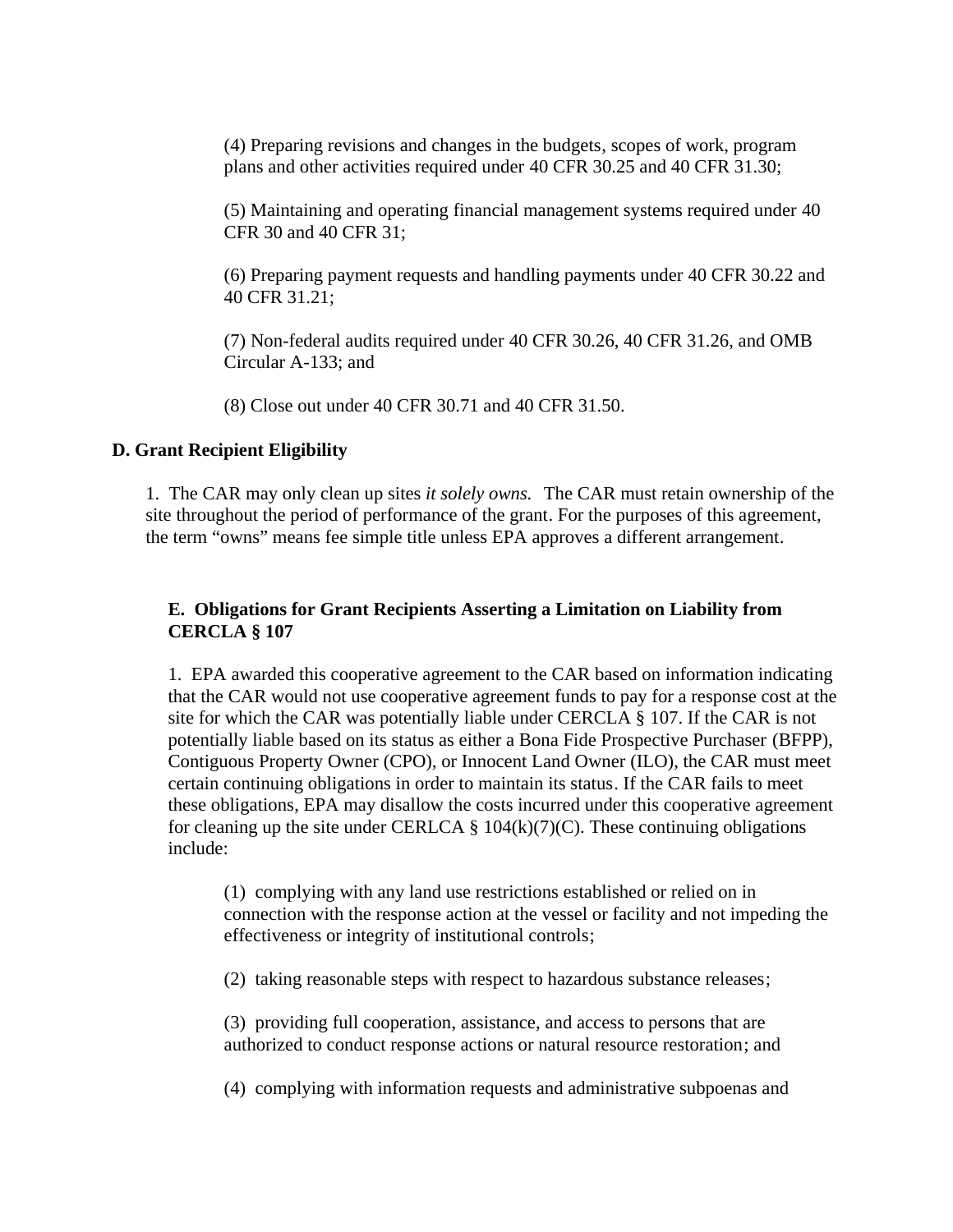legally required notices (applies to the criteria for bona fide prospective purchasers and contiguous property owners).

Notwithstanding the CAR's continuing obligations under this agreement, the CAR is subject to the applicable liability provisions of CERCLA governing its status as a BFPP, CPO, or ILO. CERCLA requires additional obligations to maintain the liability limitations for BFPP, CPO, and ILO; the relevant provisions for these obligations include §§ 101( 35), 101(40), 107(b), 107(q) and 107(r).

#### **F. Interest-Bearing Accounts and Program Income**

1. Interest earned on advances are subject to the provisions of 40 CFR §31.21(i) and §30.22(l) relating to remitting interest on advances to EPA on a quarterly basis.

2. Any program income earned by the CAR will be added to the funds EPA has committed to this agreement and used only for eligible and allowable costs under the agreement as provided in 40 CFR 30.24(b)(1) or 40 CFR  $31.25(g)(2)$ , as applicable.

## **IV. CLEANUP ENVIRONMENTAL REQUIREMENTS**

## **A. Authorized Cleanup Activities**

1. The CAR shall prepare an analysis of brownfields cleanup alternatives or equivalent state Brownfields program document which will include information about the site and contamination issues (i.e., exposure pathways, identification of contaminant sources, etc.); cleanup standards; applicable laws; alternatives considered; and the proposed cleanup. The evaluation of alternatives must include effectiveness, implementability, and the cost of the response proposed. The evaluation of alternatives must also consider the resilience of the remedial options in light of reasonably foreseeable changing climate conditions (e.g., sea level rise, increased frequency and intensity of flooding and/or extreme weather events, etc.). The evaluation will include an analysis of reasonable alternatives including no action. The cleanup method chosen must be based on this analysis. After the proposed cleanup plan is presented, an additional statement shall be included that will provide ways to make the proposed cleanup "greener" or "more sustainable," such as reducing energy use or employing alternative energy sources, reducing volume of wastewater generated/disposed, reducing volume of materials taken to landfills, and recycling and re-using materials generated during the cleanup process to the maximum extent practicable.

2. Prior to conducting or engaging in any on-site activity with the potential to impact historic properties (such as invasive sampling or cleanup), the CAR shall consult with EPA regarding potential applicability of the National Historic Preservation Act and, if applicable, shall assist EPA in complying with any requirements of the Act and implementing regulations.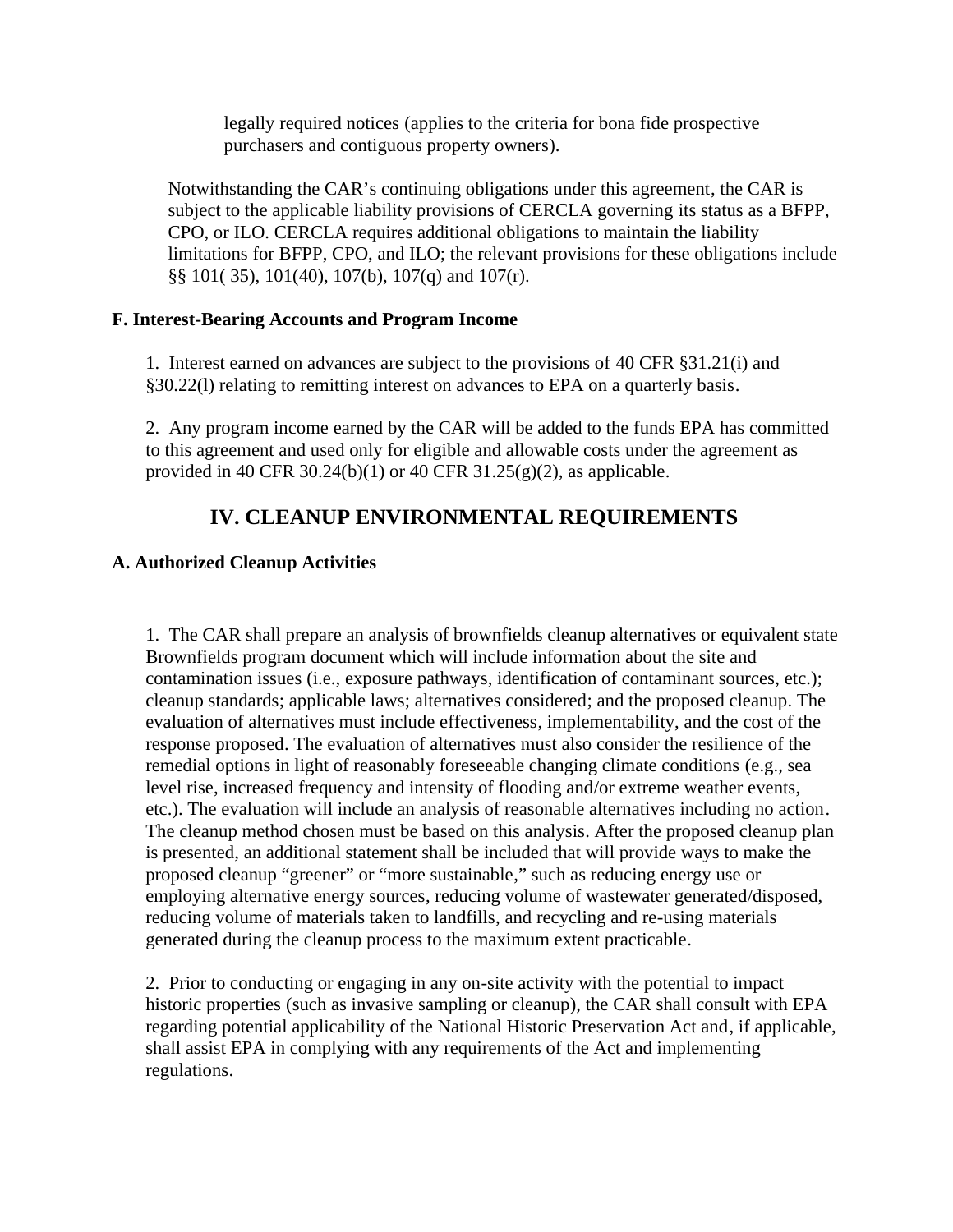#### **B. Quality Assurance (QA) Requirements**

If environmental data are to be collected as part of the brownfields cleanup (e.g., cleanup verification sampling, post-cleanup confirmation sampling), the CAR shall comply with 40 CFR Part 31.45 (or 40 CFR Part 30.54 requirements for nonprofit organizations) requirements to develop and implement quality assurance practices sufficient to produce data adequate to meet project objectives and to minimize data loss. State law may impose additional QA requirements.

The recipient shall develop Quality Assurance Project Plans (QAPP) to support all environmental data operations in accordance with "The EPA New England Planning and Documenting Brownfields Projects - Generic Quality Assurance Project Plans and Site Specific QAPP Addenda," March 2009. The term "environmental data operations" refers to any measurement or information that describe environmental processes, conditions, or location; ecological or health effects; produced from models or surveys; compiled from other sources such as data bases and literature; or the performance of environmental technology. The Quality Assurance Project Plan must be approved by EPA before data collection and/or data generation activities begin. The recipient will submit the QAPP to the following:

> EPA Project Officer (see page 1 of the assistance agreement for name and address), and

 Regional Quality Assurance Manager (EQA) US Environmental Protection Agency 11 Technology Drive North Chelmsford, MA 01863

## **C. Community Relations and Public Involvement in Cleanup Activities**

1. All cleanup activities require a site-specific community relations plan that includes providing reasonable notice, opportunity for involvement, response to comments, and administrative records that are available to the public.

## **D. Administrative Record**

1. The CAR shall establish an administrative record that contains the documents that form the basis for the selection of a cleanup plan. Documents in the administrative record shall include an analysis of reasonable alternatives including no action; site investigation reports; the cleanup plan; cleanup standards used; responses to public comments; and verification that shows that cleanup is complete. The CAR shall keep the administrative record available at a location convenient to the public and make it available for inspection.

#### **E. Implementation of Cleanup Activities**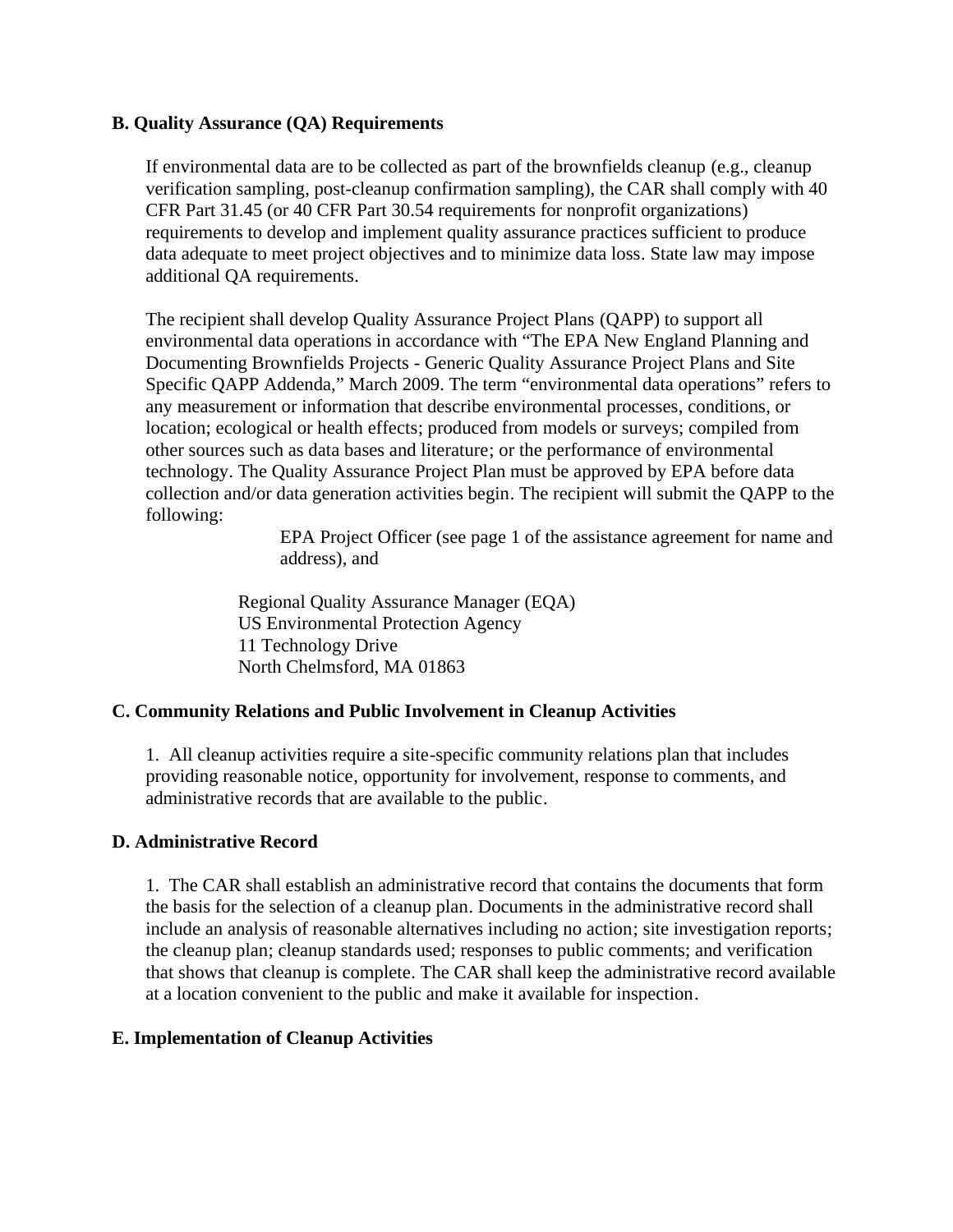1. The CAR shall ensure the adequacy of each cleanup in protecting human health and the environment as it is implemented. If changes to the expected cleanup are necessary based on public comment or other reasons, the CAR must consult with EPA and may not make substantial changes to the cleanup method described in the work plan without prior EPA approval.

2. If the CAR is unable or unwilling to complete the cleanup, the CAR shall ensure that the site is secure. The CAR shall notify the appropriate state agency and the U.S. EPA to ensure an orderly transition should additional activities become necessary.

## **F. Completion of Cleanup Activities**

1. The CAR shall ensure that the successful completion of a cleanup is properly documented. This must be done through a final report or letter from a qualified environmental professional, or other documentation provided by a State or Tribe that shows cleanup is complete. This documentation needs to be included as part of the administrative record.

## **V. OTHER CLEANUP GRANT REQUIREMENTS**

## **A. Inclusion of Special Terms and Conditions in Cleanup Documents**

1. The CAR shall meet the cleanup and other program requirements of the cleanup including:

> a. In accordance with 40 CFR 31.42 or 40 CFR 30.53, the CAR shall maintain records for a minimum of three years following completion of the cleanup financed all or in part with cleanup grant funds. Cooperative agreement recipients shall provide access to records relating to cleanups supported with cleanup grant funds to authorized representatives of the Federal government.

> b. The CAR has an ongoing obligation to advise EPA if assessed any penalties resulting from environmental noncompliance at the site subject to this agreement.

## **B. Conflict of Interest**

1. The CAR shall establish and enforce conflict of interest provisions that prevent the award of subgrants that create real or apparent personal conflicts of interest or the appearance of the CAR's lack of impartiality. Such situations include, but are not limited to, situations in which an employee, official, consultant, contractor, or other individual associated with the CAR (affected party) approves or administers a subgrant to a subgrant recipient in which the affected party has a financial or other interest. Such a conflict of interest or appearance of lack of impartiality may arise when: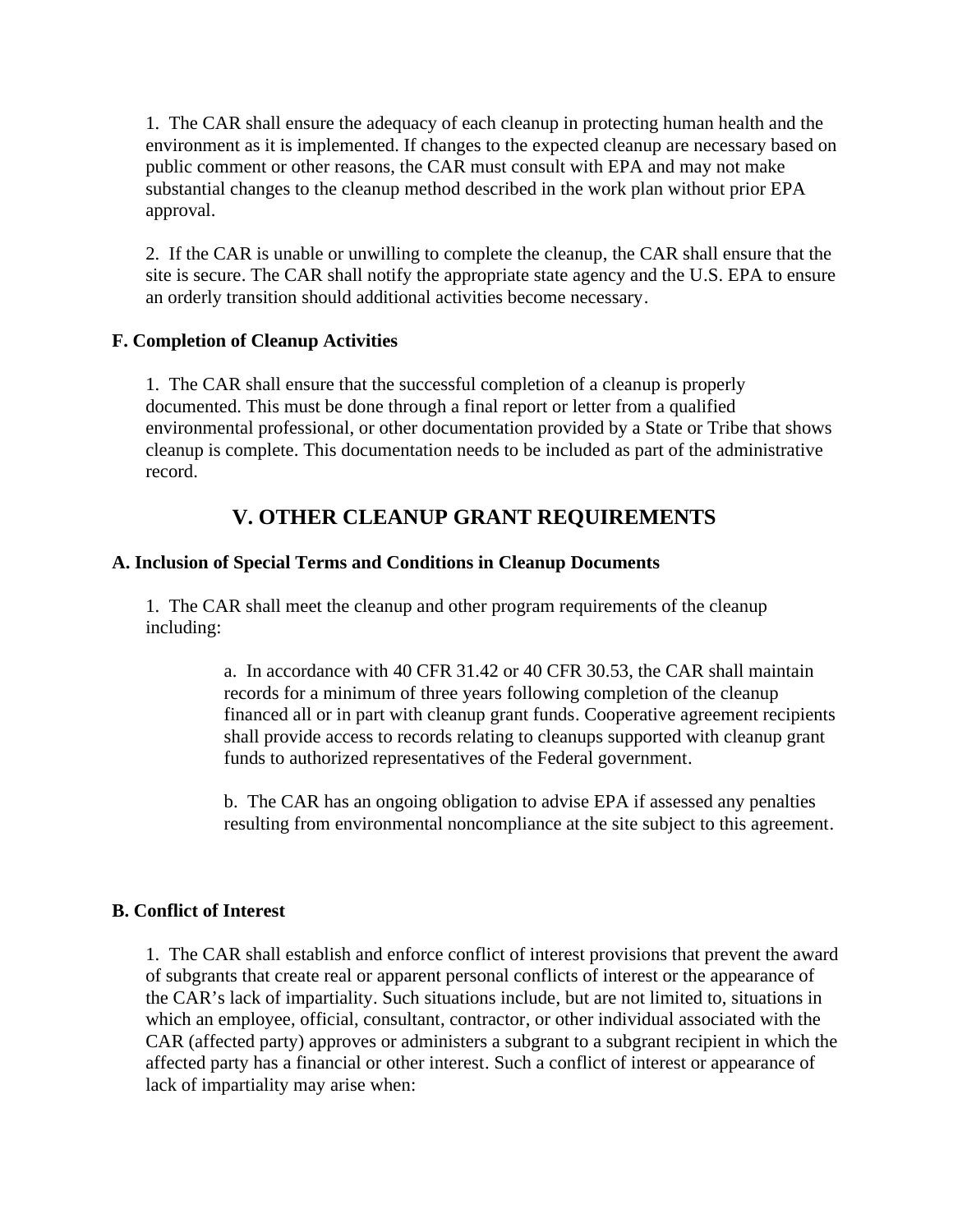(i) The affected party,

(ii) Any member of his immediate family,

(iii) His or her partner, or

 (iv) An organization which employs, or is about to employ, any of the above, has a financial or other interest in the subgrant recipient.

Affected employees will neither solicit nor accept gratuities, favors, or anything of monetary value from subgrant recipients. Recipients may set minimum rules where the financial interest is not substantial or the gift is an unsolicited item of nominal intrinsic value. To the extent permitted by State or local law or regulations, such standards of conduct will provide for penalties, sanctions, or other disciplinary actions for violations of such standards by affected parties.

## **VI. PAYMENT AND CLOSEOUT**

For the purposes of these terms and conditions, the following definitions apply: "payment" is the U.S. EPA's transfer of funds to the CAR; "close out" refers to the process that the U.S. EPA follows to ensure that all administrative actions and work required under the cooperative agreement have been completed.

#### **A. Payment Schedule**

1. **Alternate 1.** If the approved budget for the project includes a substantial amount of construction costs, EPA will pay the CAR on a reimbursement basis. The CAR must submit documentation of obligations and expenses incurred under the agreement to EPA's project officer for approval prior to obtaining payment from EPA.

2. **Alternate 2.** If the approved budget for the project includes construction costs, EPA will pay the CAR on a progress payment basis provided the recipient can document that it incurred costs that require disbursements equal to the amount of the progress payment.

3. **Alternate 3.** (Approved budget does not include construction costs) The CAR will be paid in advance provided it has funds management controls in place which meet the requirements of 40 CFR 30. 22 or 40 CFR.§31.21, as applicable.

#### **B. Schedule for Closeout**

1. Closeout will be conducted in accordance with 40 CFR 31.50 or 40 CFR 30.71 following expiration of the term of the agreement or expenditure of the funds awarded and completion of the activities described by the EPA-approved workplan.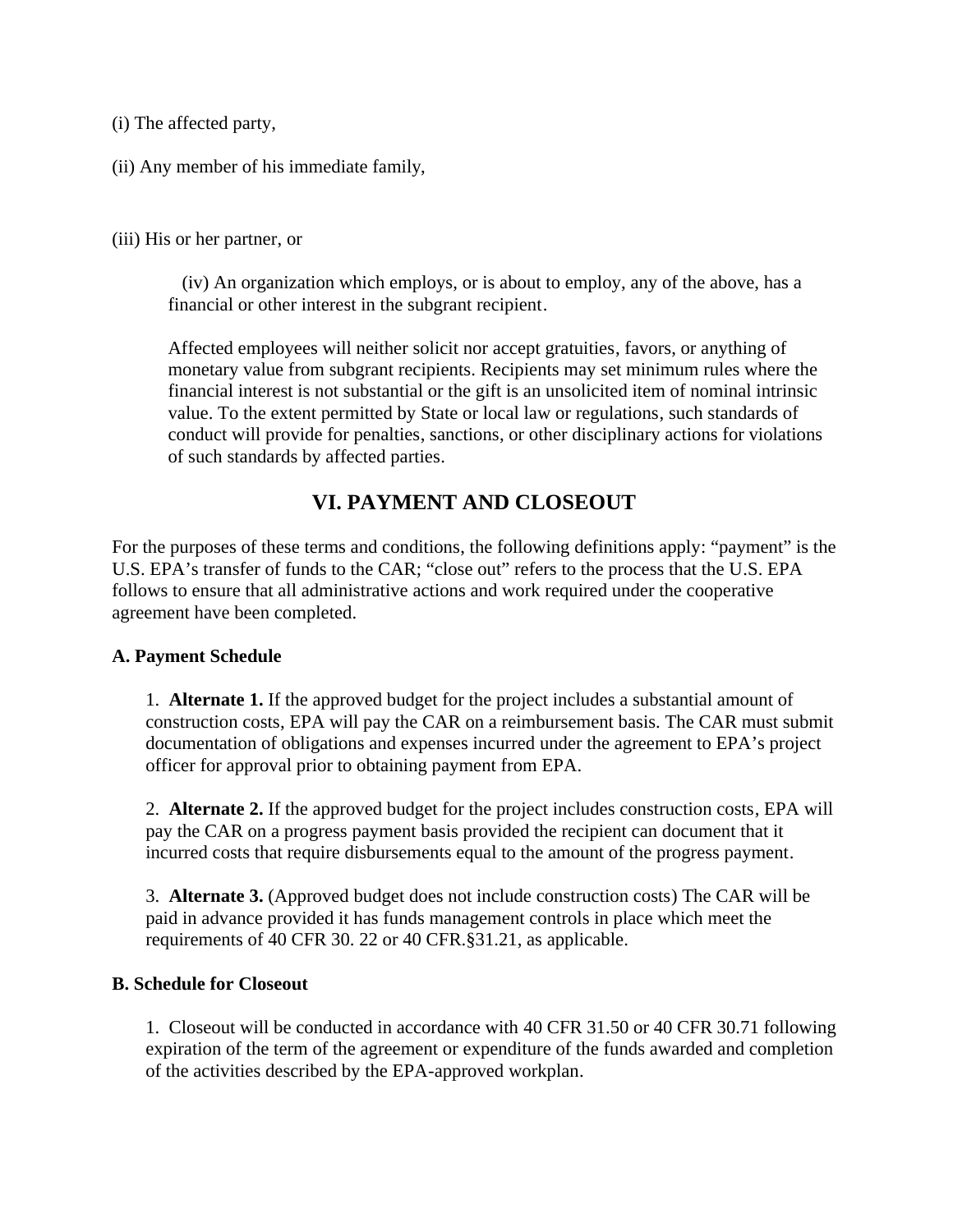2. The CAR, within 90 days after the expiration or termination of the grant, must submit all financial, performance, and other reports required as a condition of the grant.

- a. The CAR must submit the following documentation:
	- 1. The Final Report as described in II.F.
- 2. A Final Federal Financial Report (FFR SF425). Submitted to:

US EPA, Las Vegas Finance Center 4220 S. Maryland Pkwy, Bld C, Rm 503 Las Vegas, NV 89119 http://www.epa.gov/ocfo/finservices/payinfo.html

3. A Final MBE/WBE Report (EPA Form 5700-52A) submitted to the regional office.

b. The CAR must ensure that all appropriate data has been entered into ACRES.

c. The grantee must immediately refund to the Federal agency any balance of unobligated (unencumbered) cash advanced that is not authorized to be retained for use on other grants.

## **1. AWARD ACCEPTANCE**

 Based on your Application dated 6/289/13 including all modifications and amendments, the United States acting by and through the US Environmental Protection Agency (EPA) hereby awards \$200,000. EPA agrees to cost share 100% of all approved budget period costs incurred, up to and not exceeding total federal funding of \$200,000. Recipient's signature is not required on this agreement. The recipient demonstrates its commitment to carry out this award by either: 1) drawing down funds within 21 days after the EPA award or amendment mailing date; or 2) not filing a notice of disagreement with the award terms and conditions within 21 days after the EPA award or amendment mailing date. If the recipient disagrees with the terms and conditions specified in this award, the authorized representative of the recipient must furnish a notice of disagreement to the EPA Award Official within 21 days after the EPA award or amendment mailing date. In case of disagreement, and until the disagreement is resolved, the recipient should not draw down on the funds provided by this award/amendment, and any costs incurred by the recipient are at its own risk. This agreement is subject to applicable EPA statutory provisions. The applicable regulatory provisions are 40 CFR Chapter 1, Subchapter B, and all terms and conditions of this agreement and any attachments.

## **2. DRUG-FREE WORKPLACE CERTIFICATION**

The recipient organization of this EPA assistance agreement must make an ongoing, good faith effort to maintain a drug-free workplace pursuant to the specific requirements set forth in Title 40 CFR 36.200 - 36.230. Additionally, in accordance with these regulations, the recipient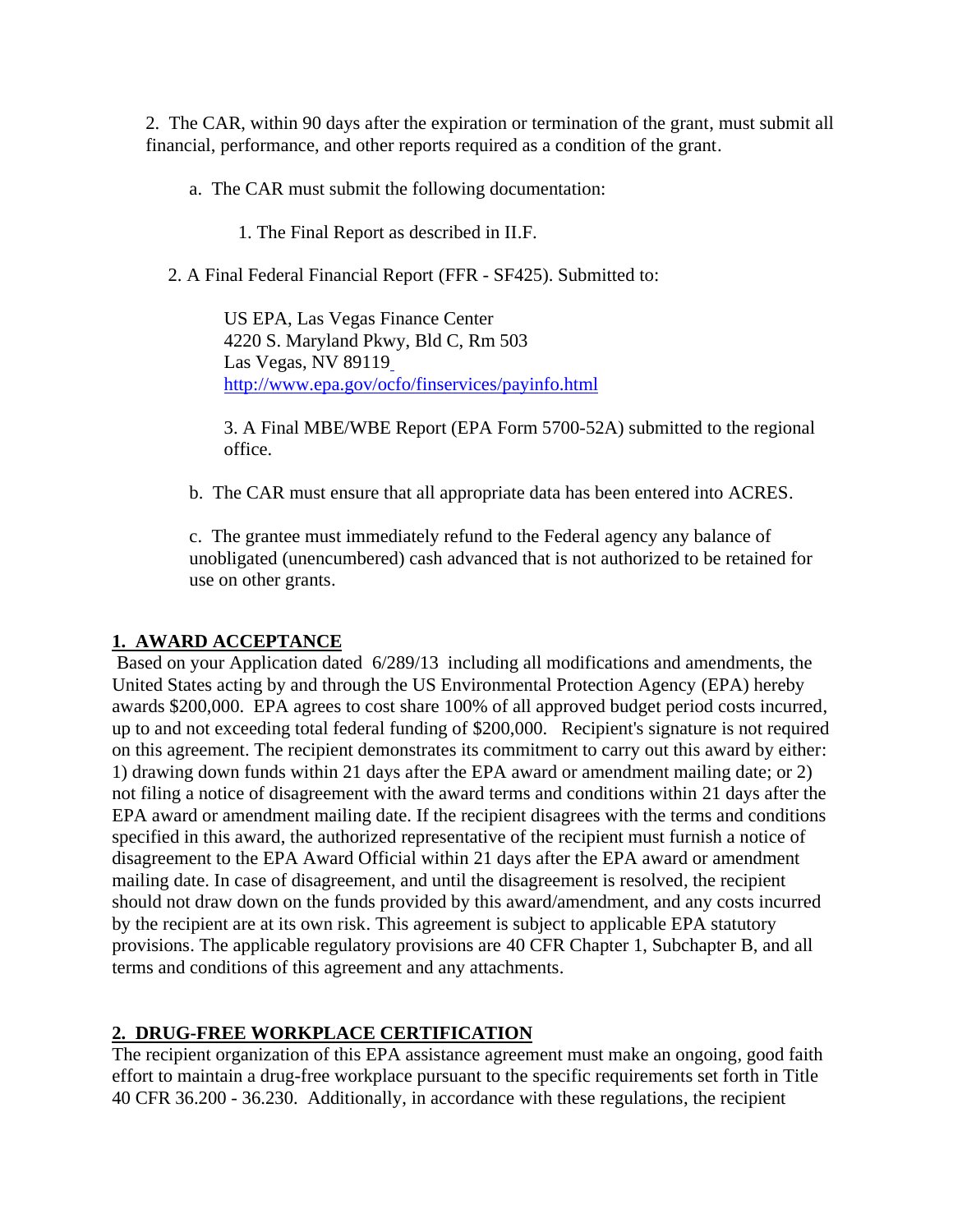organization must identify all known workplaces under its federal awards, and keep this information on file during the performance of the award.

Those recipients who are individuals must comply with the drug-free provisions set forth in Title 40 CFR 36.300.

The consequences for violating this condition are detailed under Title 40 CFR 36.510. Recipients can access the Code of Federal Regulations (CFR) Title 40 Part 36 at http://www.access.gpo.gov/nara/cfr/waisidx\_06/40cfr36\_06.html.

## **3. HOTEL-MOTEL FIRE SAFETY**

Pursuant to 40 CFR 30.18, if applicable, and 15 USC 2225a, the recipient agrees to ensure that all space for conferences, meetings, conventions, or training seminars funded in whole or in part with federal funds complies with the protection and control guidelines of the Hotel and Motel Fire Safety Act (PL 101-391, as amended). Recipients may search the Hotel-Motel National Master List at http://www.usfa.dhs.gov/applications/hotel/ to see if a property is in compliance (FEMA ID is currently not required), or to find other information about the Act.

## **4. LOBBYING AND LITIGATION - ALL RECIPIENTS**

The chief executive officer of this recipient agency shall ensure that no grant funds awarded under this assistance agreement are used to engage in lobbying of the Federal Government or in litigation against the United States unless authorized under existing law. The recipient shall abide by its respective OMB Circular (A-21, A-87, or A-122), which prohibits the use of federal grant funds for litigation against the United States or for lobbying or other political activities.

The recipient agrees to comply with Title 40 CFR Part 34, *New Restrictions on Lobbying* . The recipient shall include the language of this provision in award documents for all subawards exceeding \$100,000, and require that subrecipients submit certification and disclosure forms accordingly.

In accordance with the Byrd Anti-Lobbying Amendment, any recipient who makes a prohibited expenditure under Title 40 CFR Part 34 or fails to file the required certification or lobbying forms shall be subject to a civil penalty of not less than \$10,000 and not more than \$100,000 for each such expenditure.

## **5. MANAGEMENT FEES**

Management fees or similar charges in excess of the direct costs and approved indirect rates are not allowable. The term "management fees or similar charges" refers to expenses added to the direct costs in order to accumulate and reserve funds for ongoing business expenses, unforeseen liabilities, or for other similar costs which are not allowable under this assistance agreement. Management fees or similar charges may not be used to improve or expand the project funded under this agreement, except to the extent authorized as a direct cost of carrying out the scope of work.

## **6. RECYCLING TERM AND CONDITION**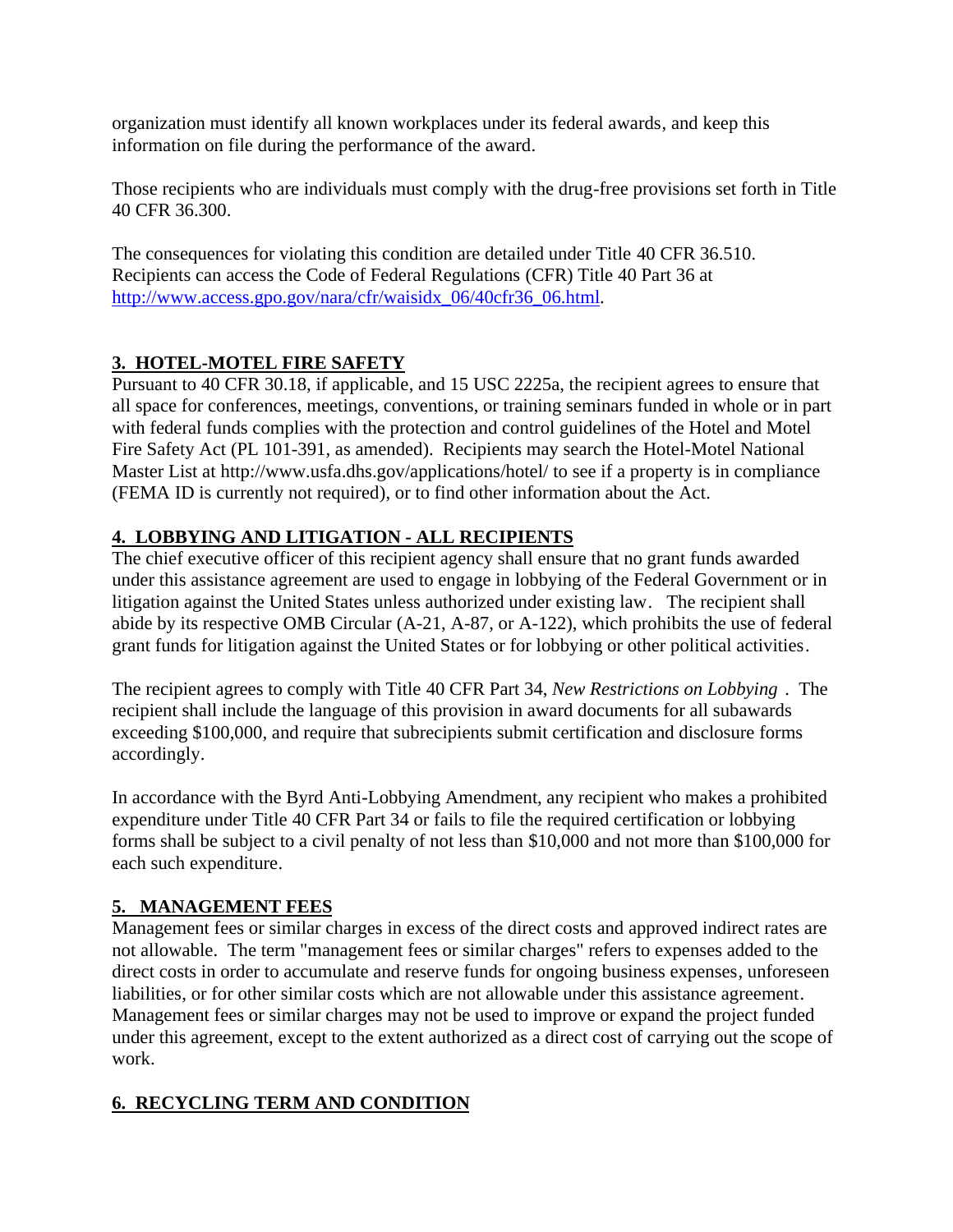In accordance with Section 6002 of the Resource Conservation and Recovery Act (RCRA) (42 U.S.C. 6962) any State agency or agency of a political subdivision of a State which is using appropriated Federal funds shall comply with the requirements set forth. Regulations issued under RCRA Section 6002 apply to any acquisition of an item where the purchase price exceeds \$10,000 or where the quantity of such items acquired in the course of the preceding fiscal year was \$10,000 or more. RCRA Section 6002 requires that preference be given in procurement programs to the purchase of specific products containing recycled materials identified in guidelines developed by EPA. These guidelines are listed in 40 CFR 247.

In accordance with the polices set forth in EPA Order 1000.25 and Executive Order 13423, Strengthening Federal Environmental, Energy and Transportation Management (January 24, 2007), the recipient agrees to use recycled paper and double sided printing for all reports which are prepared as a part of this agreement and delivered to EPA. This requirement does not apply to reports prepared on forms supplied by EPA, or to Standard Forms, which are printed on recycled paper and are available through the General Services Administration.

## **7. REIMBURSEMENT LIMITATION**

EPA's financial obligations to the recipient are limited by the amount of federal funding awarded to date as shown on line 15 in its EPA approved budget. If the recipient incurs costs in anticipation of receiving additional funds from EPA, it does so at its own risk.

## **8. A-133 SINGLE AUDIT**

In accordance with OMB Circular A-133, which implements the Single Audit Act, the recipient hereby agrees to obtain a single audit from an independent auditor, if it expends \$500,000 or more in total Federal funds in any fiscal year. Within nine months after the end of a recipient's fiscal year or 30 days after receiving the report from the auditor, the recipient shall submit the SF-SAC and a Single Audit Report Package**. The recipient MUST** submit the SF-SAC and a Single Audit Report Package, using the Federal Audit Clearinghouse's Internet Data Entry System. For complete information on how to accomplish the single audit submissions, you will need to visit the Federal Audit Clearinghouse Web site: http://harvester.census.gov/fac/

## **9. SUSPENSION AND DEBARMENT**

Recipients shall fully comply with Subpart C of 2 CFR Part 180 entitled, "Responsibilities of Participants Regarding Transactions Doing Business With Other Persons," as implemented and supplemented by 2 CFR Part 1532. Recipient is responsible for ensuring that any lower tier covered transaction, as described in Subpart B of 2 CFR Part 180, entitled "Covered Transactions," includes a term or condition requiring compliance with Subpart C. Recipient is responsible for further requiring the inclusion of a similar term or condition in any subsequent lower tier covered transactions. Recipient acknowledges that failing to disclose the information required under 2 CFR 180.335 may result in the delay or negation of this assistance agreement, or pursuance of legal remedies, including suspension and debarment.

Recipients may access the Excluded Parties List System at http://www.epls.gov. This term and condition supersedes EPA Form 5700-49, "Certification Regarding Debarment, Suspension, and Other Responsibility Matters."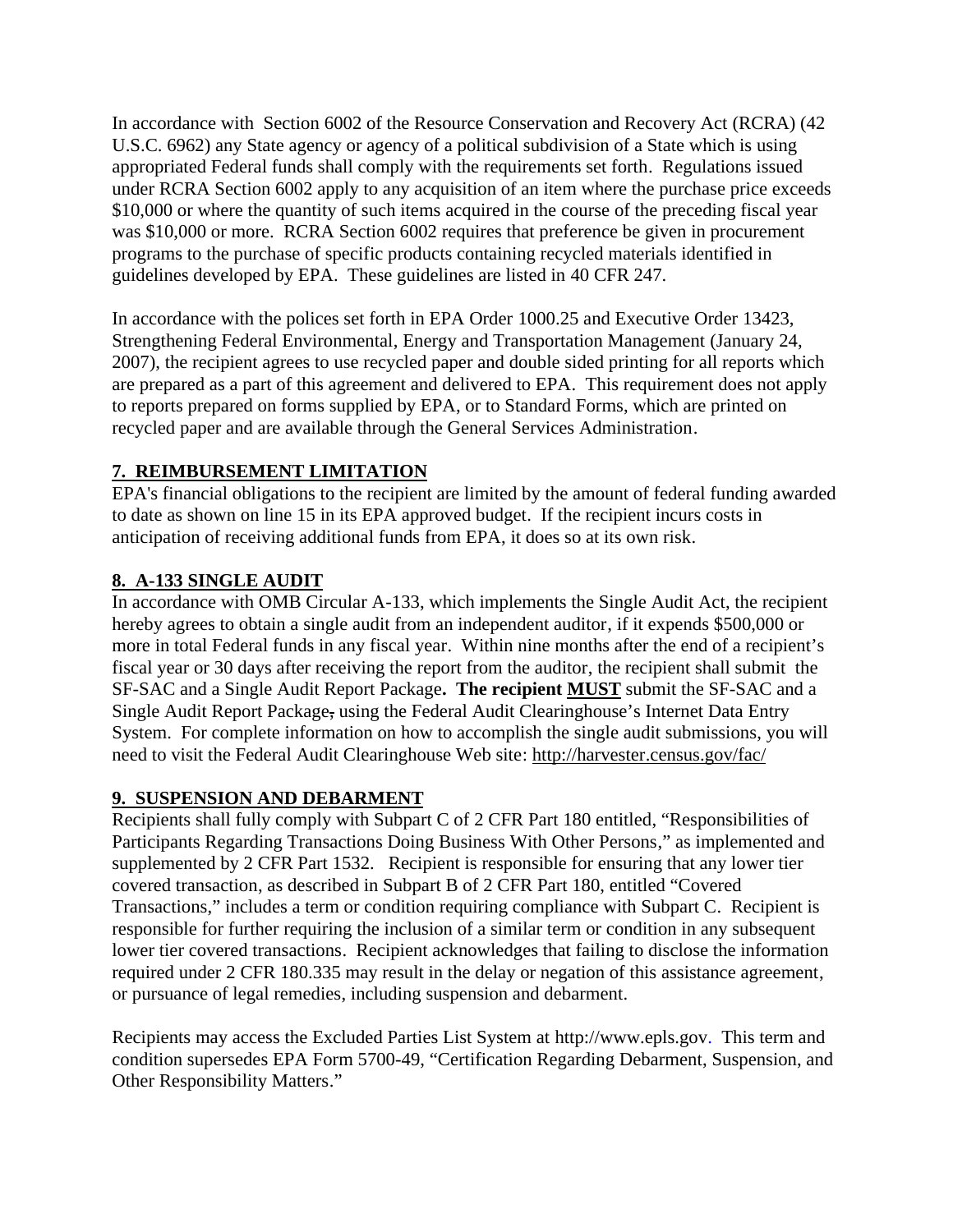## **10. UNLIQUIDATED OBLIGATIONS PART 31 - FEDERAL FINANCIAL REPORT**

Pursuant to 40 CFR 31.41(b) and 31.50(b), EPA recipients shall submit an annual Federal Financial Report (SF-425) to EPA no later than 90 calendar days following the end of the reporting year.

At the end of the project, the recipient must submit a final Federal Financial Report to EPA no later than 90 calendar days after the end of the project period. The form is available on the internet at http://www.epa.gov/ocfo/finservices/forms.htm . All FFRs must be submitted to the Las Vegas Finance Center: US EPA, LVFC, 4220 S. Maryland Pkwy Bldg C, Ste 503 Las Vegas, NV 89119 or by Fax to: 702-798-2423.

The LVFC will make adjustments, as necessary, to obligated funds after reviewing and accepting a final Federal Financial Report. Recipients will be notified and instructed by EPA if they must complete any additional forms for the closeout of the assistance agreement.

EPA may take enforcement actions in accordance with 40 CFR 31.43 if the recipient does not comply with this term and condition

## **11. CENTRAL CONTRACTOR REGISTRATION AND UNIVERSAL IDENTIFIER REQUIREMENTS**

A. Requirement for Central Contractor Registration (CCR). Unless you are exempted from this requirement under 2 CFR 25.110, you as the recipient must maintain the currency of your information in the CCR until you submit the final financial report required under this award or receive the final payment, whichever is later. This requires that you review and update the information at least annually after the initial registration, and more frequently if required by changes in your information or another award term.

B. Requirement for Data Universal Numbering System (DUNS) numbers. If you are authorized to make subawards under this award, you:

1. Must notify potential subrecipients that no entity (see definition in paragraph C of this award term) may receive a subaward from you unless the entity has provided its DUNS number to you.

2. May not make a subaward to an entity unless the entity has provided its DUNS number to you.

C. Definitions. For purposes of this award term:

1. Central Contractor Registration (CCR) means the Federal repository into which an entity must provide information required for the conduct of business as a recipient. Additional information about registration procedures may be found at the CCR Internet site (currently at http://www.ccr.gov).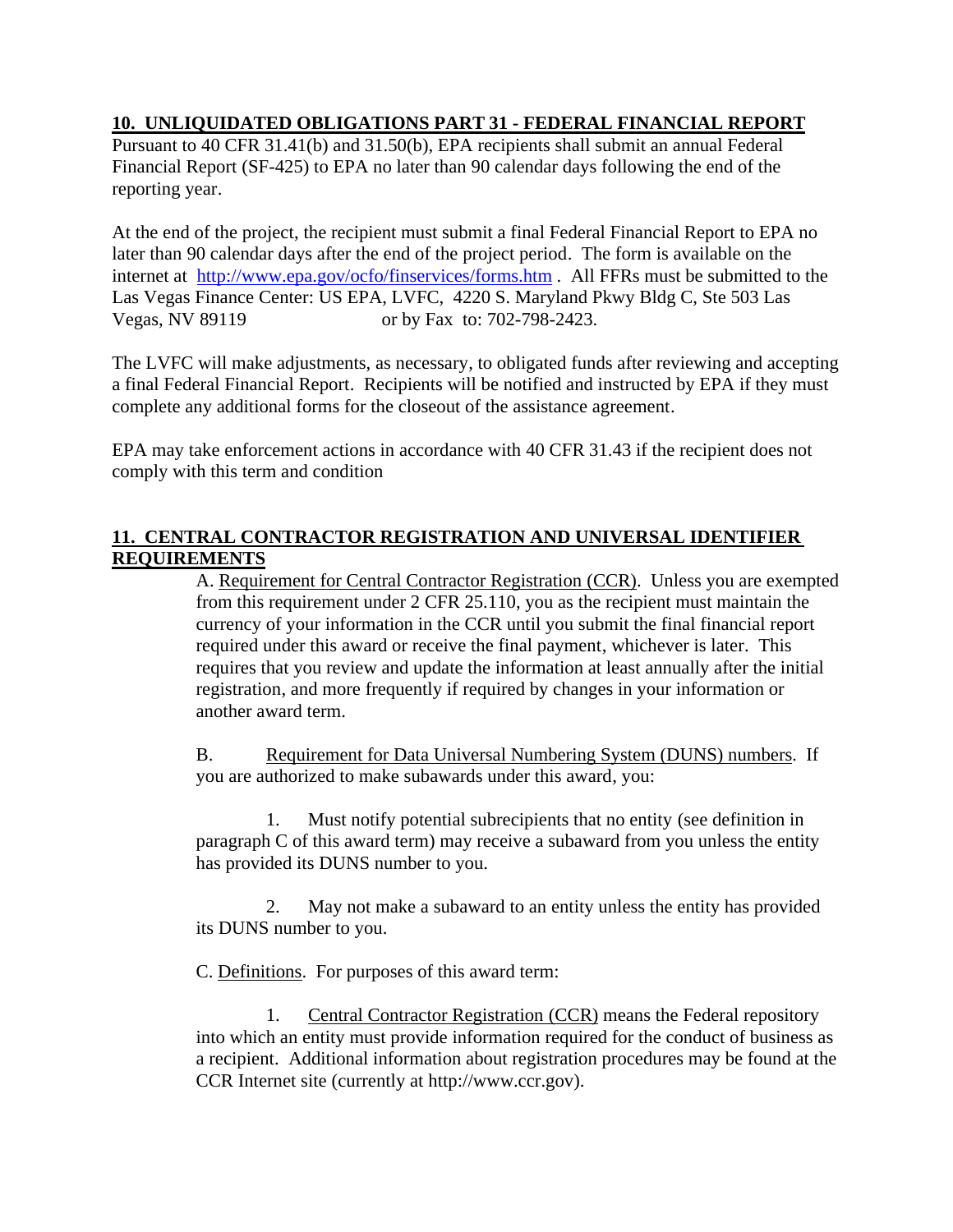2. Data Universal Numbering System (DUNS) number means the nine-digit number established and assigned by Dun and Bradstreet, Inc. (D&B) to uniquely identify business entities. A DUNS number may be obtained from D&B by telephone (currently 866-705-5711) or the Internet (currently at http://fedgov.dnb.com/webform).

3. Entity, as it is used in this award term, means all of the following, as defined at 2 CFR part 25, subpart C:

a.A Governmental organization, which is a State, local government, or Indian tribe;

b. A foreign public entity;

c. A domestic or foreign nonprofit organization;

d. A domestic or foreign for-profit organization; and

e.A Federal agency, but only as a subrecipient under an award or subaward to a non-Federal entity.

4. Subaward:

a.This term means a legal instrument to provide support for the performance of any portion of the substantive project or program for which you received this award and that you as the recipient award to an eligible subrecipient.

b. The term does not include your procurement of property and services needed to carry out the project or program (for further explanation, see Sec. --.210 of the attachment to OMB Circular A-133, "Audits of States, Local Governments, and Non-Profit Organizations").

c.A subaward may be provided through any legal agreement, including an agreement that you consider a contract.

5. Subrecipient means an entity that:

a.Receives a subaward from you under this award; and

b. Is accountable to you for the use of the Federal funds provided

by the subaward.

## **12. REPORTING SUB-AWARDS AND EXECUTIVE COMPENSATION**

a.Reporting of first-tier subawards.

1. Applicability. Unless you are exempt as provided in paragraph d. of this award term, you must report each action that obligates \$25,000 or more in Federal funds that does not include Recovery funds (as defined in section 1512(a)(2) of the American Recovery and Reinvestment Act of 2009, Pub. L. 111-5) for a subaward to an entity (see definitions in paragraph e of this award term).

2. Where and when to report.

i. You must report each obligating action described in paragraph a.1. of this award term to www.fsrs.gov.

ii. For subaward information, report no later than the end of the month following the month in which the obligation was made. (For example, if the obligation was made on November 7, 2010, the obligation must be reported by no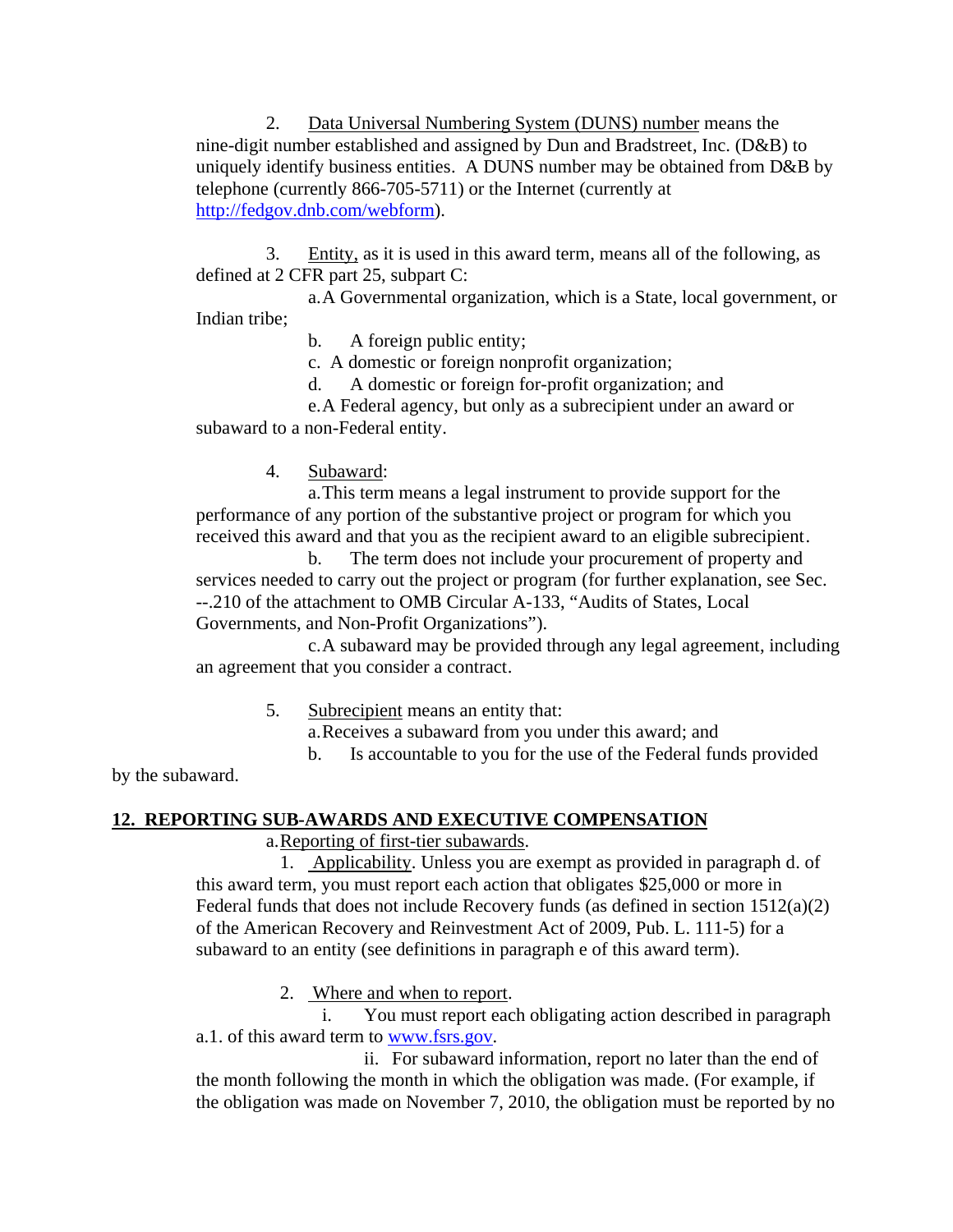later than December 31, 2010.)

3. What to report. You must report the information about each obligating action that the submission instructions posted at www.fsrs.gov specify.

b. Reporting Total Compensation of Recipient Executives.

1. Applicability and what to report. You must report total compensation for each of your five most highly compensated executives for the preceding completed fiscal year, if --

i. the total Federal funding authorized to date under this award is \$25,000 or more;

ii. in the preceding fiscal year, you received—

(A) 80 percent or more of your annual gross revenues from Federal procurement contracts (and subcontracts) and Federal financial assistance subject to the Transparency Act, as defined at 2 CFR 170.320 (and subawards); and (B) \$25,000,000 or more in annual gross revenues from

Federal procurement contracts (and subcontracts) and Federal financial assistance subject to the Transparency Act, as defined at 2 CFR 170.320 (and subawards); and

iii. The public does not have access to information about the compensation of the executives through periodic reports filed under section 13(a) or 15(d) of the Securities Exchange Act of 1934 (15 U.S.C. 78m(a), 78o(d)) or section 6104 of the Internal Revenue Code of 1986. (To determine if the public has access to the compensation information, see the U.S. Security and Exchange Commission total compensation filings at http://www.sec.gov/answers/execomp.htm.)

2. Where and when to report. You must report executive total compensation described in paragraph b.1. of this award term:

i. As part of your registration profile at www.ccr.gov.

ii. By the end of the month following the month in which this award is made, and annually thereafter.

c. Reporting of Total Compensation of Subrecipient Executives.

1. Applicability and what to report. Unless you are exempt as provided in paragraph d. of this award term, for each first-tier subrecipient under this award, you shall report the names and total compensation of each of the subrecipient's five most highly compensated executives for the subrecipient's preceding completed fiscal year, if --

 i. in the subrecipient's preceding fiscal year, the subrecipient received—

(A) 80 percent or more of its annual gross revenues from Federal procurement contracts (and subcontracts) and Federal financial assistance subject to the Transparency Act, as defined at 2 CFR 170.320 (and subawards); and (B) \$25,000,000 or more in annual gross revenues from

Federal procurement contracts (and subcontracts), and Federal financial assistance subject to the Transparency Act (and subawards); and

ii. The public does not have access to information about the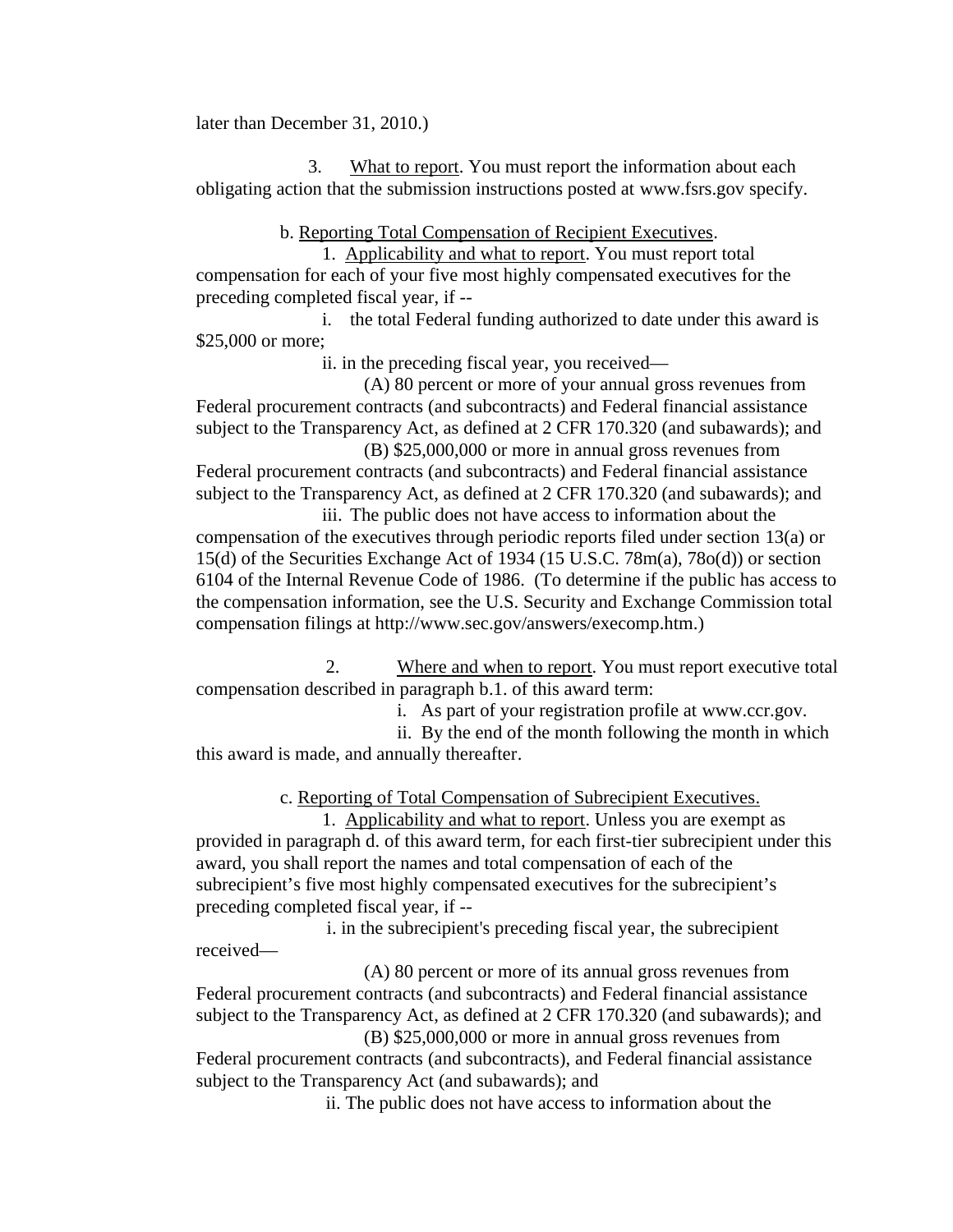compensation of the executives through periodic reports filed under section 13(a) or 15(d) of the Securities Exchange Act of 1934 (15 U.S.C. 78m(a), 78o(d)) or section 6104 of the Internal Revenue Code of 1986. (To determine if the public has access to the compensation information, see the U.S. Security and Exchange Commission total compensation filings at http://www.sec.gov/answers/execomp.htm.)

2. Where and when to report. You must report subrecipient executive total compensation described in paragraph c.1. of this award term:

i. To the recipient.

ii. By the end of the month following the month during which you make the subaward. For example, if a subaward is obligated on any date during the month of October of a given year (i.e., between October 1 and 31), you must report any required compensation information of the subrecipient by November 30 of that year.

d. Exemptions

If, in the previous tax year, you had gross income, from all sources, under \$300,000, you are exempt from the requirements to report:

i. subawards,

and

ii. the total compensation of the five most highly compensated executives of any subrecipient.

e. Definitions. For purposes of this award term:

1. Entity means all of the following, as defined in 2 CFR part 25:

i. A Governmental organization, which is a State, local government, or Indian tribe;

- ii. A foreign public entity;
- iii. A domestic or foreign nonprofit organization;
- iv. A domestic or foreign for-profit organization;

v. A Federal agency, but only as a subrecipient under an award or subaward to a non-Federal entity.

 2. Executive means officers, managing partners, or any other employees in management positions.

## 3. Subaward:

i. This term means a legal instrument to provide support for the performance of any portion of the substantive project or program for which you received this award and that you as the recipient award to an eligible subrecipient.

ii. The term does not include your procurement of property and services needed to carry out the project or program (for further explanation, see Sec. --.210 of the attachment to OMB Circular A-133, "Audits of States, Local Governments, and Non-Profit Organizations").

iii. A subaward may be provided through any legal agreement, including an agreement that you or a subrecipient considers a contract.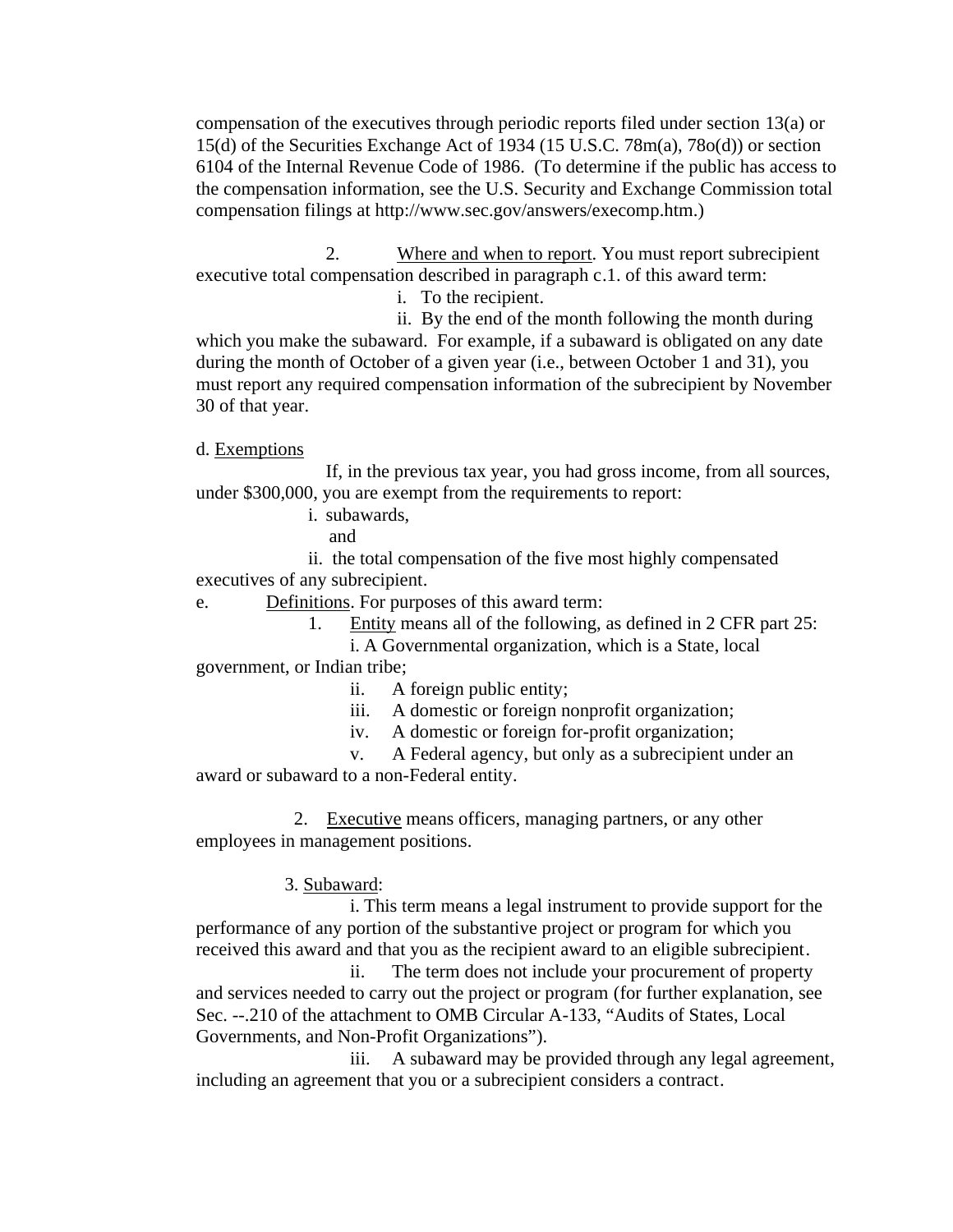4. Subrecipient means an entity that:

i. Receives a subaward from you (the recipient) under this award;

and

ii. Is accountable to you for the use of the Federal funds provided by the subaward.

5. Total compensation means the cash and noncash dollar value earned by the executive during the recipient's or subrecipient's preceding fiscal year and includes the following (for more information see 17 CFR 229.402(c)(2)):

*i. Salary and bonus* .

ii. *Awards of stock, stock options, and stock appreciation rights* . Use the dollar amount recognized for financial statement reporting purposes with respect to the fiscal year in accordance with the Statement of Financial Accounting Standards No. 123 (Revised 2004) (FAS 123R), Shared Based Payments.

iii. *Earnings for services under non-equity incentive plans* . This does not include group life, health, hospitalization or medical reimbursement plans that do not discriminate in favor of executives,

and are available generally to all salaried employees.

iv. *Change in pension value.* This is the change in present value of defined benefit and actuarial pension plans.

v. *Above-market earnings on deferred compensation which is not tax-qualified* .

vi. Other compensation, if the aggregate value of all such other compensation (e.g. severance, termination payments, value of life insurance paid on behalf of the employee, perquisites or property) for the executive exceeds \$10,000.

## **13. TRAFFICKING IN PERSONS**

a. *Provisions applicable to a recipient that is a private entity* .

1. You as the recipient, your employees, subrecipients under this award, and subrecipients' employees may not—

i. Engage in severe forms of trafficking in persons during the period of time that the award is in effect;

ii. Procure a commercial sex act during the period of time that the award is in effect; or

iii. Use forced labor in the performance of the award or subawards under the award. 2. We as the Federal awarding agency may unilaterally terminate this award, without penalty, if you or a subrecipient that is a private entity —

i. Is determined to have violated a prohibition in paragraph a.1 of this award term; or

ii. Has an employee who is determined by the agency official authorized to terminate the award to have violated a prohibition in paragraph a.1 of this award term through conduct that is either—

A. Associated with performance under this award; or

B. Imputed to you or the subrecipient using the standards and due process for imputing the conduct of an individual to an organization that are provided in 2 CFR part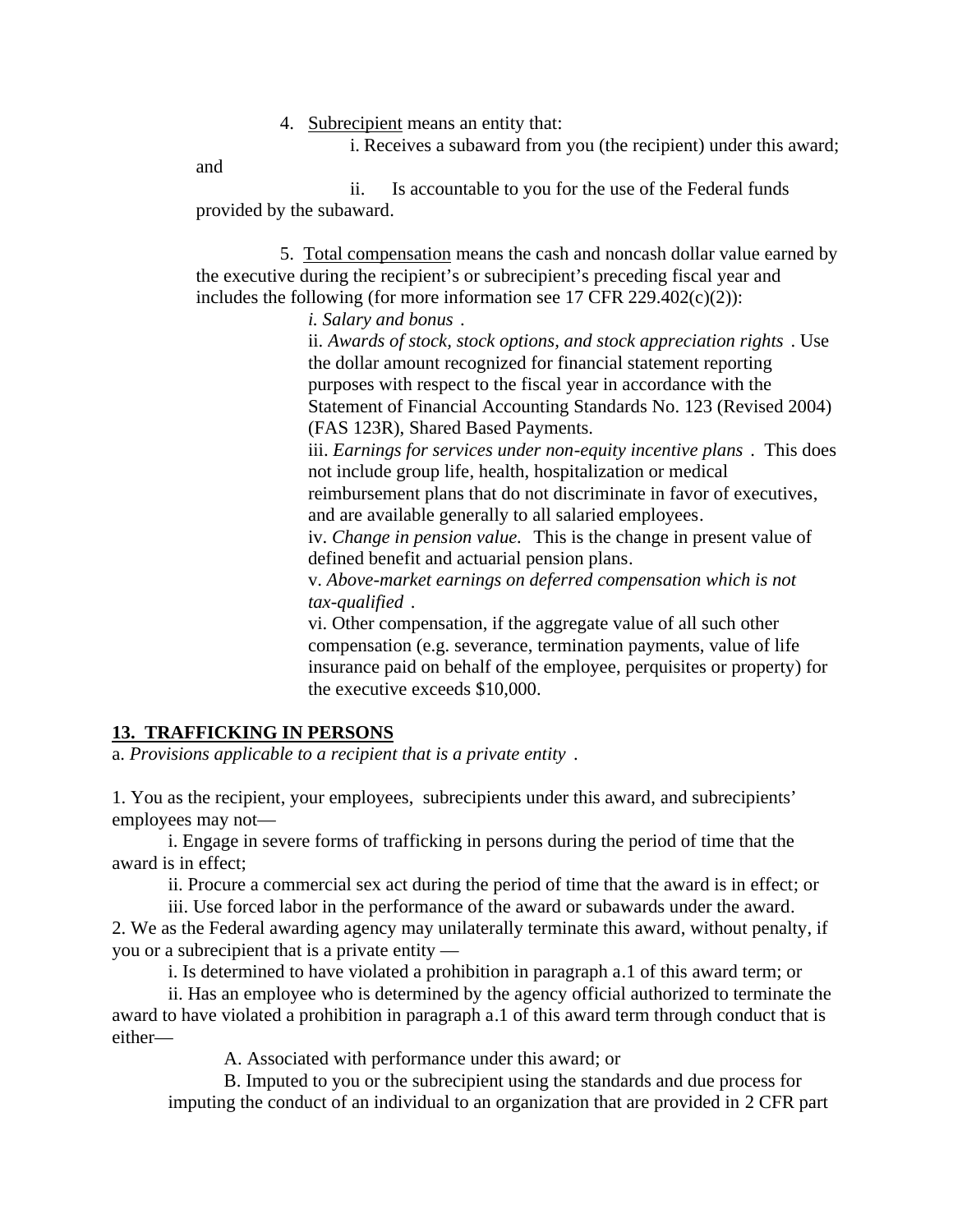180, ''OMB Guidelines to Agencies on Government-wide Debarment and Suspension (Nonprocurement),'' as implemented by our Agency at 2 CFR 1532.

b. *Provision applicable to a recipient other than a private entity* . We as the Federal awarding agency may unilaterally terminate this award, without penalty, if a subrecipient that is a private entity—

1. Is determined to have violated an applicable prohibition in paragraph a.1 of this award term; or

2. Has an employee who is determined by the agency official authorized to terminate the award to have violated an applicable prohibition in paragraph a.1 of this award term through conduct that is either—

i. Associated with performance under this award; or

ii. Imputed to the subrecipient using the standards and due process for imputing the conduct of an individual to an organization that are provided in 2 CFR part 180, ''OMB Guidelines to Agencies on Government-wide Debarment and Suspension (Nonprocurement),'' as implemented by our agency at 2 CFR 1532

c. *Provisions applicable to any recipient* .

1. You must inform us immediately of any information you receive from any source alleging a violation of a prohibition in paragraph a.1 of this award term.

2. Our right to terminate unilaterally that is described in paragraph a.2 or b of this section:

i. Implements section 106(g) of the Trafficking Victims Protection Act of 2000 (TVPA), as amended  $(22 \text{ U.S.C. } 7104(g))$ , and

ii. Is in addition to all other remedies for noncompliance that are available to us under this award.

3. You must include the requirements of paragraph a.1 of this award term in any subaward you make to a private entity.

d. *Definitions* . For purposes of this award term:

1. ''Employee'' means either:

i. An individual employed by you or a subrecipient who is engaged in the performance of the project or program under this award; or

ii. Another person engaged in the performance of the project or program under this award and not compensated by you including, but not limited to, a volunteer or individual whose services are contributed by a third party as an in-kind contribution toward cost sharing or matching requirements.

2. ''Forced labor'' means labor obtained by any of the following methods: the recruitment, harboring, transportation, provision, or obtaining of a person for labor or services, through the use of force, fraud, or coercion for the purpose of subjection to involuntary servitude, peonage, debt bondage, or slavery.

3. ''Private entity'':

i. Means any entity other than a State, local government, Indian tribe, or foreign public entity, as those terms are defined in 2 CFR 175.25.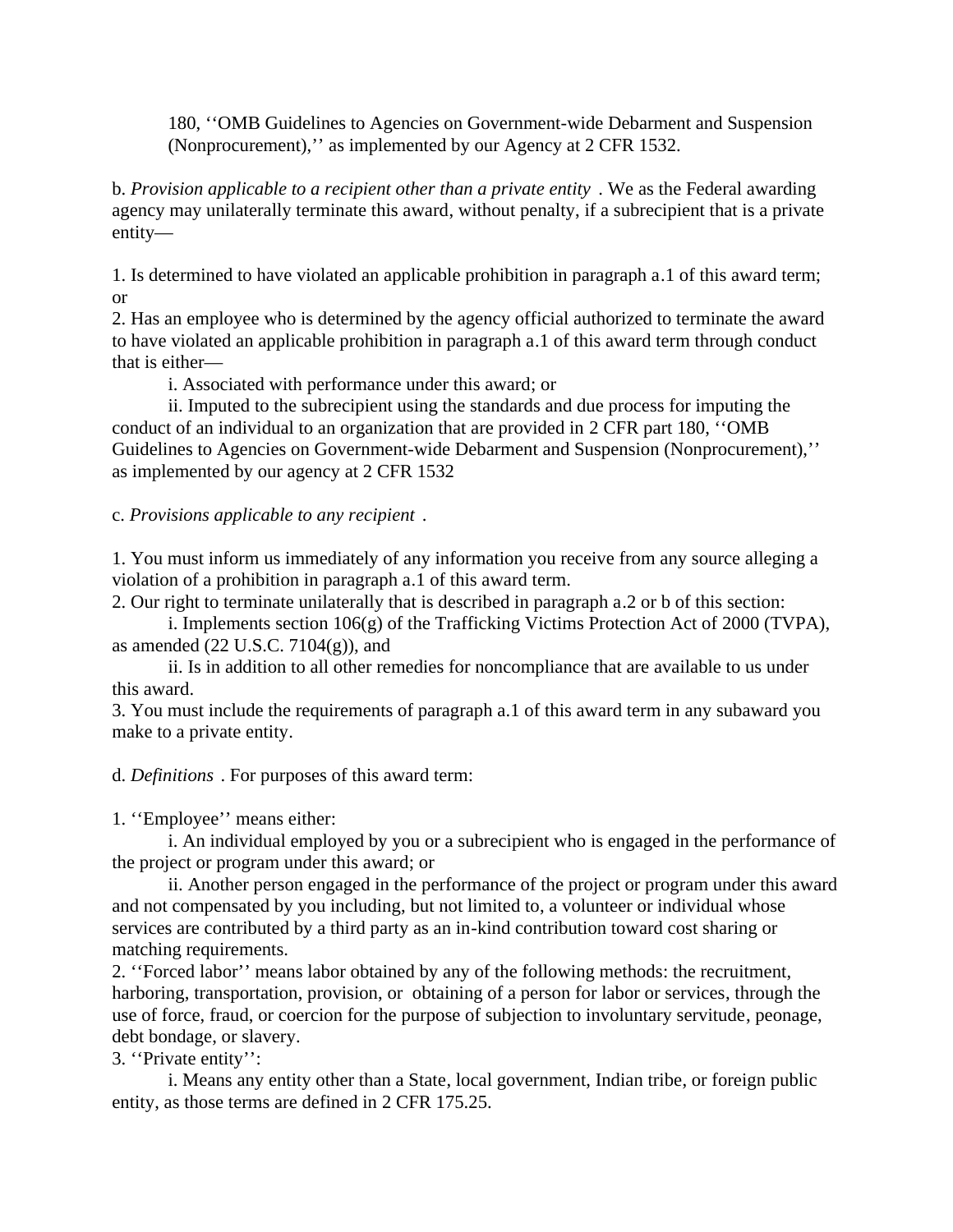ii. Includes:

A. A nonprofit organization, including any nonprofit institution of higher education, hospital, or tribal organization other than one included in the definition of Indian tribe at 2 CFR 175.25(b).

B. A for-profit organization.

4. ''Severe forms of trafficking in persons,'' ''commercial sex act,'' and ''coercion'' have the meanings given at section 103 of the TVPA, as amended (22 U.S.C. 7102).

**14. Trafficking Victims Protection Act of 2000,** as amended, the following provisions apply to this award:

a. We, as the Federal awarding agency may unilaterally terminate this award, without penalty, if a subrecipient that is a private entity: (1) is determined to have violated an applicable prohibition in the Prohibition Statement below; or (2) has an employee who is determined by the agency official authorized to terminate the award to have violated an applicable prohibition in the Prohibition Statement below through conduct that is either: (a) associated with performance under this award; or (b) imputed to the subrecipient using the standards and due process for imputing the conduct of an individual to an organization that are provided in 2 CFR part 180, ''OMB Guidelines to Agencies on Governmentwide Debarment and Suspension (Nonprocurement),'' as implemented by our agency at 2 CFR part 1532. You must inform us immediately of any information you receive from any source alleging a violation of a prohibition in the Prohibition Statement below.

b. Our right to terminate unilaterally that is described in paragraph a of this award term: (1) implements section 106(g) of the Trafficking Victims Protection Act of 2000 (TVPA), as amended (22 U.S.C. 7104(g)), and (2) is in addition to all other remedies for noncompliance that are available to us under this award.

c. You must include the requirements of the Prohibition Statement below in any subaward you make to a private entity.

Prohibition Statement - You as the recipient, your employees, subrecipients under this award, and subrecipients' employees may not engage in severe forms of trafficking in persons during the period of time that the award is in effect; procure a commercial sex act during the period of time that the award is in effect; or use forced labor in the performance of the award or subawards under the award.

## 15. **CIVIL RIGHTS OBLIGATIONS GENERAL**

This term and condition incorporates by reference the signed assurance provided by the recipient's authorized representative on: 1) EPA Form 4700-4, "Preaward Compliance Review Report for All Applicants and Recipients Requesting EPA Financial Assistance"; and 2) Standard Form 424B or Standard Form 424D, as applicable. These assurances and this term and condition obligate the recipient to comply fully with applicable civil rights statutes and implementing EPA regulations.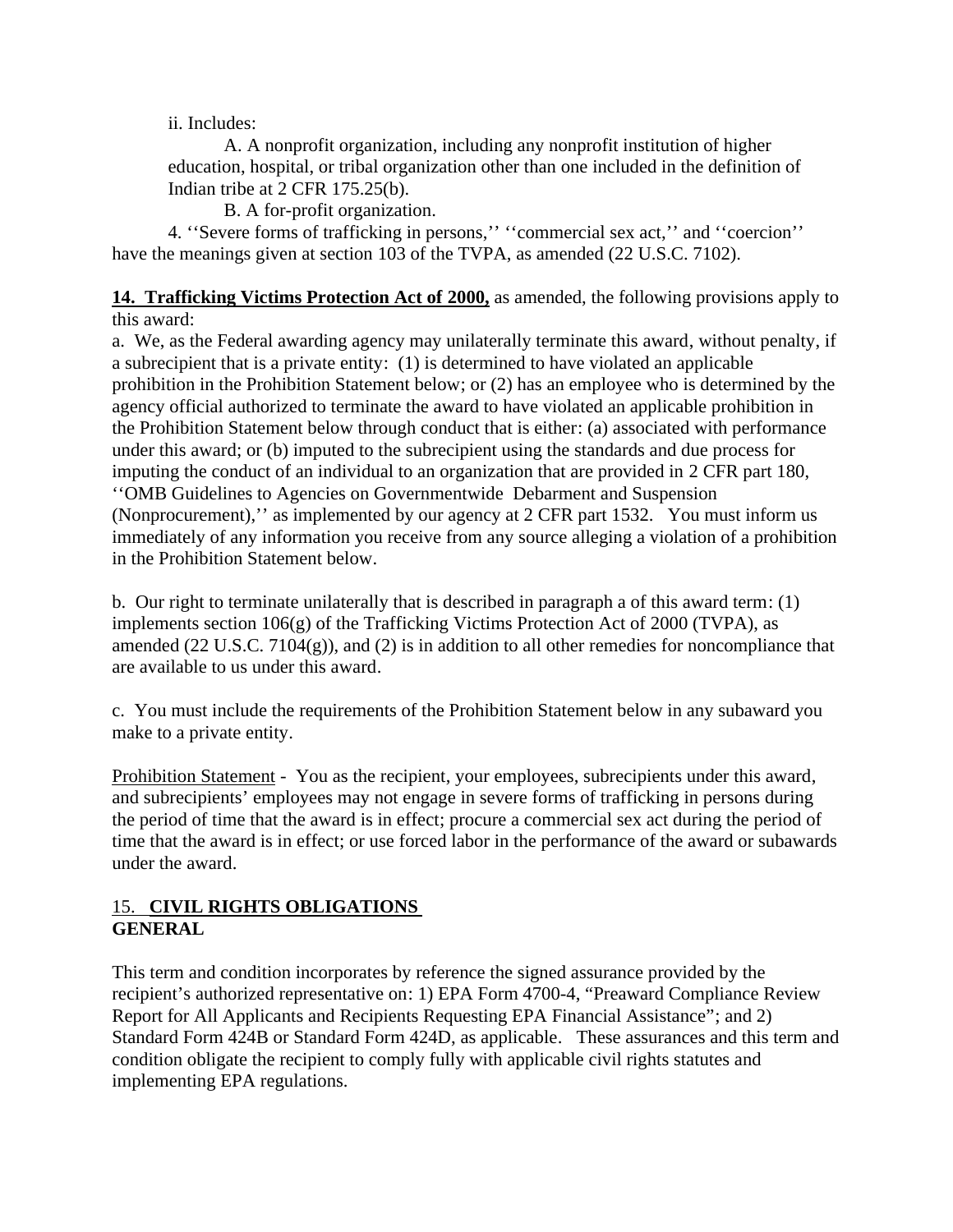## **STATUTORY REQUIREMENTS**

In carrying out this agreement, the recipient must comply with:

- Title VI of the Civil Rights Act of 1964, which prohibits discrimination based on race, color, and national origin, including limited English proficiency (LEP), by entities receiving Federal financial assistance.
- Section 504 of the Rehabilitation Act of 1973, which prohibits discrimination against persons with disabilities by entities receiving Federal financial assistance; and
- The Age Discrimination Act of 1975, which prohibits age discrimination by entities receiving Federal financial assistance.

If the recipient is conducting an education program under this agreement, it must also comply with:

· Title IX of the Education Amendments of 1972, which prohibits discrimination on the basis of sex in education programs and activities operated by entities receiving Federal financial assistance.

If this agreement is funded with financial assistance under the Clean Water Act (CWA), the recipient must also comply with:

Section 13 of the Federal Water Pollution Control Act Amendments of 1972, which prohibits discrimination on the basis of sex in CWA-funded programs or activities.

## **REGULATORY REQUIREMENTS**

The recipient agrees to comply with all applicable EPA civil rights regulations, including:

- · For Title IX obligations, 40 C.F.R. Part 5; and
- · For Title VI, Section 504, Age Discrimination Act, and Section 13 obligations, 40 C.F.R. Part 7.
- · As noted on the EPA Form 4700-4 signed by the recipient's authorized representative, these regulations establish specific requirements including maintaining compliance information, establishing grievance procedures, designating a Civil Rights Coordinator, and providing notices of non-discrimination.

## **TITLE VI – LEP, Public Participation and Affirmative Compliance Obligation**

· As a recipient of EPA financial assistance, you are required by Title VI of the Civil Rights Act to provide meaningful access to LEP individuals. In implementing that requirement, the recipient agrees to use as a guide the Office of Civil Rights (OCR)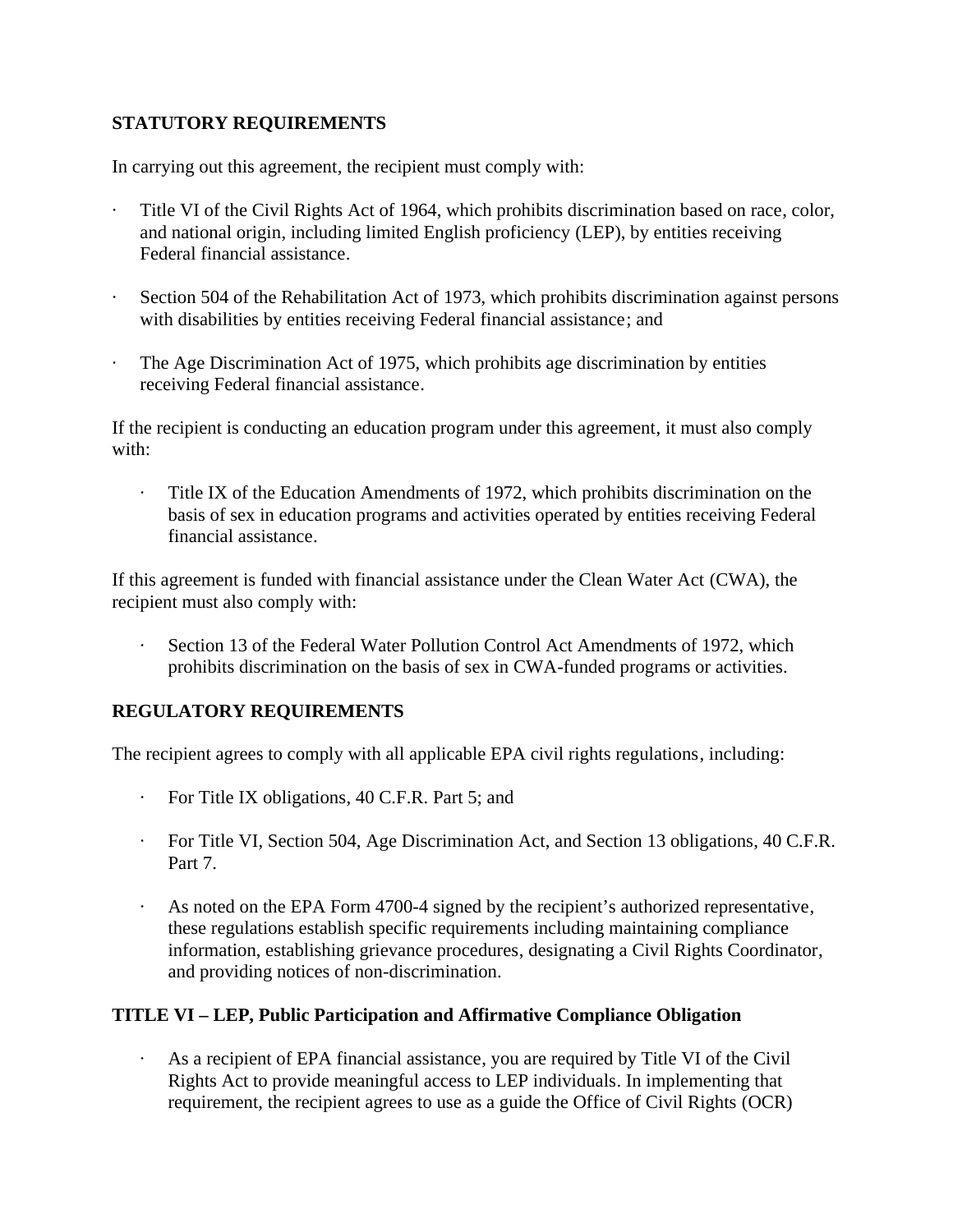document entitled "*Guidance to Environmental Protection Agency Financial Assistance Recipients Regarding Title VI Prohibition Against National Origin Discrimination Affecting Limited English Proficient Persons."* The guidance can be found at *http://frwebgate.access.gpo.gov/cgi-bin/getdoc.cgi?dbname=2004\_register&docid=fr25 jn04-79.pd* 

- If the recipient is administering permitting programs under this agreement, the recipient agrees to use as a guide OCR's Title VI Public Involvement Guidance for EPA Assistance Recipients Administering Environmental Permitting Programs. The Guidance can be found at http://edocket.access.gpo.gov/2006/pdf/06-2691.pdf.
- In accepting this assistance agreement, the recipient acknowledges it has an affirmative obligation to implement effective Title VI compliance programs and ensure that its actions do not involve discriminatory treatment and do not have discriminatory effects even when facially neutral. The recipient must be prepared to demonstrate to EPA that such compliance programs exist and are being implemented or to otherwise demonstrate how it is meeting its Title VI obligations.

## **16. UNPAID LIABILITY**

 Per Public Law 113-6 (Consolidated and Further Continuing Appropriations Act, 2013) and Public Law 112-175 (Continuing Appropriations Resolution, 2013) this award is subject to the provisions contained in the Department of Interior, Environment, and Related Agencies Appropriations Act, 2012, Public Law 112-74, Division E, Title IV, Sections 433 and 434 (sections 433 and 434) regarding unpaid federal tax liabilities and federal felony convictions. Accordingly, by accepting this award the recipient acknowledges that it: (1) is not subject to any unpaid Federal tax liability that has been assessed, for which all judicial and administrative remedies have been exhausted or have lapsed, and that is not being paid in a timely manner pursuant to an agreement with the authority responsible for collecting the tax liability, and (2) has not been convicted (or had an officer or agent acting on its behalf convicted) of a felony criminal conviction under any Federal law within 24 months preceding the award, unless EPA has considered suspension or debarment of the corporation, or such officer or agent, based on these tax liabilities or convictions and determined that such action is not necessary to protect the Government's interests. If the recipient fails to comply with these provisions, EPA will annul this agreement and may recover any funds the recipient has expended in violation of sections 433 and 434.

## 17 **UTILIZATION OF SMALL, MINORITY AND WOMEN'S BUSINESS ENTERPRISES**

#### **GENERAL COMPLIANCE, 40 CFR, Part 33**

The recipient agrees to comply with the requirements of EPA's Program for Utilization of Small, Minority and Women's Business Enterprises in procurement under assistance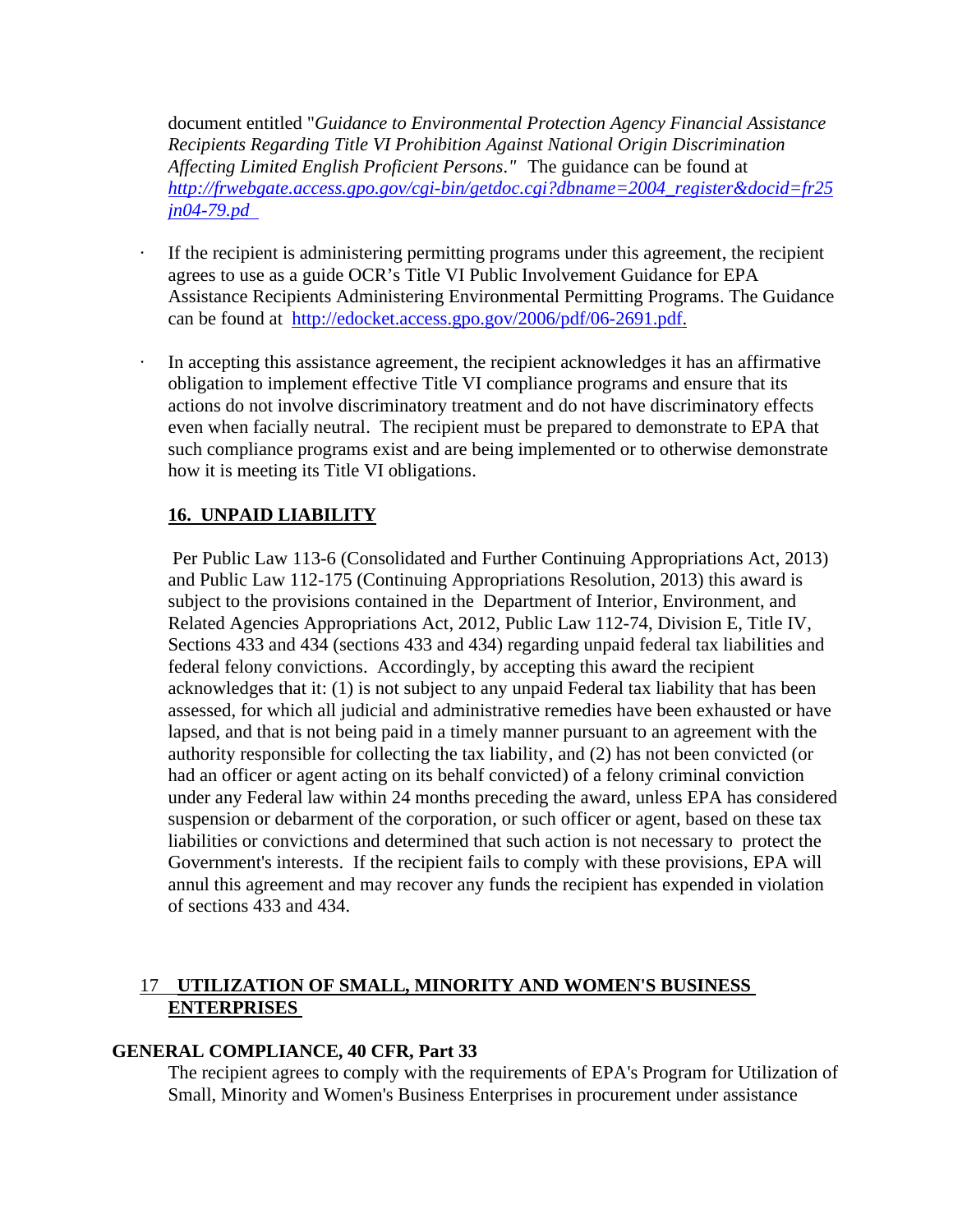agreements, contained in 40 CFR, Part 33.

#### **FAIR SHARE OBJECTIVES, 40 CFR, Part 33, Subpart D**

A recipient must negotiate with the appropriate EPA award official, or his/her designee, fair share objectives for MBE and WBE (MBE/WBE) participation in procurement under the financial assistance agreements.

#### **Current Fair Share Objective/Goal**

The dollar amount of this assistance agreement, or the total dollar amount of all of the recipient's financial assistance agreements in the current federal fiscal year from EPA is \$250,000, or more. The MA DEP has negotiated the following, applicable MBE/WBE fair share objectives/goals with EPA as follows:

MBE: 3.4% and WBE: 3.8%

#### **Negotiating Fair Share Objectives/Goals, 40 CFR, Section 33.404**

If the recipient has not yet negotiated its MBE/WBE fair share objectives/goals, the recipient agrees to submit proposed MBE/WBE objectives/goals based on an availability analysis, or disparity study, of qualified MBEs and WBEs in their relevant geographic buying market for construction, services, supplies and equipment.

The recipient agrees to submit proposed fair share objectives/goals, together with the supporting availability analysis or disparity study, to the Regional MBE/WBE Coordinator within 120 days of its acceptance of the financial assistance award. EPA will respond to the proposed fair share objective/goals within 30 days of receiving the submission. If proposed fair share objective/goals are not received within the 120 day time frame, the recipient may not expend its EPA funds for procurements until the proposed fair share objective/goals are submitted.

#### **Objective/Goals of Loan Recipients**

As a recipient of an EPA financial assistance agreement to capitalize revolving loan funds, the recipient agrees to either apply its own fair share objectives negotiated with EPA to identified loans using a substantially similar relevant geographic market, or negotiate separate fair share objectives with its identified loan recipients. These separate objectives/goals must be based on demonstrable evidence of the availability of MBEs and WBEs in accordance with 40 CFR, Part 33, Subpart D.

The recipient agrees that if procurements will occur over more than one year, the recipient may choose to apply the fair share objective in place either for the year in which the identified loan is awarded or for the year in which the procurement action occurs. The recipient must specify this choice in the financial assistance agreement, or incorporate it by reference therein.

#### **SIX GOOD FAITH EFFORTS, 40 CFR, Part 33, Subpart C**

Pursuant to 40 CFR, Section 33.301, the recipient agrees to make the following good faith efforts whenever procuring construction, equipment, services and supplies under an EPA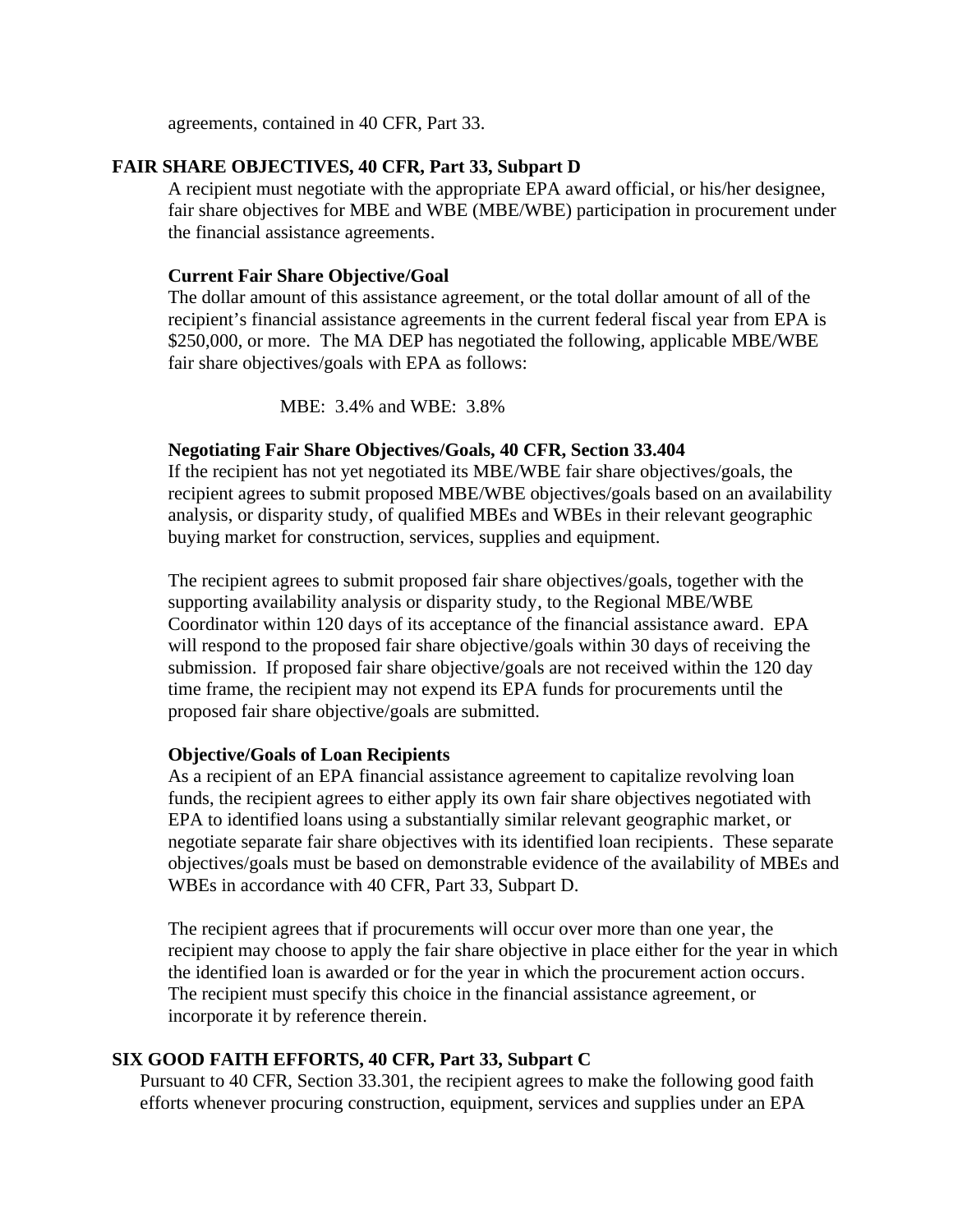financial assistance agreement, and to require that sub-recipients, loan recipients, and prime contractors also comply. Records documenting compliance with the six good faith efforts shall be retained:

(a) Require DBEs are made aware of contracting opportunities to the fullest extent practicable through outreach and recruitment activities. For Indian Tribal, State and Local and Government recipients, this will include placing DBEs on solicitation lists and soliciting them whenever they are potential sources.

(b) Make information on forthcoming opportunities available to DBEs and arrange time frames for contracts and establish delivery schedules, where the requirements permit, in a way that encourages and facilitates participation by DBEs in the competitive process. This includes, whenever possible, posting solicitations for bids or proposals for a minimum of 30 calendar days before the bid or proposal closing date.

(c) Consider in the contracting process whether firms competing for large contracts could subcontract with DBEs. For Indian Tribal, State and local Government recipients, this will include dividing total requirements when economically feasible into smaller tasks or quantities to permit maximum participation by DBEs in the competitive process.

(d) Encourage contracting with a consortium of DBEs when a contract is too large for one of these firms to handle individually.

(e) Use the services and assistance of the SBA and the Minority Business Development Agency of the Department of Commerce.

(f) If the prime contractor awards subcontracts, require the prime contractor to take the steps in paragraphs (a) through (e) of this section.

#### **MBE/WBE REPORTING, 40 CFR, Part 33, Sections 33.502 and 33.503**

The recipient agrees to complete and submit EPA Form 5700-52A, "MBE/WBE Utilization Under Federal Grants, Cooperative Agreements and Interagency Agreements" beginning with the Federal fiscal year reporting period the recipient receives the award and continuing until the project is completed. **Only procurements with certified MBE/WBEs are counted toward a recipient's MBE/WBE accomplishments.** The reporting period is **semiannual**, with reporting periods ending March  $31^{\text{st}}$  and September  $30<sup>th</sup>$ . The reports must be submitted within 30 days of the end of the semiannual reporting periods, A**pril 30<sup>th</sup> and October 30<sup>th</sup>.** 

Recipients of financial assistance agreements that capitalize revolving loan programs agree to require entities receiving identified loans to submit their MBE/WBE participation reports on a semiannual basis to the financial assistance agreement recipient, rather than to EPA.

#### **Reports should be sent to:**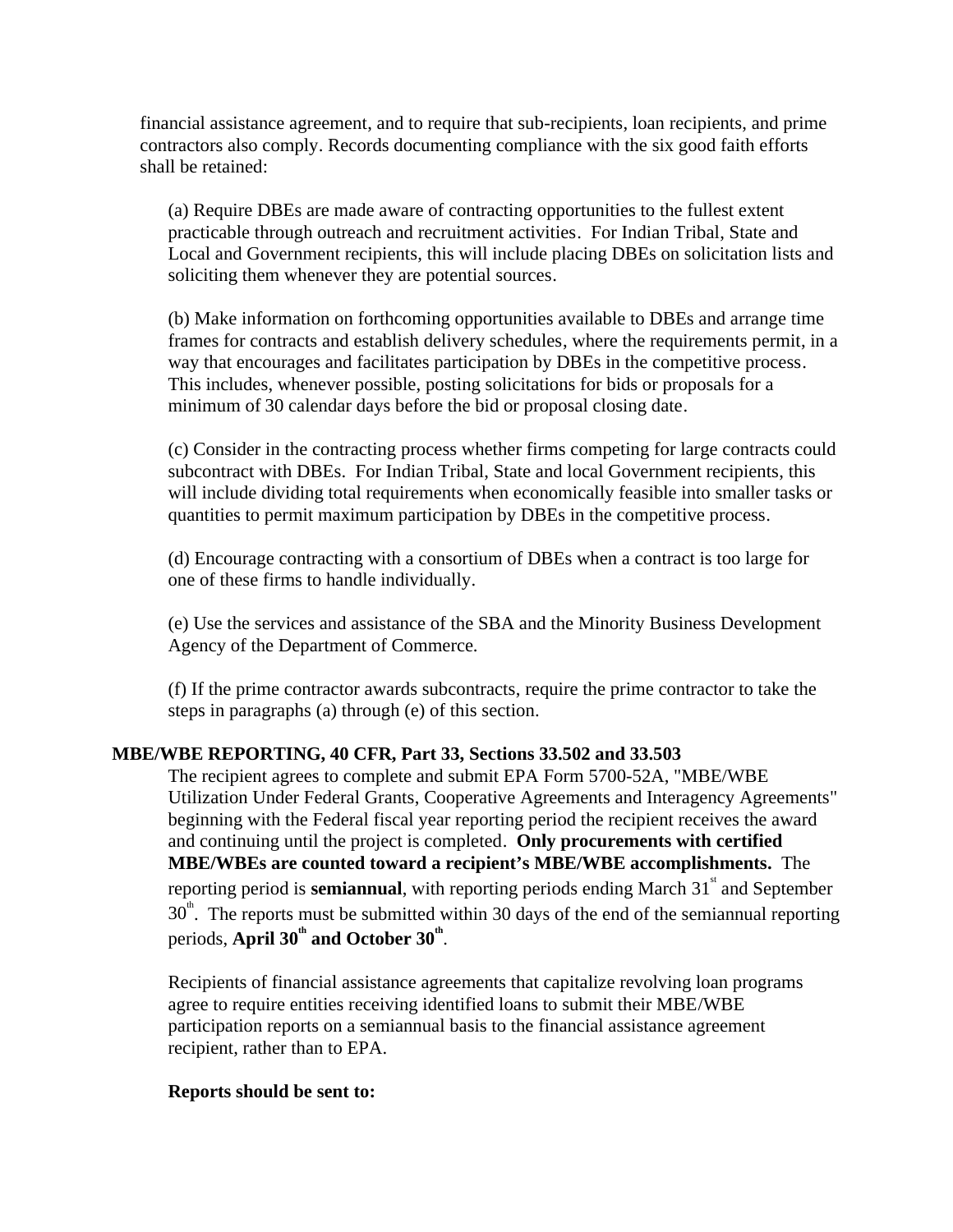**U.S. Environmental Protection Agency – Region I 5 Post Office Square – Suite 100 (OARM16-2) Boston, MA 02109-3912 Attn: Mr. Larry Wells, Disadvantaged Business Utilization Program Manager** 

## **Final MBE/WBE reports must be submitted within 90 days after the project period of the grant ends. Your grant cannot be officially closed without all MBE/WBE reports**.

EPA Form 5700-52A may be obtained from the EPA Office of Small Business Program's Home Page on the Internet at www.epa.gov/osbp .

#### **CONTRACT ADMINISTRATION PROVISIONS, 40 CFR, Section 33.302**

The recipient agrees to comply with the contract administration provisions of 40 CFR, Section 33.302. The recipient also agrees to require that recipients of identified loans also comply with provisions of 40 CFR, Section 33.302.

#### **BIDDERS LIST, 40 CFR, Section 33.501(b) and (c)**

Recipients of a Continuing Environmental Program Grant or other annual reporting grant, agree to create and maintain a bidders list. Recipients of an EPA financial assistance agreement to capitalize a revolving loan fund also agree to require entities receiving identified loans to create and maintain a bidders list if the recipient of the loan is subject to, or chooses to follow, competitive bidding requirements. Please see 40 CFR, Section 33.501 (b) and (c) for specific requirements and exemptions.

#### 18. **PAYMENT METHOD**

a. The Debt Collection Improvement Act of 1996 requires that Federal payments be made by electronic funds transfer. In order to comply with the Act, a recipient must receive payments via one of two electronic methods available to them:

#### Automated Standard Application for Payments (ASAP)

The ASAP system is the preferred method of payment for EPA grantees. ASAP enrollment is highly encouraged for organizations that have multiple grants/cooperative agreements and for those with a frequent need to request funds. If your organization uses multiple bank accounts for EPA grants/cooperative agreements, you must enroll in ASAP. If you are interested in receiving funds electronically via ASAP, please complete the ASAP Initiate Enrollment form located at http://www.epa.gov/ocfo/finservices/forms.htm and email it to LVFC-grants@epa.gov or fax it to LVFC at 702-798-2423

Under this payment mechanism, the Recipient initiates, via ASAP, an electronic payment request which is approved or rejected based on the amount of available funds authorized by EPA in the Recipient's account. Approved funds are credited to the recipient organization at the financial institution identified on the recipient's ASAP enrollment application. Additional information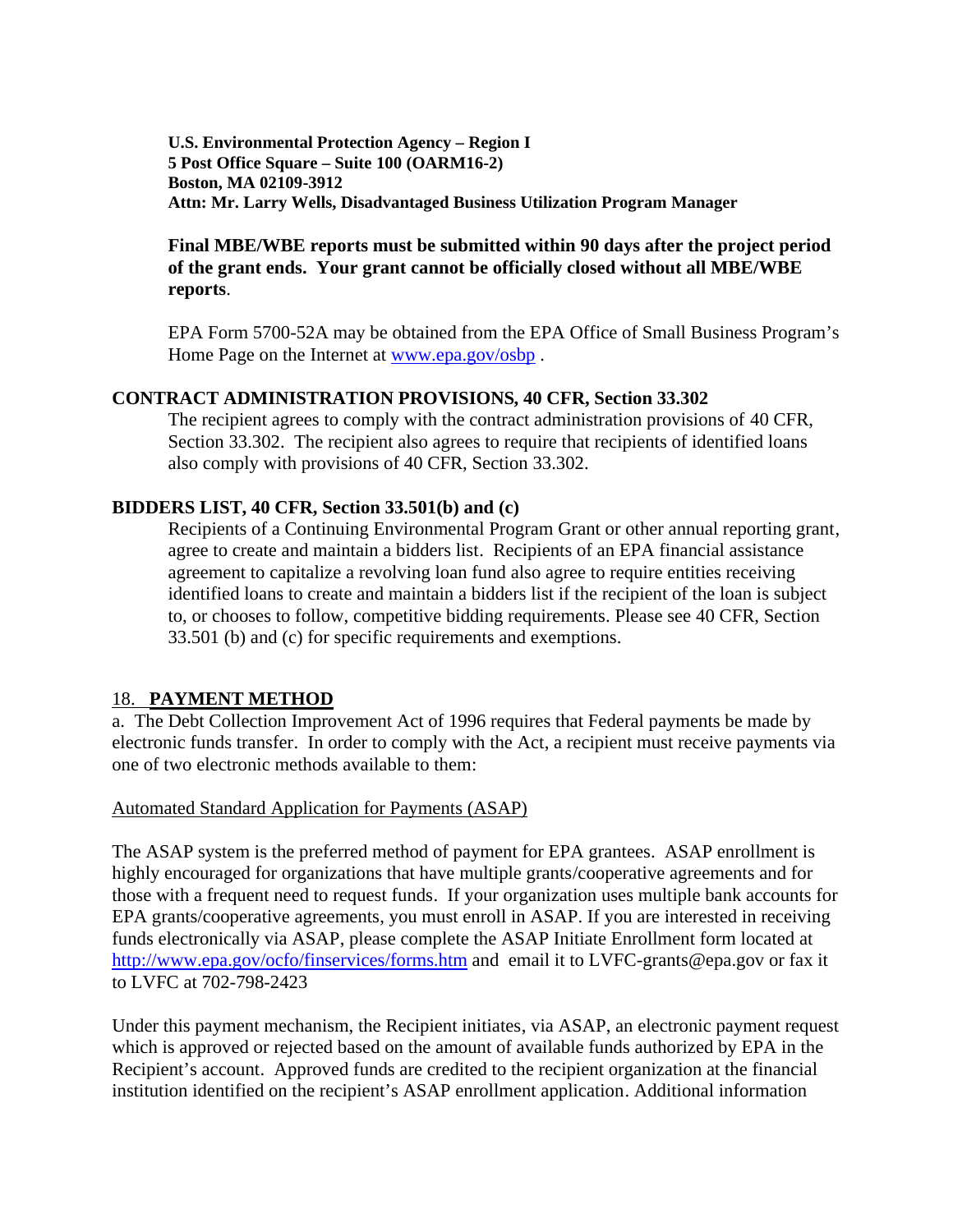concerning ASAP and enrollment can be obtained by contacting the EPA Las Vegas Finance Center, at (702) 798-2485, or by visiting www.fms.treas.gov/asap.

#### Electronic Funds Transfer (EFT)

Under this payment mechanism, the EPA Las Vegas Finance Center will obtain your organization's banking information from your System for Award Management (SAM) registration. Upon completion of required Regional training, a Las Vegas Finance Center Representative will send you an email message with your EFT Control Number and payment information. Additional information concerning EFT can be obtained by contacting the EPA Las Vegas Finance Center at (702) 798-2485, or by visiting http://www.epa.gov/ocfo/finservices/payinfo.htm

**NOTE**: If your banking information is not correct or changes at any time prior to the end of your agreement, please update your SAM registration and notify the EPA Las Vegas Finance Center as soon as possible so the new banking information can be retrieved. This is vital to ensure proper and timely deposit of funds.

b. In accepting this assistance agreement, the recipient agrees to draw cash only as needed for its disbursement. Failure on the part of the recipient to comply with this condition may cause the undisbursed portions of the assistance agreement to be revoked and financing method changed to a reimbursable basis.

## **19. ELECTRONIC AND INFORMATION TECHNOLOGY ACCESSIBILITY**

Recipients and subrecipients are subject to the program accessibility provisions of Section 504 of the Rehabilitation Act, codified in 40 CFR Part 7, which includes an obligation to provide individuals with disabilities reasonable accommodations and an equal and effective opportunity to benefit from or participate in a program, including those offered through electronic and information technology ("EIT"). In compliance with Section 504, EIT systems or products funded by this award must be designed to meet the diverse needs of users (e.g., U.S. public, recipient personnel) without barriers or diminished function or quality. Systems shall include usability features or functions that accommodate the needs of persons with disabilities, including those who use assistive technology. At this time, the EPA will consider a recipient's websites, interactive tools, and other EIT as being in compliance with Section 504 if such technologies meet standards established under Section 508 of the Rehabilitation Act, codified at 36 CFR Part 1194. While Section 508 does not apply directly to grant recipients, we encourage recipients to follow either the 508 guidelines or other comparable guidelines that concern accessibility to EIT for individuals with disabilities. Recipients may wish to consult the latest Section 508 guidelines issued by the US Access Board or W3C's Web Content Accessibility Guidelines (WCAG) 2.0(see http://www.access-board.gov/sec508/guide/index.htm).

## 20. **PAYMENT TO CONSULTANTS**

EPA participation in the salary rate (excluding overhead) paid to individual consultants retained by recipients or by a recipient's contractors or subcontractors shall be limited to the maximum daily rate for a Level IV of the Executive Schedule (formerly GS-18), to be adjusted annually.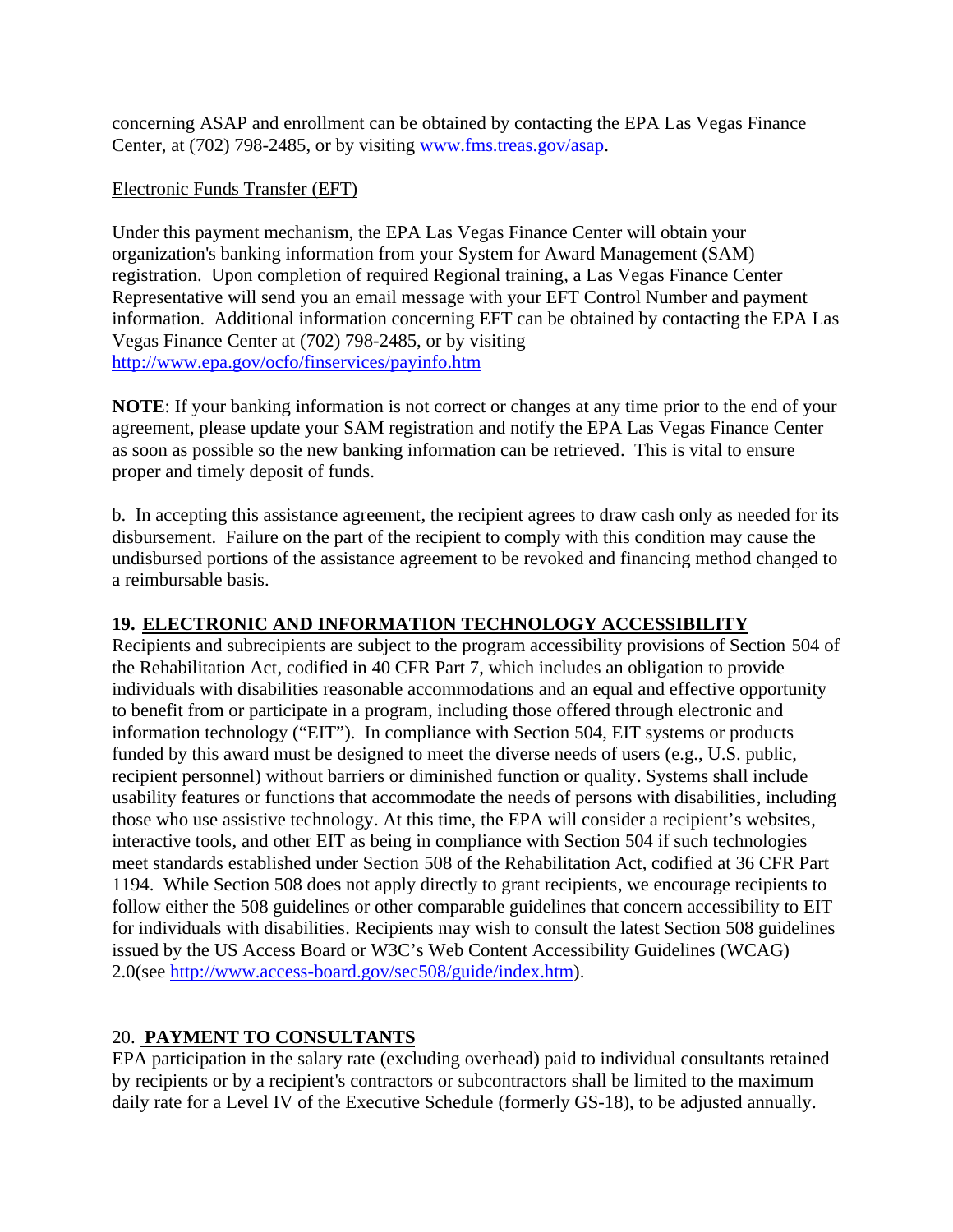This limit applies to consultation services of designated individuals with specialized skills who are paid at a daily or hourly rate. As of January 1, 2013, the limit is \$596.00 per day and \$74.50 per hour. This rate does not include transportation and subsistence costs for travel performed (the recipient will pay these in accordance with their normal travel reimbursement practices).

Subagreements with firms for services which are awarded using the procurement requirements in 40 CFR 30 or 31, as applicable, are not affected by this limitation unless the terms of the contract provide the recipient with responsibility for the selection, direction, and control of the individuals who will be providing services under the contract at an hourly or daily rate of compensation. See 40 CFR 31.36(j) or 30.27(b).

# **Cleanup Terms and Conditions**

Please note that these Terms and Conditions (T&Cs) apply to Brownfields Cleanup Grants awarded under CERCLA § 104(k).

## **I. GENERAL FEDERAL REQUIREMENTS**

**Note: These terms and conditions contain references to EPA financial assistance regulations at 40 CFR Parts 30 and 31. 40 CFR Part 30 is applicable to non-profit and educational institution recipients and 40 CFR Part 31 is applicable to governmental recipients.**

## **A. Federal Policy and Guidance**

a. Cooperative Agreement Recipients: By awarding this cooperative agreement, EPA has approved the proposal for the Cooperative Agreement Recipient (CAR) submitted in the Fiscal Year 2013 competition for Brownfields cleanup cooperative agreements.

b. In implementing this agreement, the CAR shall ensure that work done with cooperative agreement funds complies with the requirements of the Comprehensive Environmental Response, Compensation, and Liability Act (CERCLA) § 104(k). The CAR shall also ensure that cleanup activities supported with cooperative agreement funding comply with all applicable Federal and State laws and regulations. The CAR must ensure cleanups are protective of human health and the environment.

c. The CAR must enter the cleanup into the state's voluntary cleanup program.

 d. A term and condition or other legally binding provision shall be included in all agreements entered into with the funds, or when funds awarded under this agreement are used in combination with non-Federal sources of funds, to ensure that recipients comply with all applicable Federal and State laws and requirements. In addition to CERCLA § 104(k), Federal applicable laws and requirements include:

e. Federal cross-cutting requirements including, but not limited to, MBE/WBE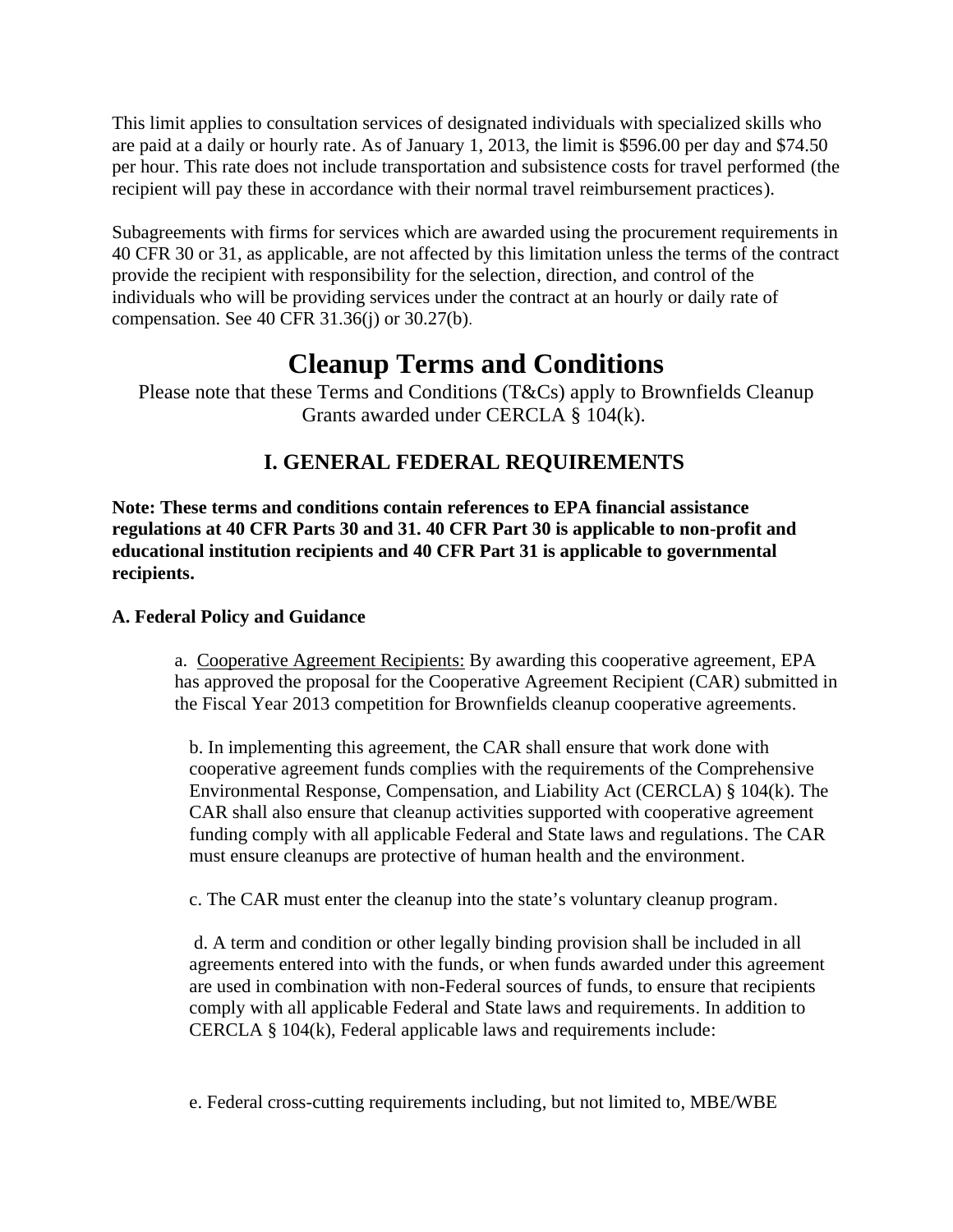requirements found at 40 CFR 33; OSHA Worker Health & Safety Standard 29 CFR 1910.120; the Uniform Relocation Act; National Historic Preservation Act; Endangered Species Act; and Permits required by Section 404 of the Clean Water Act; Executive Order 11246, Equal Employment Opportunity, and implementing regulations at 41 CFR 60-4; Contract Work Hours and Safety Standards Act, as amended (40 USC § 327-333) the Anti Kickback Act (40 USC § 276c) and Section 504 of the Rehabilitation Act of 1973 as implemented by Executive Orders 11914 and 11250.

f. The CAR must comply with Davis-Bacon Act prevailing wages for all construction, alteration and repair contracts and subcontracts awarded with EPA grant funds. For more detailed information on complying with Davis-Bacon please see the Davis-Bacon Addendum to these terms and conditions*.* 

#### **B. Changes to Sites and Cleanup Methods**

1. a. The CAR must use funds provided by this agreement to clean up the brownfield site in the EPA approved work plan. Any changes to the boundaries of the site must be approved by EPA in a revised work plan.

b. The CAR may not make substantial changes to the cleanup method described in the work plan without prior EPA approval.

## **II. GENERAL COOPERATIVE AGREEMENT ADMINISTRATIVE REQUIREMENTS**

#### **A. Term of the Agreement**

1. The term of this agreement is three years from the date of award, unless otherwise extended by EPA at the CAR's request.

2. If after 18 months from the date of award, EPA determines that the CAR has not made sufficient progress in implementing its cooperative agreement, the recipient must implement a corrective action plan approved by the EPA Project Officer or EPA may terminate this agreement for material non-compliance with its terms. For purposes of the Cleanup Grants, "sufficient progress in implementing a cooperative agreement" means that an appropriate remediation plan is in place, institutional control development, if necessary, has commenced, initial community involvement activities have taken place, relevant state or tribal pre-cleanup requirements are being addressed and a solicitation for remediation services has been issued.

#### **B. Substantial Involvement**

1. The U.S. EPA may be substantially involved in overseeing and monitoring this cooperative agreement.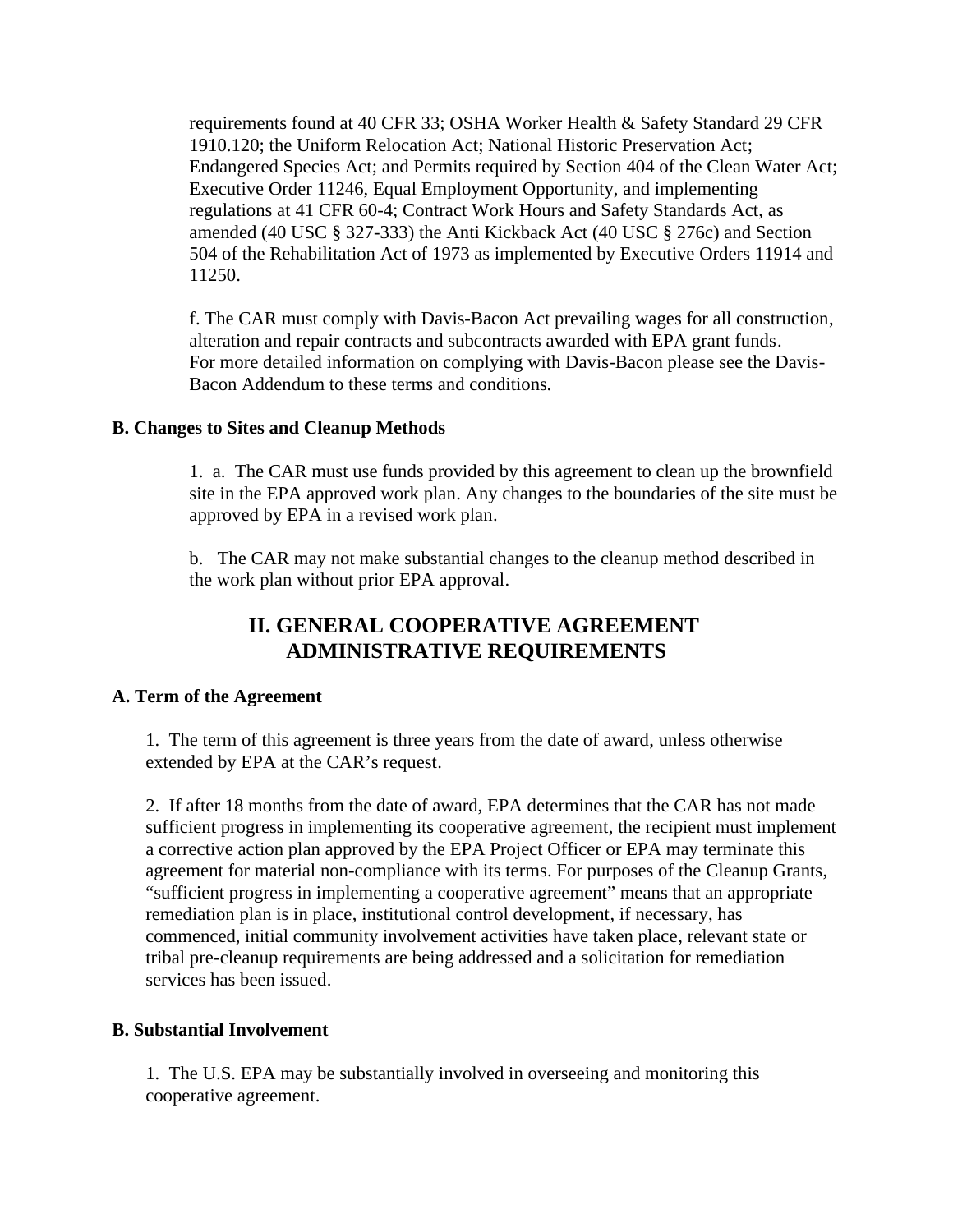a. Substantial involvement by the U.S. EPA generally includes administrative activities such as monitoring, review of project phases, and approving substantive terms included in professional services contracts.

b. Substantial EPA involvement may include review of financial and program performance reports and monitoring all reporting, record-keeping, and other program requirements.

c. EPA may waive any of the provisions in term and condition II.B.1., at its own initiative or upon request by the CAR. EPA will provide waivers in writing.

2. Effect of EPA's substantial involvement includes:

a. EPA's review of any project phase, document, or cost incurred under this cooperative agreement, will not have any effect upon CERCLA § 128 *Eligible Response Site* determinations or for rights, authorities, and actions under CERCLA or any Federal statute.

b. The CAR remains responsible for ensuring that all cleanups are protective of human health and the environment and comply with all applicable Federal and State laws.

c. The CAR remains responsible for ensuring costs are allowable under applicable OMB Circulars.

#### **C. Cooperative Agreement Recipient Roles and Responsibilities**

1. The CAR must acquire the services of a qualified environmental professional(s) to coordinate, direct, and oversee the brownfields assessment and cleanup activities at a particular site, if they do not have such a professional on staff.

2. The CAR is responsible for ensuring that contractors and subgrant recipients comply with the terms of their agreements with the CAR, and that agreements between the CAR and subgrant recipients and contractors are consistent with the terms and conditions of this agreement.

3. Subgrants are defined at 40 CFR 31.3 and 40 CFR 30.2(f). The CAR may not subgrant to for-profit organizations. The CAR must obtain commercial services and products necessary to carry out this agreement under competitive procurement procedures as described in 40 CFR 31.36 or the Procurement Standards of 40 CFR Part 30, as applicable. In addition, EPA policy encourages awarding subgrants competitively and the CAR must consider awarding subgrants through competition.

## **D. Quarterly Progress Reports**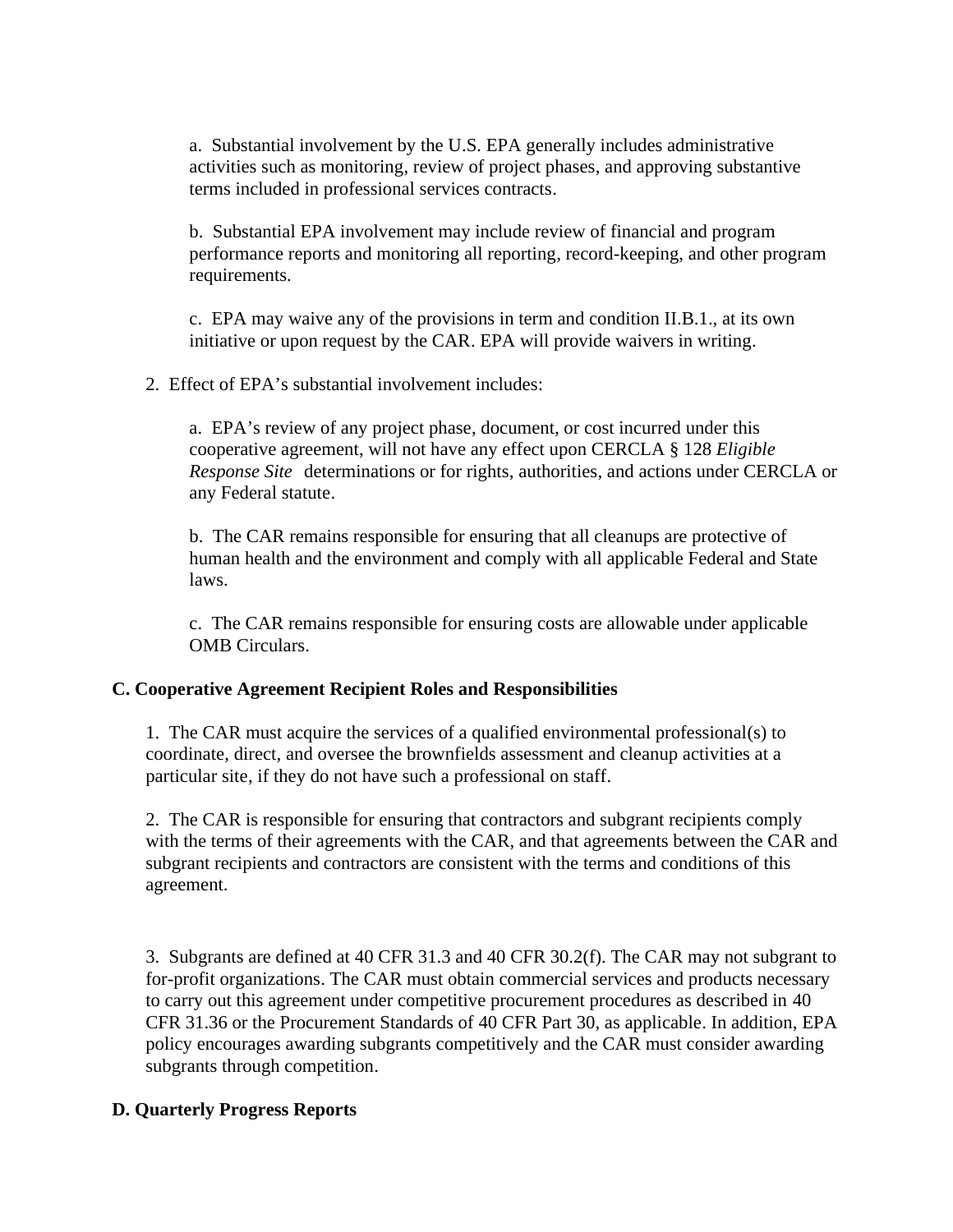1. The CAR must submit progress report on a quarterly basis to the EPA Project Officer. The CAR shall refer to and utilize the cleanup model quarterly report found at www.epa.gov/region1/brownfields .

2. The CAR must maintain records that will enable it to report to EPA on the amount of funds expended on the specific properties under this cooperative agreement.

3. In accordance with 40 CFR 31.40(d), the CAR agrees to inform EPA as soon as problems, delays, or adverse conditions become known which will materially impair the ability to meet the outputs/outcomes specified in the approved work plan.

#### **E. Property Profile Submission**

1. The CAR must report on interim progress (i.e., cleanup started) and any final accomplishments (i.e., cleanup completed, contaminants removed, Institution Controls, Engineering Controls) by completing and submitting relevant portions of the Property Profile Form using the Brownfields Program on-line reporting system, known as Assessment, Cleanup and Redevelopment Exchange System (ACRES). The CAR must enter the data in ACRES as soon as any interim action or final accomplishment has occurred, or within 30 days after the end of each reporting quarter. EPA will provide the CAR with training prior to obtaining access to ACRES. The training is required to obtain access to ACRES. The CAR must utilize the ACRES system.

#### **F. Final Report**

1. The CAR must submit a final report at the end of the period of performance in order to finalize the closeout of the grant. This final report must capture what work was performed at the site. It should also provide information that documents the outreach efforts done by the CAR and other activities that help explain where the funding was utilized.

## **III. FINANCIAL ADMINISTRATION REQUIREMENTS**

#### **A. Cost Share Requirement**

CERCLA  $\S$  104(k)(9)(B)(iii) requires that the recipient of this cooperative agreement pay a cost share (which may be in the form of a contribution of money, labor, material, or services from a non-federal source) of at least 20 percent (i.e. 20 percent of the total federal funds awarded). The cost share contribution must be for costs that are eligible and allowable under the cooperative agreement and must be supported by adequate documentation.

#### **B. Eligible Uses of the Funds for the Cooperative Agreement Recipient**

1. To the extent allowable under the EPA-approved work plan, cooperative agreement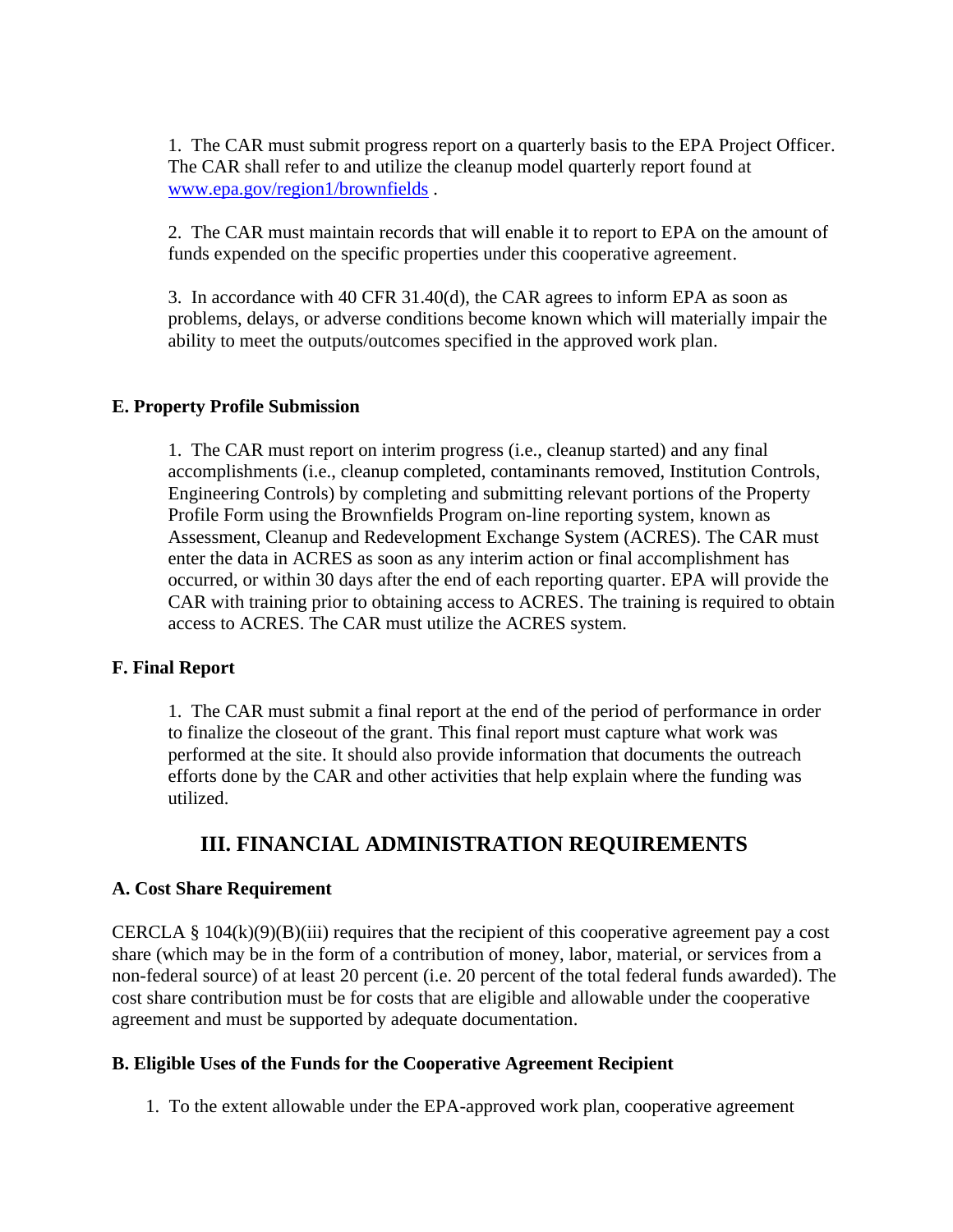funds may be used for programmatic expenses necessary to clean up sites. Eligible programmatic expenses include activities described in Section IV of these terms and conditions. In addition, eligible programmatic expenses may include:

> a. Ensuring cleanup activities at a particular site are authorized by CERCLA § 104(k) and the EPA approved work plan;

b. Ensuring that a cleanup complies with applicable requirements under Federal and State laws, as required by CERCLA § 104(k);

c. Using a portion of the grant to purchase environmental insurance for the remediation of the site. Funds may not be used to purchase insurance intended to provide coverage for any of the ineligible uses under Section III.C; d. Any other eligible programmatic costs including direct costs incurred by the recipient in reporting to EPA; procuring and managing contracts; awarding and managing subgrants to the extent allowable in III.C.2; and carrying out community involvement pertaining to the cleanup activities.

2. **Local Governments Only.** No more than 10% of the funds awarded by this agreement may be used by the CAR itself as a programmatic cost for brownfields program development and implementation (including monitoring of health and institutional controls) as described in the EPA-approved work plan. The CAR must maintain records on funds that will be used to carry out its EPA-approved work plan to ensure that no more than 10% of its funds are used for brownfields program development and implementation (including monitoring of health and institutional controls).

## **C. Ineligible Uses of the Funds for the Cooperative Agreement Recipient**

1. Cooperative agreement funds shall not be used by the CAR for any of the following activities:

a. Pre-cleanup environmental assessment activities such as site assessment, identification, and characterization with the exception of site monitoring activities that are reasonable and necessary during the cleanup process, including determination of the effectiveness of a cleanup;

b. Monitoring and data collection necessary to apply for, or comply with, environmental permits under other federal and state laws, unless such a permit is required as a component of the cleanup action;

c. Construction, demolition, and development activities that are not cleanup actions (e.g., marketing of property or construction of a new facility or addressing public or private drinking water supplies that have deteriorated through ordinary use);

d. Job training unrelated to performing a specific cleanup at a site covered by the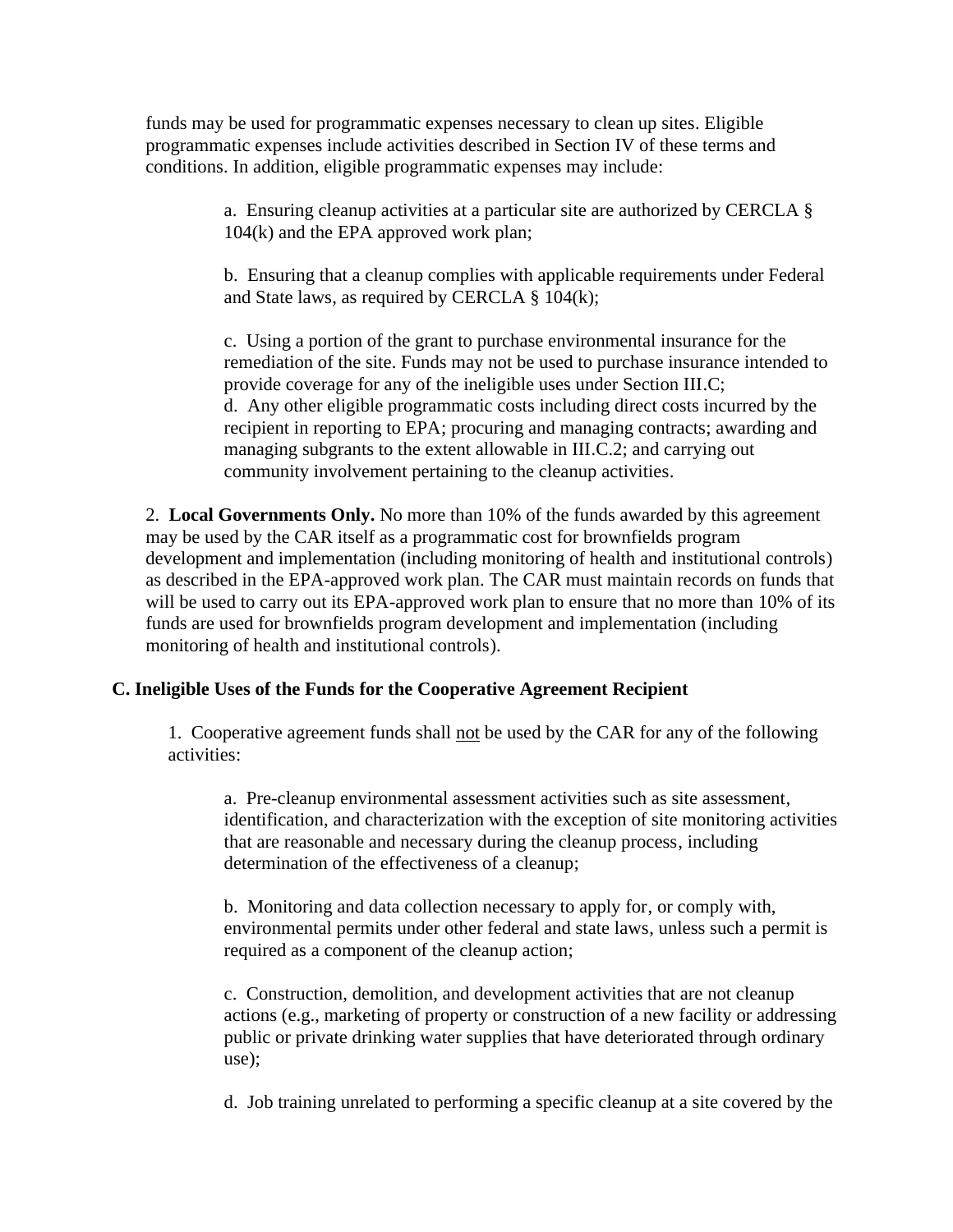grant;

e. To pay for a penalty or fine;

f. To pay a federal cost share requirement (for example, a cost-share required by another Federal grant) unless there is specific statutory authority;

g. To pay for a response cost at a brownfields site for which the recipient of the grant is potentially liable under CERCLA § 107;

h. To pay a cost of compliance with any federal law, excluding the cost of compliance with laws applicable to the cleanup; and

i. Unallowable costs (e.g., lobbying and fund raising) under applicable OMB Circulars.

2. Under CERCLA  $\S$  104(k)(4)(B), administrative costs are prohibited costs under this agreement. Prohibited administrative costs include all indirect costs under applicable OMB Circulars incurred by the CAR.

a. Ineligible administrative costs include costs incurred in the form of salaries, benefits, contractual costs, supplies, and data processing charges, incurred to comply with most provisions of the *Uniform Administrative Requirements for Grants* contained in 40 CFR Part 30 or 40 CFR Part 31. Direct costs for grant administration, with the exception of costs specifically identified as eligible programmatic costs, are ineligible even if the grant recipient is required to carry out the activity under the grant agreement. Costs incurred to report quarterly performance to EPA under the grant are eligible.

b. Ineligible grant administration costs include direct costs for:

(1) Preparation of applications for Brownfields grants;

(2) Record retention required under 40 CFR 30.53 and 40 CFR 31.42;

(3) Record-keeping associated with supplies and equipment purchases required under 40 CFR 30.33, 30.34, and 30.35 and 40 CFR 31.32 and 31.33;

(4) Preparing revisions and changes in the budgets, scopes of work, program plans and other activities required under 40 CFR 30.25 and 40 CFR 31.30;

(5) Maintaining and operating financial management systems required under 40 CFR 30 and 40 CFR 31;

(6) Preparing payment requests and handling payments under 40 CFR 30.22 and 40 CFR 31.21;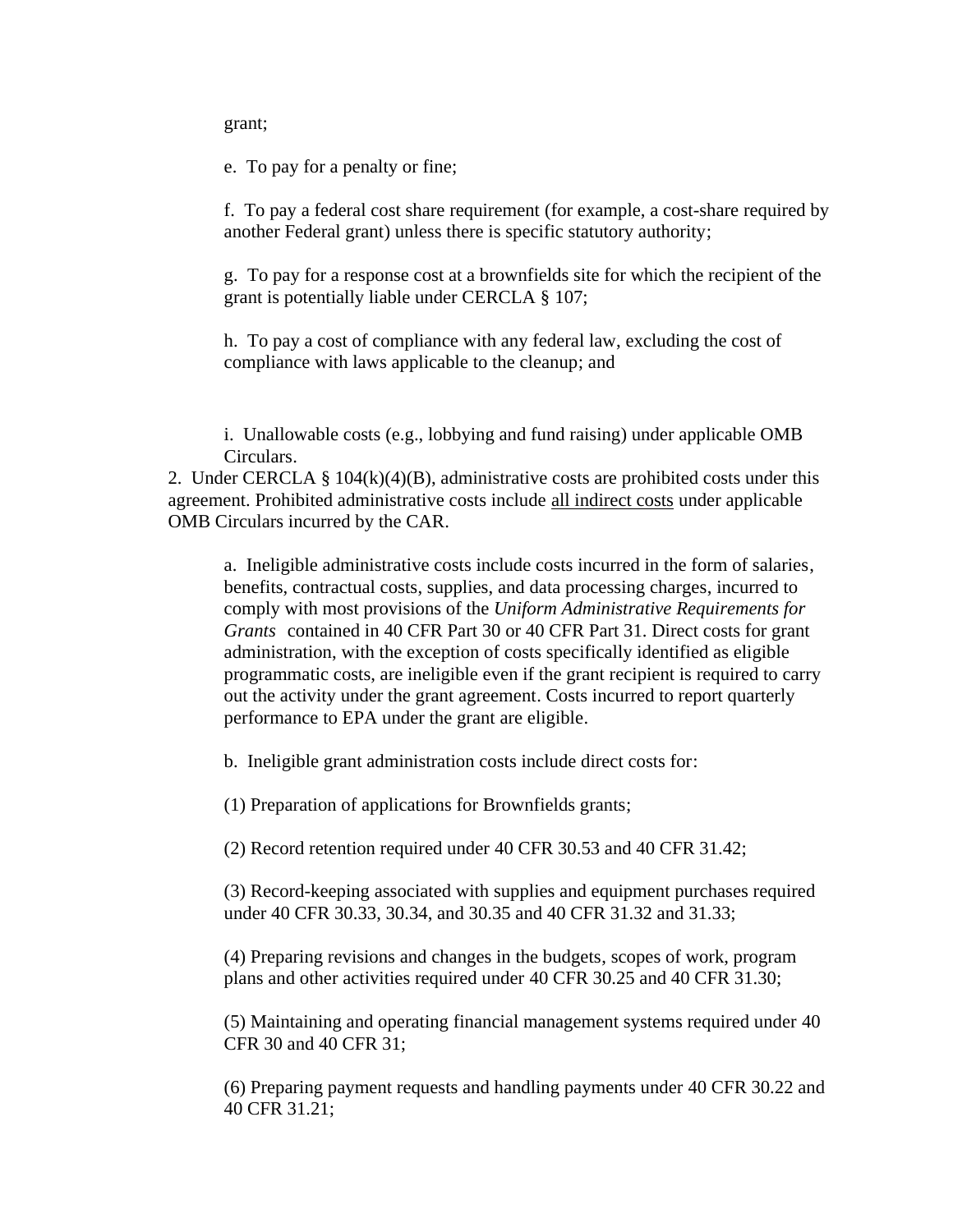(7) Non-federal audits required under 40 CFR 30.26, 40 CFR 31.26, and OMB Circular A-133; and

(8) Close out under 40 CFR 30.71 and 40 CFR 31.50.

#### **D. Grant Recipient Eligibility**

1. The CAR may only clean up sites *it solely owns.* The CAR must retain ownership of the site throughout the period of performance of the grant. For the purposes of this agreement, the term "owns" means fee simple title unless EPA approves a different arrangement.

## **E. Obligations for Grant Recipients Asserting a Limitation on Liability from CERCLA § 107**

1. EPA awarded this cooperative agreement to the CAR based on information indicating that the CAR would not use cooperative agreement funds to pay for a response cost at the site for which the CAR was potentially liable under CERCLA § 107. If the CAR is not potentially liable based on its status as either a Bona Fide Prospective Purchaser (BFPP), Contiguous Property Owner (CPO), or Innocent Land Owner (ILO), the CAR must meet certain continuing obligations in order to maintain its status. If the CAR fails to meet these obligations, EPA may disallow the costs incurred under this cooperative agreement for cleaning up the site under CERLCA  $\S$  104(k)(7)(C). These continuing obligations include:

(1) complying with any land use restrictions established or relied on in connection with the response action at the vessel or facility and not impeding the effectiveness or integrity of institutional controls;

(2) taking reasonable steps with respect to hazardous substance releases;

(3) providing full cooperation, assistance, and access to persons that are authorized to conduct response actions or natural resource restoration; and

(4) complying with information requests and administrative subpoenas and legally required notices (applies to the criteria for bona fide prospective purchasers and contiguous property owners).

Notwithstanding the CAR's continuing obligations under this agreement, the CAR is subject to the applicable liability provisions of CERCLA governing its status as a BFPP, CPO, or ILO. CERCLA requires additional obligations to maintain the liability limitations for BFPP, CPO, and ILO; the relevant provisions for these obligations include §§ 101( 35), 101(40), 107(b), 107(q) and 107(r).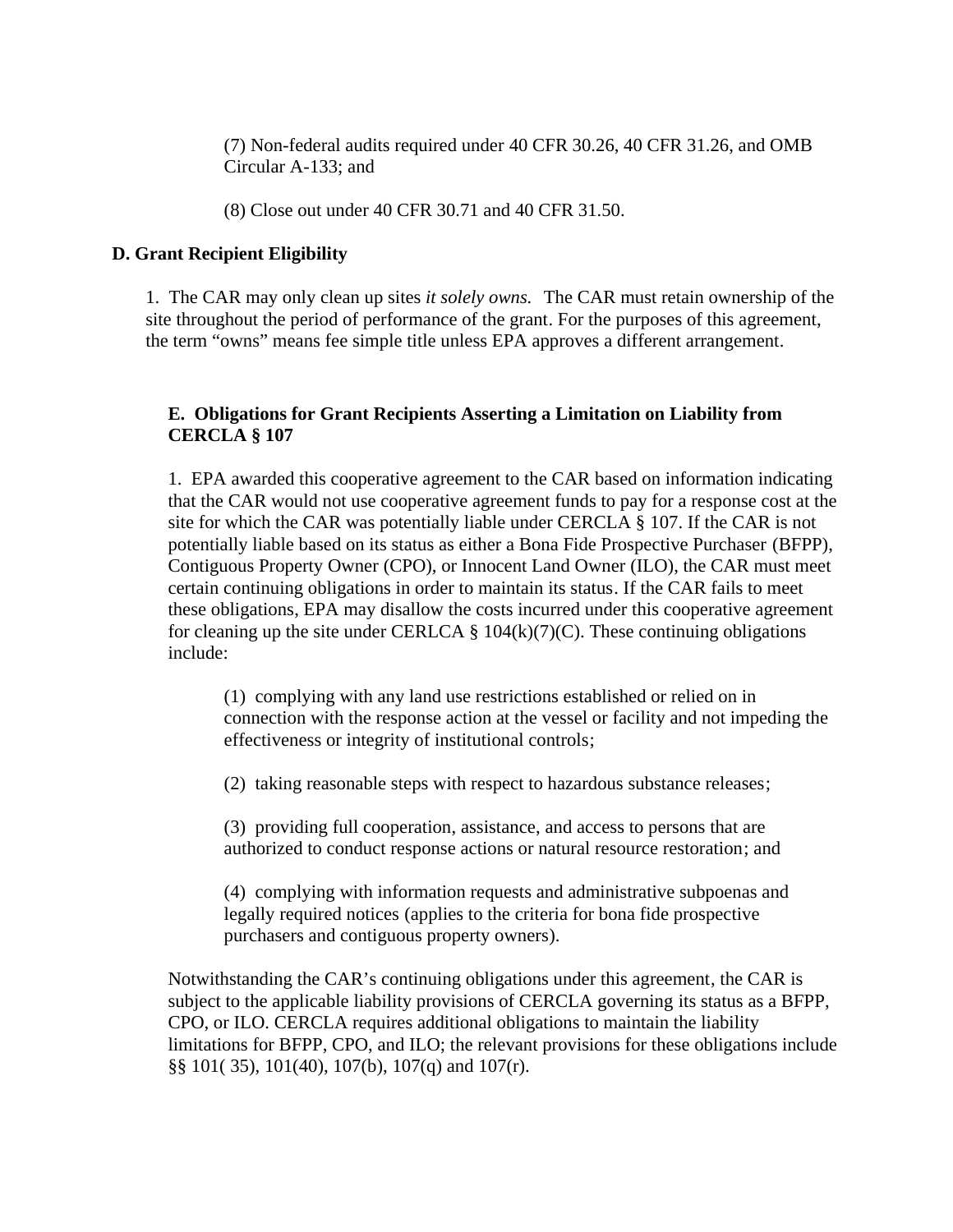#### **F. Interest-Bearing Accounts and Program Income**

1. Interest earned on advances are subject to the provisions of 40 CFR §31.21(i) and §30.22(l) relating to remitting interest on advances to EPA on a quarterly basis.

2. Any program income earned by the CAR will be added to the funds EPA has committed to this agreement and used only for eligible and allowable costs under the agreement as provided in 40 CFR 30.24(b)(1) or 40 CFR 31.25(g)(2), as applicable.

## **IV. CLEANUP ENVIRONMENTAL REQUIREMENTS**

#### **A. Authorized Cleanup Activities**

1. The CAR shall prepare an analysis of brownfields cleanup alternatives or equivalent state Brownfields program document which will include information about the site and contamination issues (i.e., exposure pathways, identification of contaminant sources, etc.); cleanup standards; applicable laws; alternatives considered; and the proposed cleanup. The evaluation of alternatives must include effectiveness, implementability, and the cost of the response proposed. The evaluation of alternatives must also consider the resilience of the remedial options in light of reasonably foreseeable changing climate conditions (e.g., sea level rise, increased frequency and intensity of flooding and/or extreme weather events, etc.). The evaluation will include an analysis of reasonable alternatives including no action. The cleanup method chosen must be based on this analysis. After the proposed cleanup plan is presented, an additional statement shall be included that will provide ways to make the proposed cleanup "greener" or "more sustainable," such as reducing energy use or employing alternative energy sources, reducing volume of wastewater generated/disposed, reducing volume of materials taken to landfills, and recycling and re-using materials generated during the cleanup process to the maximum extent practicable.

2. Prior to conducting or engaging in any on-site activity with the potential to impact historic properties (such as invasive sampling or cleanup), the CAR shall consult with EPA regarding potential applicability of the National Historic Preservation Act and, if applicable, shall assist EPA in complying with any requirements of the Act and implementing regulations.

#### **B. Quality Assurance (QA) Requirements**

If environmental data are to be collected as part of the brownfields cleanup (e.g., cleanup verification sampling, post-cleanup confirmation sampling), the CAR shall comply with 40 CFR Part 31.45 (or 40 CFR Part 30.54 requirements for nonprofit organizations) requirements to develop and implement quality assurance practices sufficient to produce data adequate to meet project objectives and to minimize data loss. State law may impose additional QA requirements.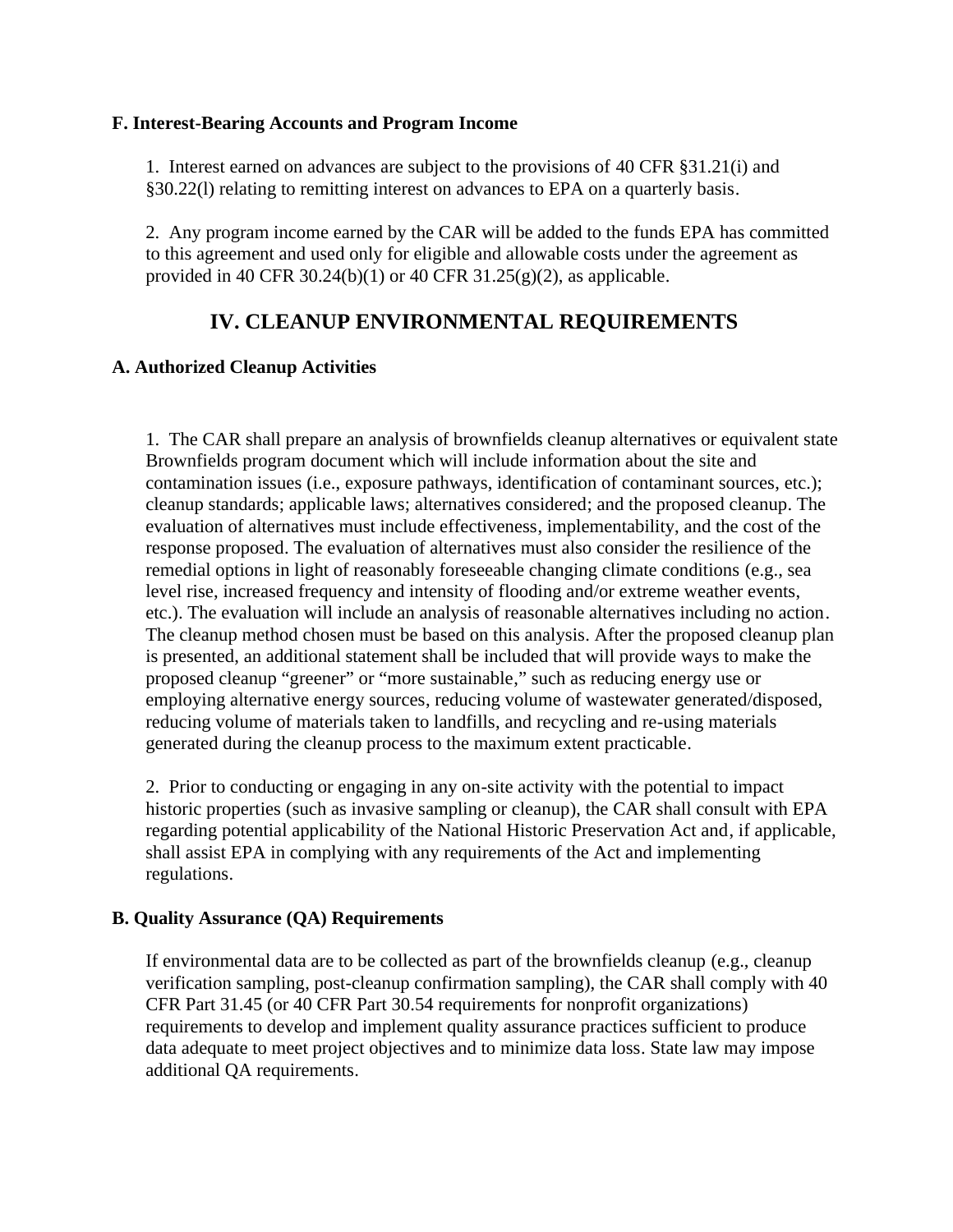The recipient shall develop Quality Assurance Project Plans (QAPP) to support all environmental data operations in accordance with "The EPA New England Planning and Documenting Brownfields Projects - Generic Quality Assurance Project Plans and Site Specific QAPP Addenda," March 2009. The term "environmental data operations" refers to any measurement or information that describe environmental processes, conditions, or location; ecological or health effects; produced from models or surveys; compiled from other sources such as data bases and literature; or the performance of environmental technology. The Quality Assurance Project Plan must be approved by EPA before data collection and/or data generation activities begin. The recipient will submit the QAPP to the following:

> EPA Project Officer (see page 1 of the assistance agreement for name and address), and

 Regional Quality Assurance Manager (EQA) US Environmental Protection Agency 11 Technology Drive North Chelmsford, MA 01863

#### **C. Community Relations and Public Involvement in Cleanup Activities**

1. All cleanup activities require a site-specific community relations plan that includes providing reasonable notice, opportunity for involvement, response to comments, and administrative records that are available to the public.

#### **D. Administrative Record**

1. The CAR shall establish an administrative record that contains the documents that form the basis for the selection of a cleanup plan. Documents in the administrative record shall include an analysis of reasonable alternatives including no action; site investigation reports; the cleanup plan; cleanup standards used; responses to public comments; and verification that shows that cleanup is complete. The CAR shall keep the administrative record available at a location convenient to the public and make it available for inspection.

## **E. Implementation of Cleanup Activities**

1. The CAR shall ensure the adequacy of each cleanup in protecting human health and the environment as it is implemented. If changes to the expected cleanup are necessary based on public comment or other reasons, the CAR must consult with EPA and may not make substantial changes to the cleanup method described in the work plan without prior EPA approval.

2. If the CAR is unable or unwilling to complete the cleanup, the CAR shall ensure that the site is secure. The CAR shall notify the appropriate state agency and the U.S. EPA to ensure an orderly transition should additional activities become necessary.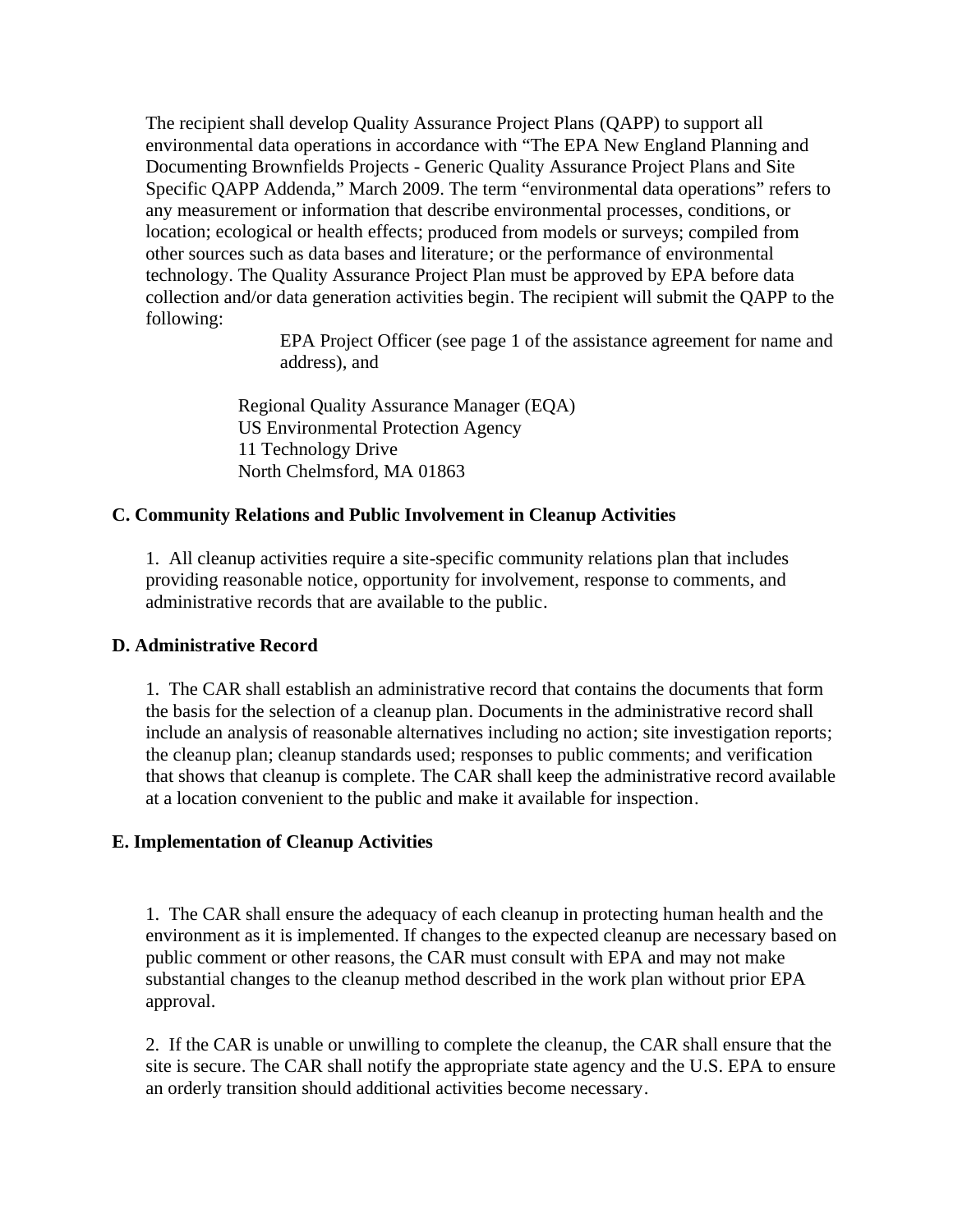#### **F. Completion of Cleanup Activities**

1. The CAR shall ensure that the successful completion of a cleanup is properly documented. This must be done through a final report or letter from a qualified environmental professional, or other documentation provided by a State or Tribe that shows cleanup is complete. This documentation needs to be included as part of the administrative record.

## **V. OTHER CLEANUP GRANT REQUIREMENTS**

#### **A. Inclusion of Special Terms and Conditions in Cleanup Documents**

1. The CAR shall meet the cleanup and other program requirements of the cleanup including:

> a. In accordance with 40 CFR 31.42 or 40 CFR 30.53, the CAR shall maintain records for a minimum of three years following completion of the cleanup financed all or in part with cleanup grant funds. Cooperative agreement recipients shall provide access to records relating to cleanups supported with cleanup grant funds to authorized representatives of the Federal government.

> b. The CAR has an ongoing obligation to advise EPA if assessed any penalties resulting from environmental noncompliance at the site subject to this agreement.

#### **B. Conflict of Interest**

1. The CAR shall establish and enforce conflict of interest provisions that prevent the award of subgrants that create real or apparent personal conflicts of interest or the appearance of the CAR's lack of impartiality. Such situations include, but are not limited to, situations in which an employee, official, consultant, contractor, or other individual associated with the CAR (affected party) approves or administers a subgrant to a subgrant recipient in which the affected party has a financial or other interest. Such a conflict of interest or appearance of lack of impartiality may arise when:

- (i) The affected party,
- (ii) Any member of his immediate family,
- (iii) His or her partner, or
	- (iv) An organization which employs, or is about to employ, any of the above, has a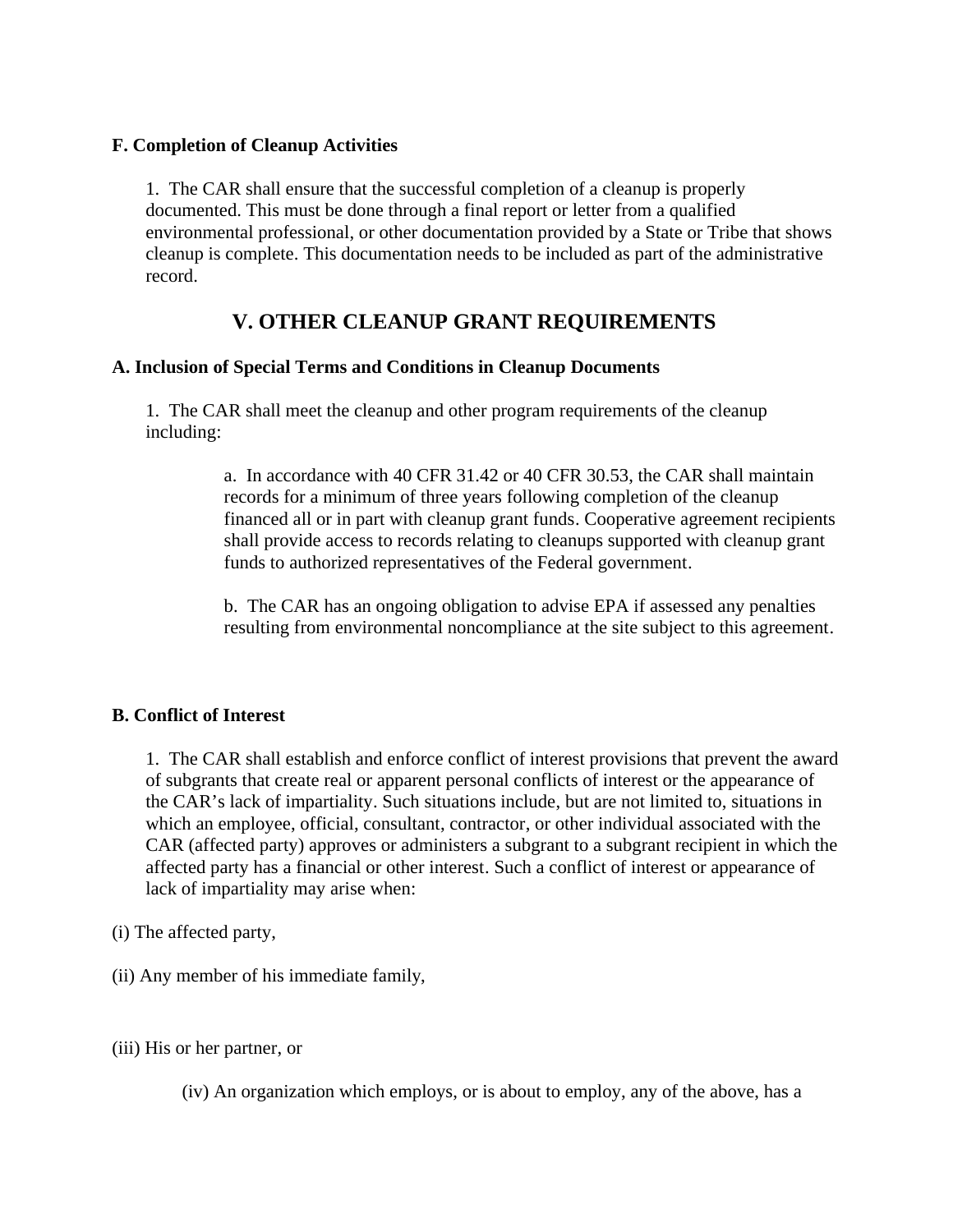financial or other interest in the subgrant recipient.

Affected employees will neither solicit nor accept gratuities, favors, or anything of monetary value from subgrant recipients. Recipients may set minimum rules where the financial interest is not substantial or the gift is an unsolicited item of nominal intrinsic value. To the extent permitted by State or local law or regulations, such standards of conduct will provide for penalties, sanctions, or other disciplinary actions for violations of such standards by affected parties.

## **VI. PAYMENT AND CLOSEOUT**

For the purposes of these terms and conditions, the following definitions apply: "payment" is the U.S. EPA's transfer of funds to the CAR; "close out" refers to the process that the U.S. EPA follows to ensure that all administrative actions and work required under the cooperative agreement have been completed.

## **A. Payment Schedule**

1. **Alternate 1.** If the approved budget for the project includes a substantial amount of construction costs, EPA will pay the CAR on a reimbursement basis. The CAR must submit documentation of obligations and expenses incurred under the agreement to EPA's project officer for approval prior to obtaining payment from EPA.

2. **Alternate 2.** If the approved budget for the project includes construction costs, EPA will pay the CAR on a progress payment basis provided the recipient can document that it incurred costs that require disbursements equal to the amount of the progress payment.

3. **Alternate 3.** (Approved budget does not include construction costs) The CAR will be paid in advance provided it has funds management controls in place which meet the requirements of 40 CFR 30. 22 or 40 CFR.§31.21, as applicable.

## **B. Schedule for Closeout**

1. Closeout will be conducted in accordance with 40 CFR 31.50 or 40 CFR 30.71 following expiration of the term of the agreement or expenditure of the funds awarded and completion of the activities described by the EPA-approved workplan.

2. The CAR, within 90 days after the expiration or termination of the grant, must submit all financial, performance, and other reports required as a condition of the grant.

- a. The CAR must submit the following documentation:
	- 1. The Final Report as described in II.F.
- 2. A Final Federal Financial Report (FFR SF425). Submitted to: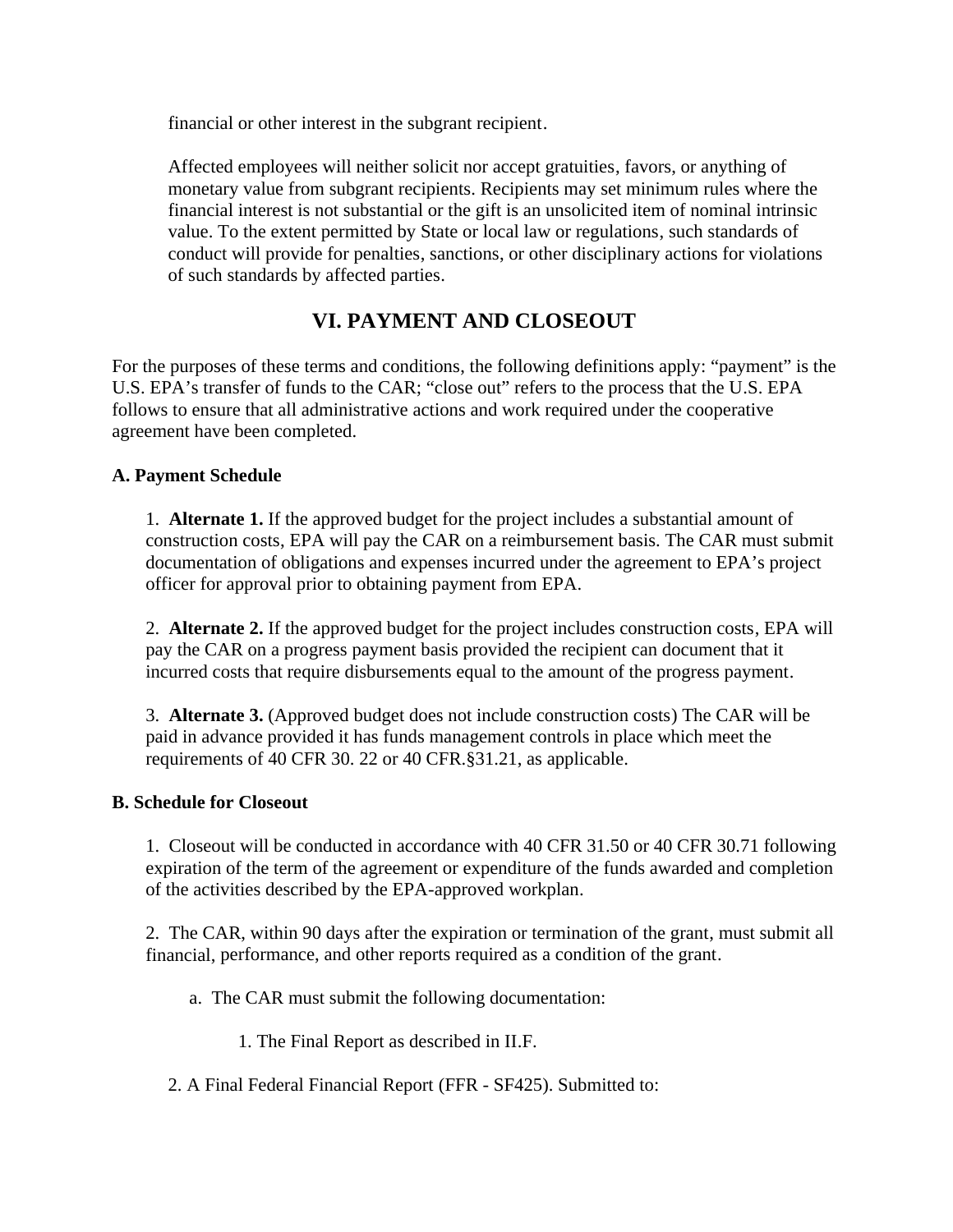US EPA, Las Vegas Finance Center 4220 S. Maryland Pkwy, Bld C, Rm 503 Las Vegas, NV 89119 http://www.epa.gov/ocfo/finservices/payinfo.html

3. A Final MBE/WBE Report (EPA Form 5700-52A) submitted to the regional office.

b. The CAR must ensure that all appropriate data has been entered into ACRES.

c. The grantee must immediately refund to the Federal agency any balance of unobligated (unencumbered) cash advanced that is not authorized to be retained for use on other grants.

#### Geospatial Data Standards

All geospatial data created must be consistent with Federal Geographic Data Committee (FGDC) endorsed standards. Information on these standards may be found at www.fgdc.gov.

## **Davis Bacon Term and Condition for Hazardous Waste Cleanup Grants to Governmental Entities**

## DAVIS BACON PREVAILING WAGE TERM AND CONDITION

The following terms and conditions specify how Recipients will assist EPA in meeting its Davis-Bacon (DB) responsibilities when DB applies to EPA awards of financial assistance under any statute which makes DB applicable to EPA financial assistance. If a Recipient has questions regarding when DB applies, obtaining the correct DB wage determinations, DB contract provisions, or DB compliance monitoring, they should contact the regional Brownfields Coordinator or Project Officer.

#### 1. Applicability of the Davis Bacon Prevailing Wage Requirements

For the purposes of this term and condition, EPA has determined that all construction, alteration and repair activity involving the remediation of hazardous substances, including excavation and removal of hazardous substances, construction of caps, barriers, structures which house treatment equipment, and abatement of contamination in buildings, is subject to DB. If Recipient encounters a unique situation at a site that presents uncertainties regarding DB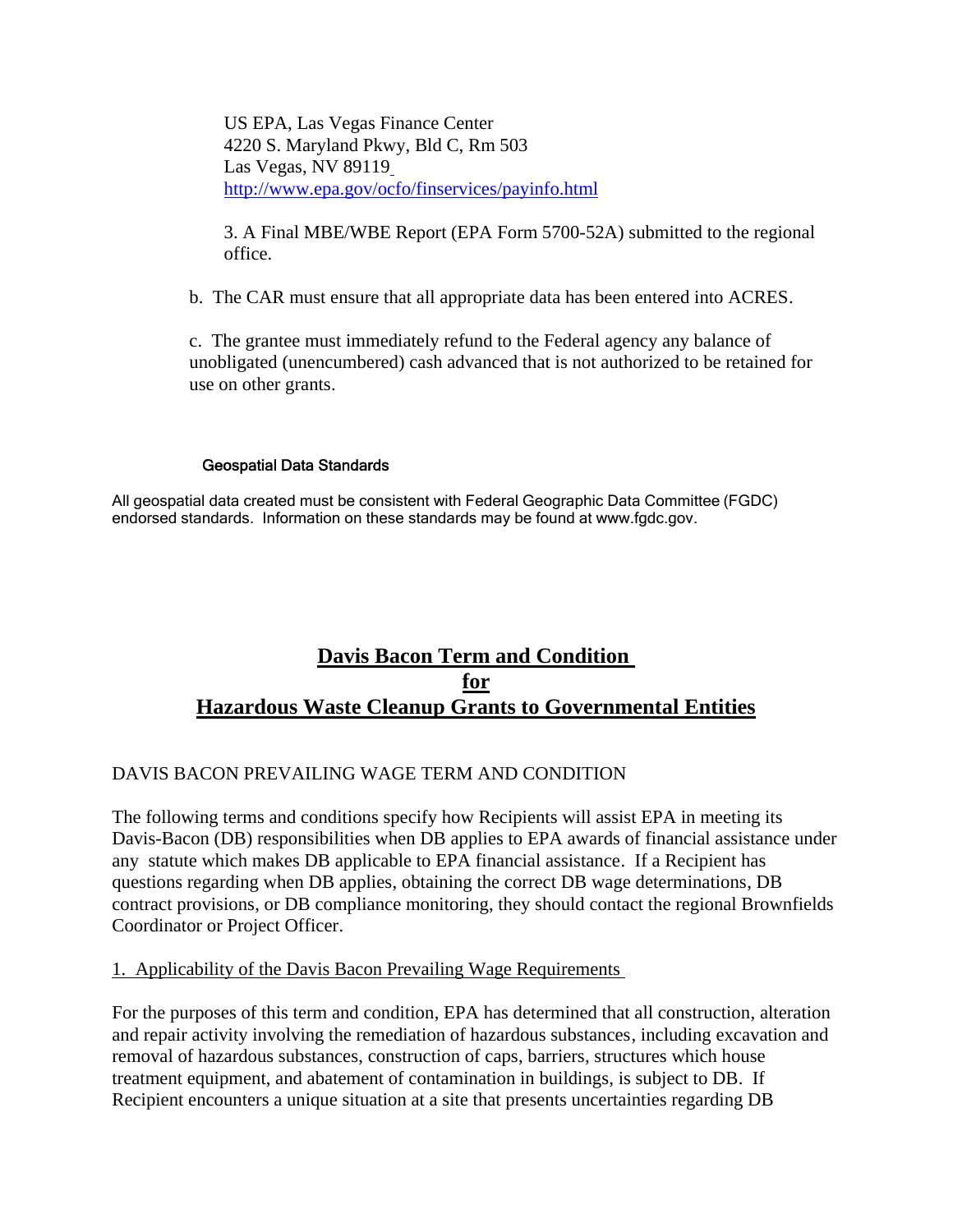applicability, the Recipient must discuss the situation with EPA before authorizing work on that site.

#### 2. Obtaining Wage Determinations

.

- (a) Unless otherwise instructed by EPA on a project specific basis, the Recipient shall use the following DOL General Wage Classifications for the locality in which the construction activity subject to DB will take place. Recipients must obtain wage determinations for specific localities at www.wdol.gov.
	- (i) When soliciting competitive contracts or issuing task orders, work assignments or similar instruments to existing contractors (ordering instruments) for, the excavation and removal of hazardous substances, construction of caps, barriers, and similar activities that do not involve construction of buildings Recipient shall use the "Heavy Construction" Classification.
	- (ii) When soliciting competitive contracts or issuing ordering instruments for the construction of structures which house treatment equipment, and abatement of contamination in buildings (other than residential structures less than 4 stories in height) Recipient shall use "Building Construction" classification.
	- (iii) When soliciting competitive contracts or issuing ordering instruments for the abatement of contamination in residential structures less than 4 stories in height the Recipient shall use "Residential Construction" classification.

Note: Recipients must discuss unique situations that may not be covered by the General Wage Classifications described above with EPA. If, based on discussions with a Recipient, EPA determines that DB applies to a unique situation the Agency will advise the Recipient which General Wage Classification to use based on the nature of the construction activity at the site.

(b) Recipients shall obtain the wage determination for the locality in which a Brownfields cleanup activity subject to DB will take place *prior* to issuing requests for bids, proposals, quotes or other methods for soliciting contracts (solicitation) for activities subject to DB. These wage determinations shall be incorporated into solicitations and any subsequent contracts. Prime contracts must contain a provision requiring that subcontractors follow the wage determination incorporated into the prime contract.

- (i) While the solicitation remains open, the Recipient shall monitor  $www.wdol.gov$  on a weekly basis to ensure that the wage determination contained in the solicitation remains current. The Recipient shall amend the solicitation if DOL issues a modification more than 10 days prior to the closing date (i.e. bid opening) for the solicitation. If DOL modifies or supersedes the applicable wage determination less than 10 days prior to the closing date, the Recipient may request a finding from EPA that there is not a reasonable time to notify interested contractors of the modification of the wage determination. EPA will provide a report of the Agency's finding to the Recipient.
- (ii) If the Recipient does not award the contract within 90 days of the closure of the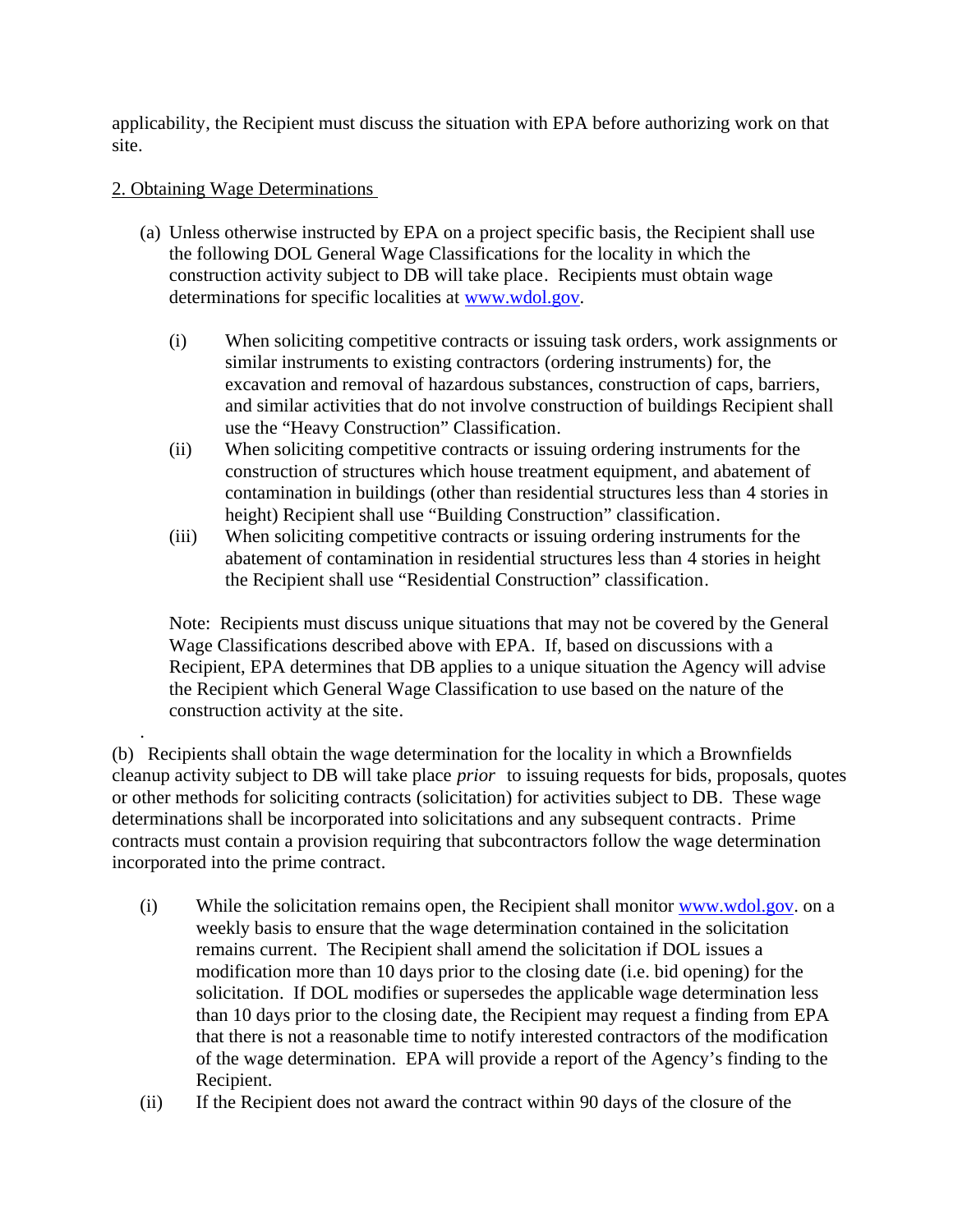solicitation, any modifications or determination contained in the solicitation shall be effective unless EPA, at the request of the Recipient, obtains an extension of the 90 day period from DOL pursuant to 29 CFR 1.6(c)(3)(iv). The Recipient shall monitor www.wdol.gov on a weekly basis if it does not award the contract within 90 days of closure of the solicitation to ensure that wage determinations contained in the solicitation remain current.

(iii) If the Recipient carries out Brownfield cleanup activity subject to DB by issuing a task order, work assignment or similar instrument to an existing contractor (ordering instrument) rather than by publishing a solicitation, the Recipient shall insert the appropriate DOL wage determination from www.wdol.gov into the ordering instrument.

(c) Recipients shall review all subcontracts subject to DB entered into by prime contractors to verify that the prime contractor has required its subcontractors to include the applicable wage determinations.

(d) As provided in 29 CFR 1.6(f), DOL may issue a revised wage determination applicable to a Recipient's contract after the award of a contract or the issuance of an ordering instrument if DOL determines that the Recipient has failed to incorporate a wage determination or has used a wage determination that clearly does not apply to the contract or ordering instrument. If this occurs, the Recipient shall either terminate the contract or ordering instrument and issue a revised solicitation or ordering instrument or incorporate DOL's wage determination retroactive to the beginning of the contract or ordering instrument by change order. The Recipient's contractor must be compensated for any increases in wages resulting from the use of DOL's revised wage determination.

## 3. Contract and Subcontract Provisions

(a) The Recipient shall insert in full in any contract in excess of \$2,000 which is entered into for the actual construction, alteration and/or repair, including painting and decorating, of a public building or public work, or building or work financed in whole or in part from Federal funds or in accordance with guarantees of a Federal agency or financed from funds obtained by pledge of any contract of a Federal agency to make a loan, grant or annual contribution (except where a different meaning is expressly indicated), and which is subject to DB, the following labor standards provisions.

## (1) Minimum wages.

(i) All laborers and mechanics employed or working upon the site of the work will be paid unconditionally and not less often than once a week, and without subsequent deduction or rebate on any account (except such payroll deductions as are permitted by regulations issued by the Secretary of Labor under the Copeland Act (29 CFR Part 3) ), the full amount of wages and bona fide fringe benefits (or cash equivalents thereof) due at time of payment computed at rates not less than those contained in the applicable wage determination of the Secretary of Labor which the Recipient obtained under the procedures specified in Item 2, above, and made a part hereof, regardless of any contractual relationship which may be alleged to exist between the contractor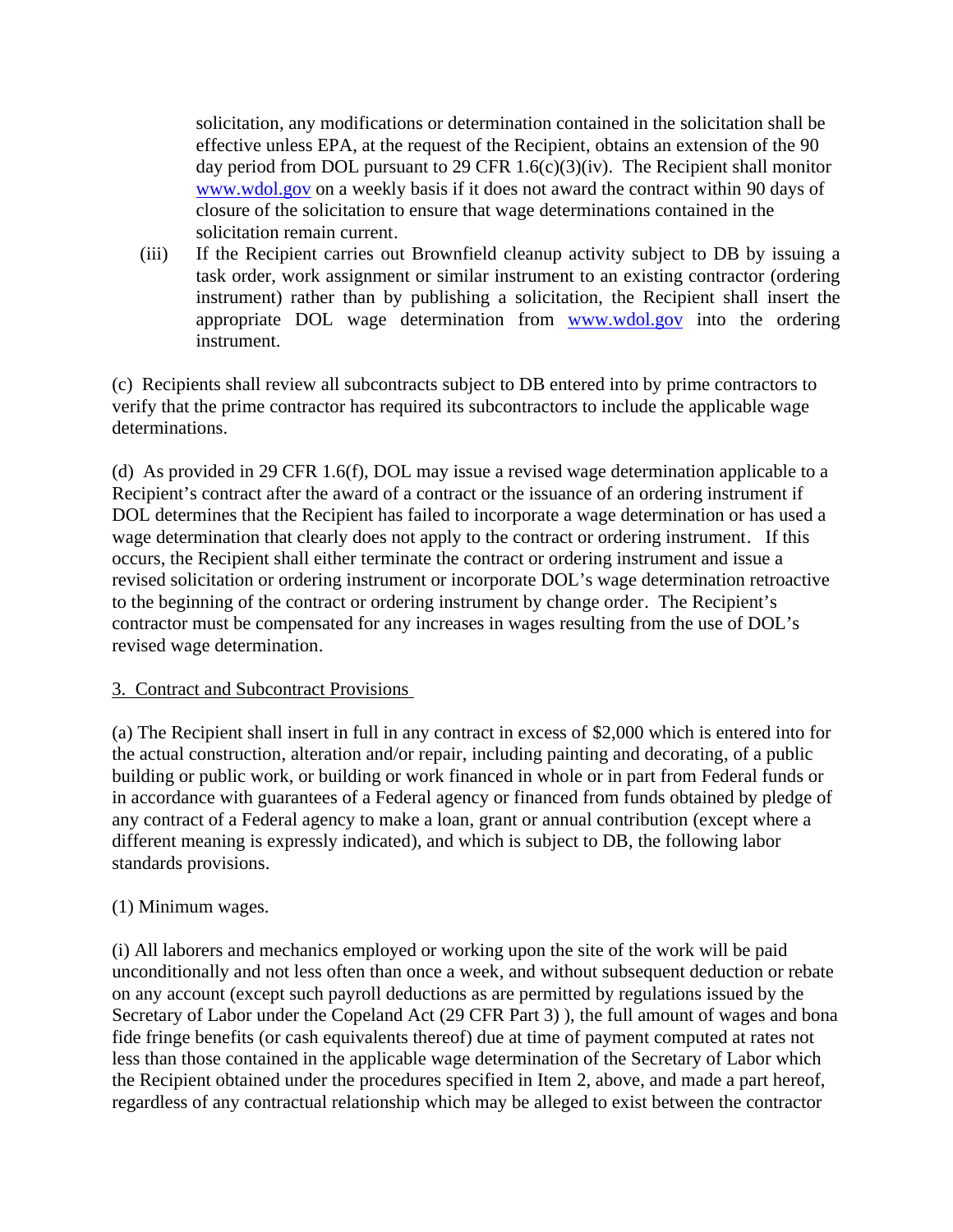and such laborers and mechanics.

Contributions made or costs reasonably anticipated for bona fide fringe benefits under section 1(b)(2) of the Davis-Bacon Act on behalf of laborers or mechanics are considered wages paid to such laborers or mechanics, subject to the provisions of paragraph (a)(1)(iv) of this section; also, regular contributions made or costs incurred for more than a weekly period (but not less often than quarterly) under plans, funds, or programs which cover the particular weekly period, are deemed to be constructively made or incurred during such weekly period. Such laborers and mechanics shall be paid the appropriate wage rate and fringe benefits on the wage determination for the classification of work actually performed, without regard to skill, except as provided in § 5.5(a)(4). Laborers or mechanics performing work in more than one classification may be compensated at the rate specified for each classification for the time actually worked therein: Provided that the employer's payroll records accurately set forth the time spent in each classification in which work is performed. The wage determination (including any additional classification and wage rates conformed under paragraph  $(a)(1)(ii)$  of this section) and the Davis-Bacon poster (WH-1321) shall be posted at all times by the contractor and its subcontractors at the site of the work in a prominent and accessible place where it can be easily seen by the workers. Recipients shall require that the contractor and subcontractors include the name of the Recipient employee or official responsible for monitoring compliance with DB on the poster.

(ii)(A) The Recipient, on behalf of EPA, shall require that contracts and subcontracts entered into under this agreement provide that any class of laborers or mechanics, including helpers, which is not listed in the wage determination and which is to be employed under the contract shall be classified in conformance with the wage determination. The EPA Award Official shall approve an additional classification and wage rate and fringe benefits therefore only when the following criteria have been met:

(1) The work to be performed by the classification requested is not performed by a classification in the wage determination; and

(2) The classification is utilized in the area by the construction industry; and

(3) The proposed wage rate, including any bona fide fringe benefits, bears a reasonable relationship to the wage rates contained in the wage determination.

(B) If the contractor and the laborers and mechanics to be employed in the classification (if known), or their representatives, and the Recipient agree on the classification and wage rate (including the amount designated for fringe benefits where appropriate), a report of the action taken shall be sent by the Recipient to the EPA Award Official. The Award Official will transmit the report, to the Administrator of the Wage and Hour Division, Employment Standards Administration, U.S. Department of Labor, Washington, DC 20210. The Administrator, or an authorized representative, will approve, modify, or disapprove every additional classification action within 30 days of receipt and so advise the award official or will notify the award official within the 30-day period that additional time is necessary.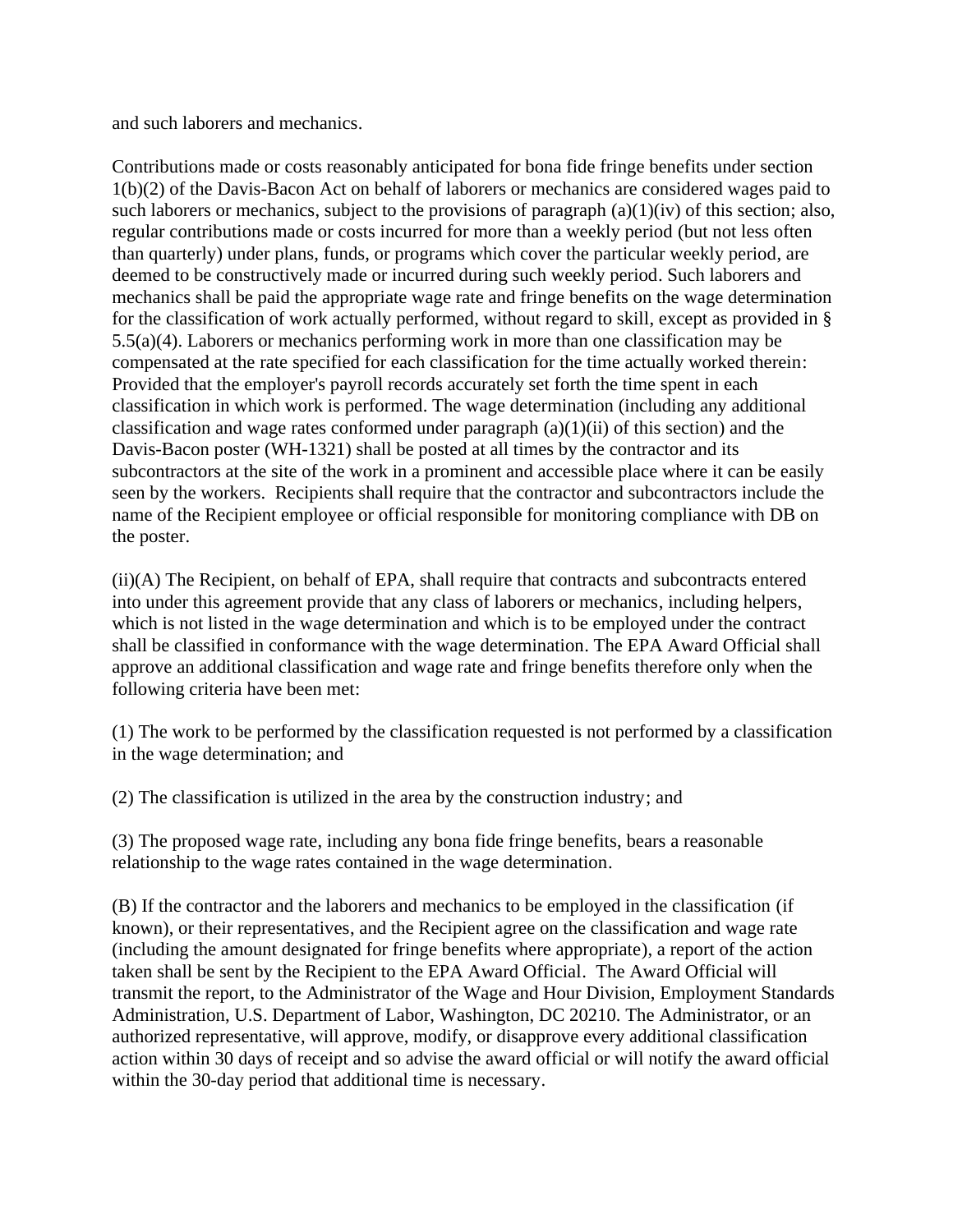(C) In the event the contractor, the laborers or mechanics to be employed in the classification or their representatives, and the Recipient do not agree on the proposed classification and wage rate (including the amount designated for fringe benefits, where appropriate), the award official shall refer the questions, including the views of all interested parties and the recommendation of the award official, to the Administrator for determination. The Administrator, or an authorized representative, will issue a determination within 30 days of receipt and so advise the contracting officer or will notify the Award Official within the 30-day period that additional time is necessary.

(D) The wage rate (including fringe benefits where appropriate) determined pursuant to paragraphs  $(a)(1)(ii)(B)$  or  $(C)$  of this section, shall be paid to all workers performing work in the classification under this contract from the first day on which work is performed in the classification.

(iii) Whenever the minimum wage rate prescribed in the contract for a class of laborers or mechanics includes a fringe benefit which is not expressed as an hourly rate, the contractor shall either pay the benefit as stated in the wage determination or shall pay another bona fide fringe benefit or an hourly cash equivalent thereof.

(iv) If the contractor does not make payments to a trustee or other third person, the contractor may consider as part of the wages of any laborer or mechanic the amount of any costs reasonably anticipated in providing bona fide fringe benefits under a plan or program, Provided, That the Secretary of Labor has found, upon the written request of the contractor, that the applicable standards of the Davis-Bacon Act have been met. The Secretary of Labor may require the contractor to set aside in a separate account assets for the meeting of obligations under the plan or program.

(1) Withholding. The Recipient, upon written request of the Award Official or an authorized representative of the Department of Labor, shall withhold or cause to withhold from the contractor under this contract or any other Federal contract with the same prime contractor, or any other federally-assisted contract subject to Davis-Bacon prevailing wage requirements, which is held by the same prime contractor, so much of the accrued payments or advances as may be considered necessary to pay laborers and mechanics, including apprentices, trainees, and helpers, employed by the contractor or any subcontractor the full amount of wages required by the contract. In the event of failure to pay any laborer or mechanic, including any apprentice, trainee, or helper, employed or working on the site of the work , all or part of the wages required by the contract, EPA may, after written notice to the contractor, or Recipient take such action as may be necessary to cause the suspension of any further payment, advance, or guarantee of funds until such violations have ceased.

(2) Payrolls and basic records.

(i) Payrolls and basic records relating thereto shall be maintained by the contractor during the course of the work and preserved for a period of three years thereafter for all laborers and mechanics working at the site of the work . Such records shall contain the name, address, and social security number of each such worker, his or her correct classification, hourly rates of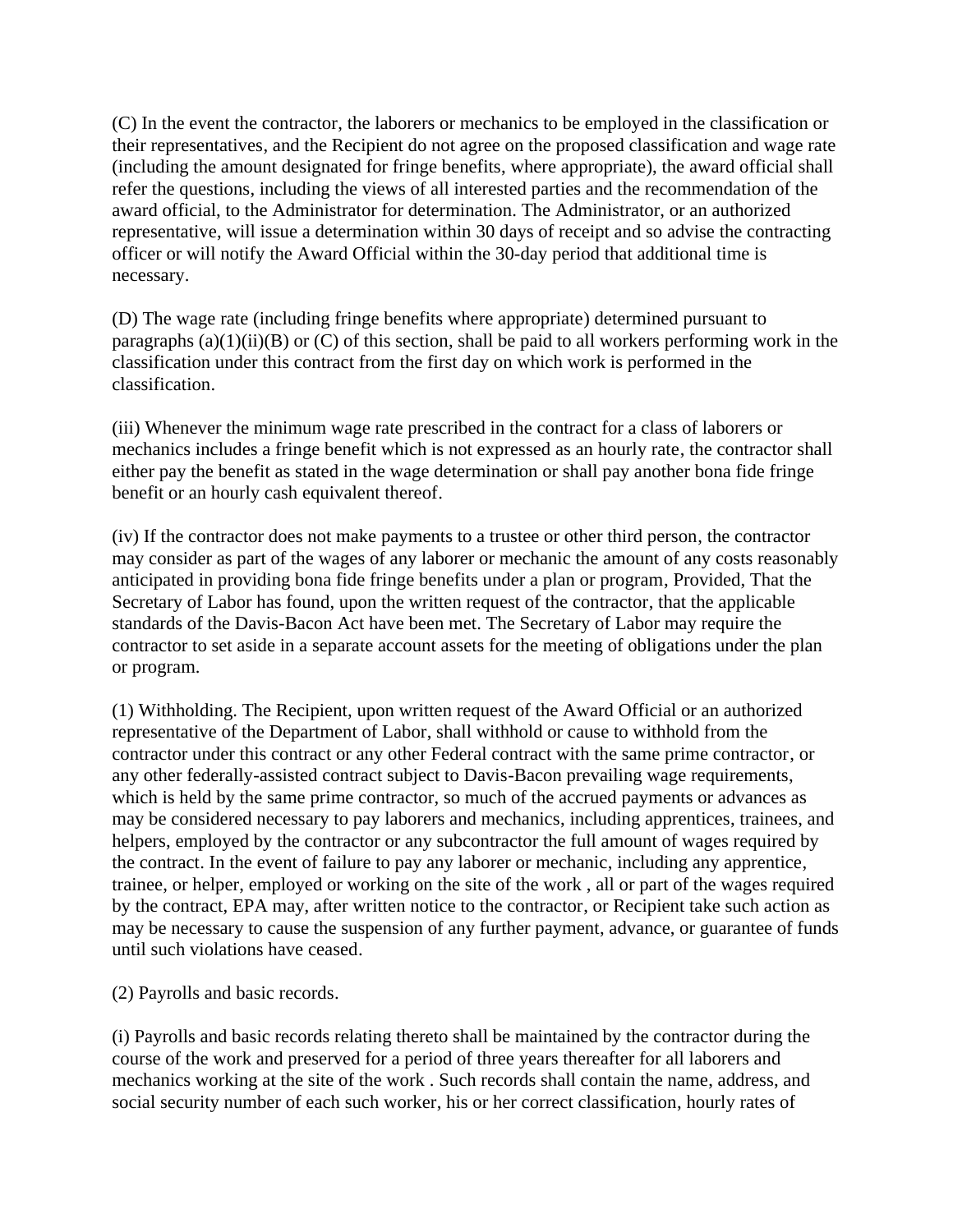wages paid (including rates of contributions or costs anticipated for bona fide fringe benefits or cash equivalents thereof of the types described in section 1(b)(2)(B) of the Davis-Bacon Act), daily and weekly number of hours worked, deductions made and actual wages paid. Whenever the Secretary of Labor has found under 29 CFR 5.5(a)(1)(iv) that the wages of any laborer or mechanic include the amount of any costs reasonably anticipated in providing benefits under a plan or program described in section 1(b)(2)(B) of the Davis-Bacon Act, the contractor shall maintain records which show that the commitment to provide such benefits is enforceable, that the plan or program is financially responsible, and that the plan or program has been communicated in writing to the laborers or mechanics affected, and records which show the costs anticipated or the actual cost incurred in providing such benefits. Contractors employing apprentices or trainees under approved programs shall maintain written evidence of the registration of apprenticeship programs and certification of trainee programs, the registration of the apprentices and trainees, and the ratios and wage rates prescribed in the applicable programs.

(ii)(A) The contractor shall submit weekly for each week in which any contract work is performed a copy of all payrolls to the Recipient who will maintain the records on behalf of EPA. The payrolls submitted shall set out accurately and completely all of the information required to be maintained under 29 CFR 5.5(a)(3)(i), except that full social security numbers and home addresses shall not be included on weekly transmittals. Instead the payrolls shall only need to include an individually identifying number for each employee (e.g., the last four digits of the employee's social security number). The required weekly payroll information may be submitted in any form desired. Optional Form WH-347 is available for this purpose from the Wage and Hour Division Web site at http://www.dol.gov/esa/whd/forms/wh347instr.htm or its successor site. The prime contractor is responsible for the submission of copies of payrolls by all subcontractors. Contractors and subcontractors shall maintain the full social security number and current address of each covered worker, and shall provide them upon request to the Recipient for transmission to the EPA, if requested by EPA, the contractor, or the Wage and Hour Division of the Department of Labor for purposes of an investigation or audit of compliance with prevailing wage requirements. It is not a violation of this section for a prime contractor to require a subcontractor to provide addresses and social security numbers to the prime contractor for its own records, without weekly submission to the Recipient.

(B) Each payroll submitted to the Recipient shall be accompanied by a "Statement of Compliance," signed by the contractor or subcontractor or his or her agent who pays or supervises the payment of the persons employed under the contract and shall certify the following:

(1) That the payroll for the payroll period contains the information required to be provided under § 5.5 (a)(3)(ii) of Regulations, 29 CFR Part 5, the appropriate information is being maintained under § 5.5 (a)(3)(i) of Regulations, 29 CFR Part 5, and that such information is correct and complete;

(2) That each laborer or mechanic (including each helper, apprentice, and trainee) employed on the contract during the payroll period has been paid the full weekly wages earned, without rebate, either directly or indirectly, and that no deductions have been made either directly or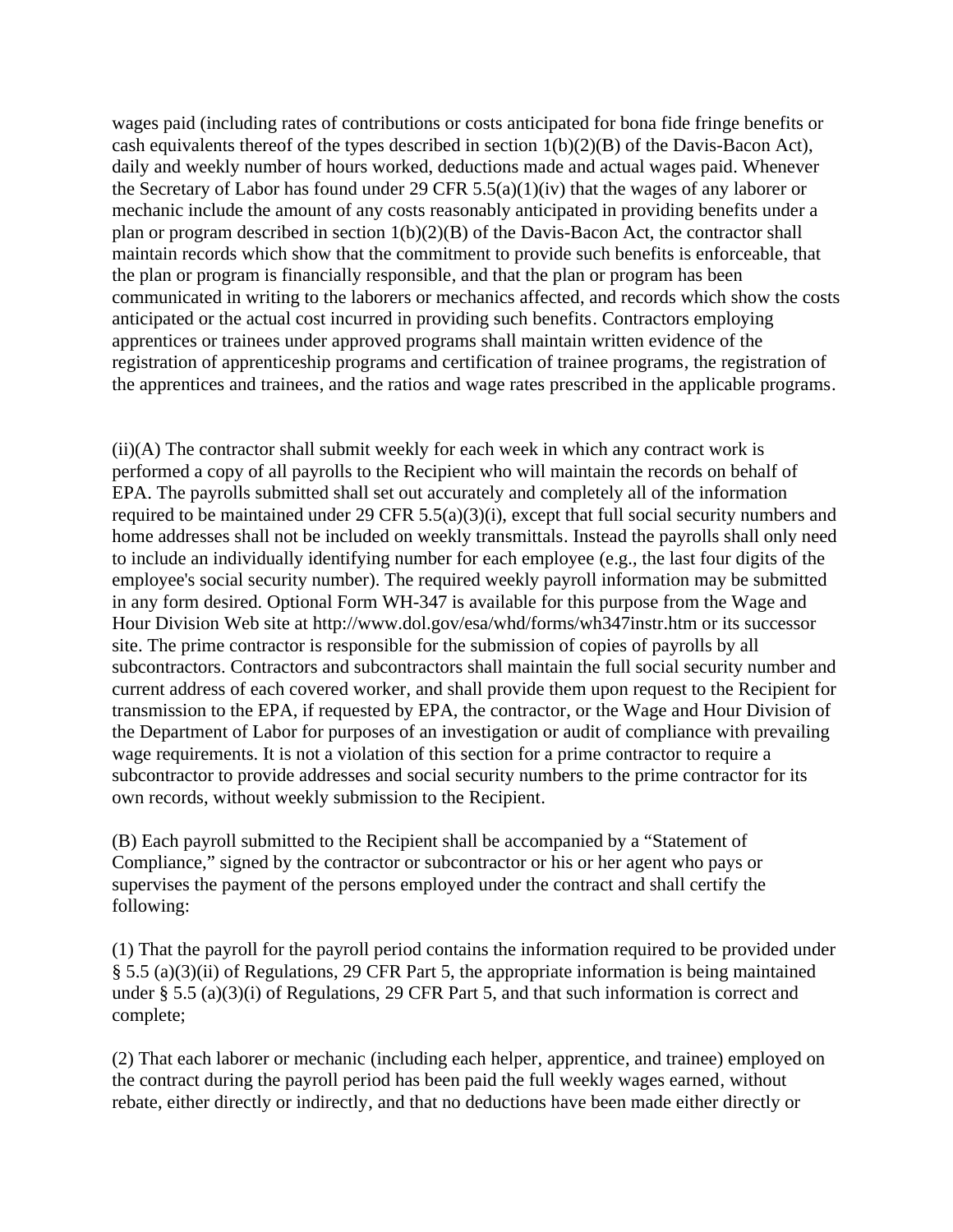indirectly from the full wages earned, other than permissible deductions as set forth in Regulations, 29 CFR Part 3;

(3) That each laborer or mechanic has been paid not less than the applicable wage rates and fringe benefits or cash equivalents for the classification of work performed, as specified in the applicable wage determination incorporated into the contract.

(C) The weekly submission of a properly executed certification set forth on the reverse side of Optional Form WH-347 shall satisfy the requirement for submission of the "Statement of Compliance" required by paragraph  $(a)(3)(ii)(B)$  of this section.

(D) The falsification of any of the above certifications may subject the contractor or subcontractor to civil or criminal prosecution under section 1001 of title 18 and section 231 of title 31 of the United States Code.

(iii) The contractor or subcontractor shall make the records required under paragraph  $(a)(3)(i)$  of this section available for inspection, copying, or transcription by authorized representatives of the EPA or the Department of Labor, and shall permit such representatives to interview employees during working hours on the job. If the contractor or subcontractor fails to submit the required records or to make them available, EPA may, after written notice to the contractor, Recipient, sponsor, applicant, or owner, take such action as may be necessary to cause the suspension of any further payment, advance, or guarantee of funds. Furthermore, failure to submit the required records upon request or to make such records available may be grounds for debarment action pursuant to 29 CFR 5.12.

## (4) Apprentices and Trainees

(i) Apprentices. Apprentices will be permitted to work at less than the predetermined rate for the work they performed when they are employed pursuant to and individually registered in a bona fide apprenticeship program registered with the U.S. Department of Labor, Employment and Training Administration, Office of Apprenticeship Training, Employer and Labor Services, or with a State Apprenticeship Agency recognized by the Office, or if a person is employed in his or her first 90 days of probationary employment as an apprentice in such an apprenticeship program, who is not individually registered in the program, but who has been certified by the Office of Apprenticeship Training, Employer and Labor Services or a State Apprenticeship Agency (where appropriate) to be eligible for probationary employment as an apprentice. The allowable ratio of apprentices to journeymen on the job site in any craft classification shall not be greater than the ratio permitted to the contractor as to the entire work force under the registered program. Any worker listed on a payroll at an apprentice wage rate, who is not registered or otherwise employed as stated above, shall be paid not less than the applicable wage rate on the wage determination for the classification of work actually performed. In addition, any apprentice performing work on the job site in excess of the ratio permitted under the registered program shall be paid not less than the applicable wage rate on the wage determination for the work actually performed. Where a contractor is performing construction on a project in a locality other than that in which its program is registered, the ratios and wage rates (expressed in percentages of the journeyman's hourly rate) specified in the contractor's or subcontractor's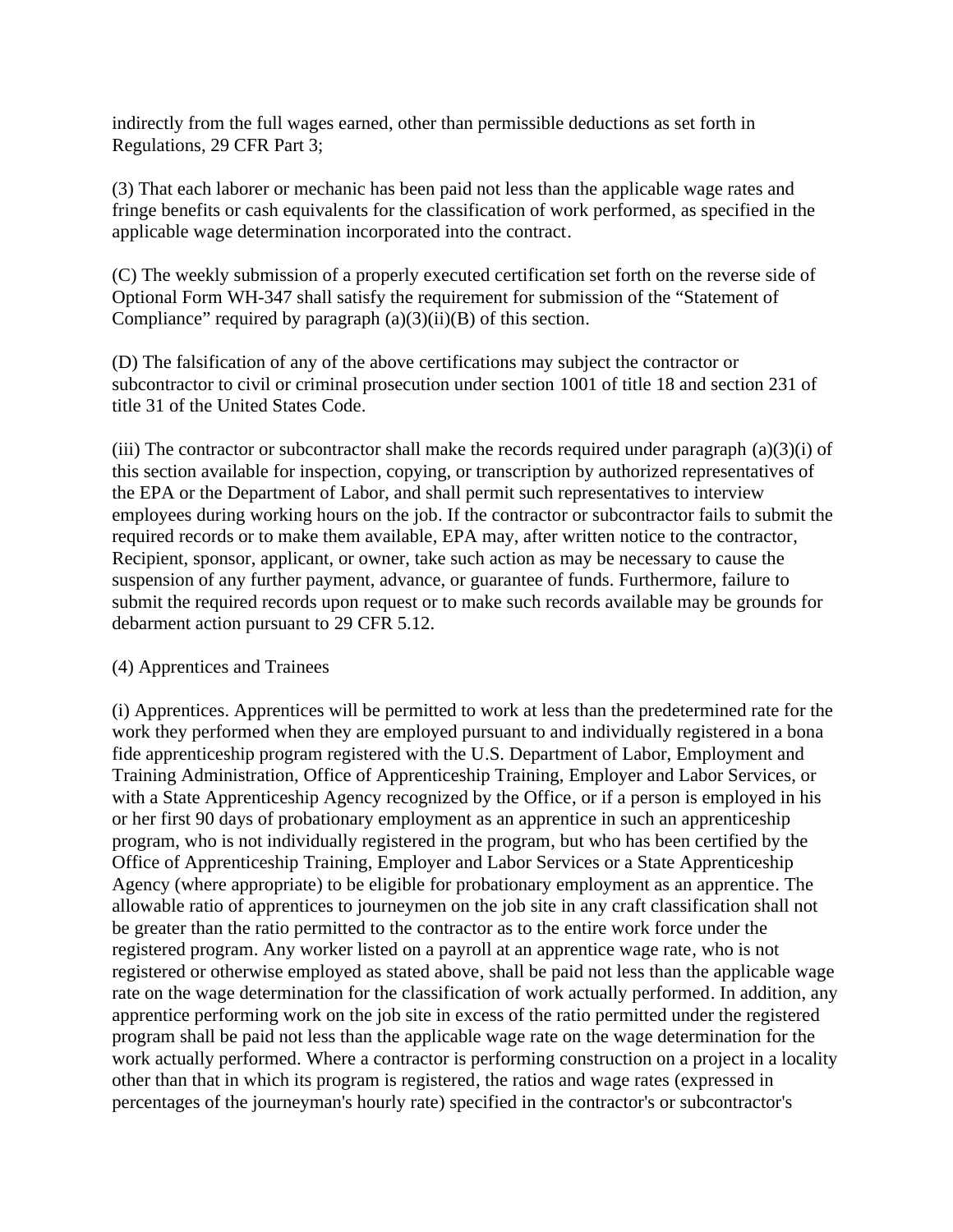registered program shall be observed. Every apprentice must be paid at not less than the rate specified in the registered program for the apprentice's level of progress, expressed as a percentage of the journeymen hourly rate specified in the applicable wage determination. Apprentices shall be paid fringe benefits in accordance with the provisions of the apprenticeship program. If the apprenticeship program does not specify fringe benefits, apprentices must be paid the full amount of fringe benefits listed on the wage determination for the applicable classification. If the Administrator determines that a different practice prevails for the applicable apprentice classification, fringes shall be paid in accordance with that determination. In the event the Office of Apprenticeship Training, Employer and Labor Services, or a State Apprenticeship Agency recognized by the Office, withdraws approval of an apprenticeship program, the contractor will no longer be permitted to utilize apprentices at less than the applicable predetermined rate for the work performed until an acceptable program is approved.

(ii) Trainees. Except as provided in 29 CFR 5.16, trainees will not be permitted to work at less than the predetermined rate for the work performed unless they are employed pursuant to and individually registered in a program which has received prior approval, evidenced by formal certification by the U.S. Department of Labor, Employment and Training Administration. The ratio of trainees to journeymen on the job site shall not be greater than permitted under the plan approved by the Employment and Training Administration. Every trainee must be paid at not less than the rate specified in the approved program for the trainee's level of progress, expressed as a percentage of the journeyman hourly rate specified in the applicable wage determination. Trainees shall be paid fringe benefits in accordance with the provisions of the trainee program. If the trainee program does not mention fringe benefits, trainees shall be paid the full amount of fringe benefits listed on the wage determination unless the Administrator of the Wage and Hour Division determines that there is an apprenticeship program associated with the corresponding journeyman wage rate on the wage determination which provides for less than full fringe benefits for apprentices. Any employee listed on the payroll at a trainee rate who is not registered and participating in a training plan approved by the Employment and Training Administration shall be paid not less than the applicable wage rate on the wage determination for the classification of work actually performed. In addition, any trainee performing work on the job site in excess of the ratio permitted under the registered program shall be paid not less than the applicable wage rate on the wage determination for the work actually performed. In the event the Employment and Training Administration withdraws approval of a training program, the contractor will no longer be permitted to utilize trainees at less than the applicable predetermined rate for the work performed until an acceptable program is approved.

(iii) Equal employment opportunity. The utilization of apprentices, trainees and journeymen under this part shall be in conformity with the equal employment opportunity requirements of Executive Order 11246, as amended, and 29 CFR Part 30.

(5) Compliance with Copeland Act requirements. The contractor shall comply with the requirements of 29 CFR Part 3, which are incorporated by reference in this contract.

(6) Subcontracts. The contractor or subcontractor shall insert in any subcontracts the clauses contained in 29 CFR 5.5(a)(1) through (10) and such other clauses as the EPA may by appropriate instructions require, and also a clause requiring the subcontractors to include these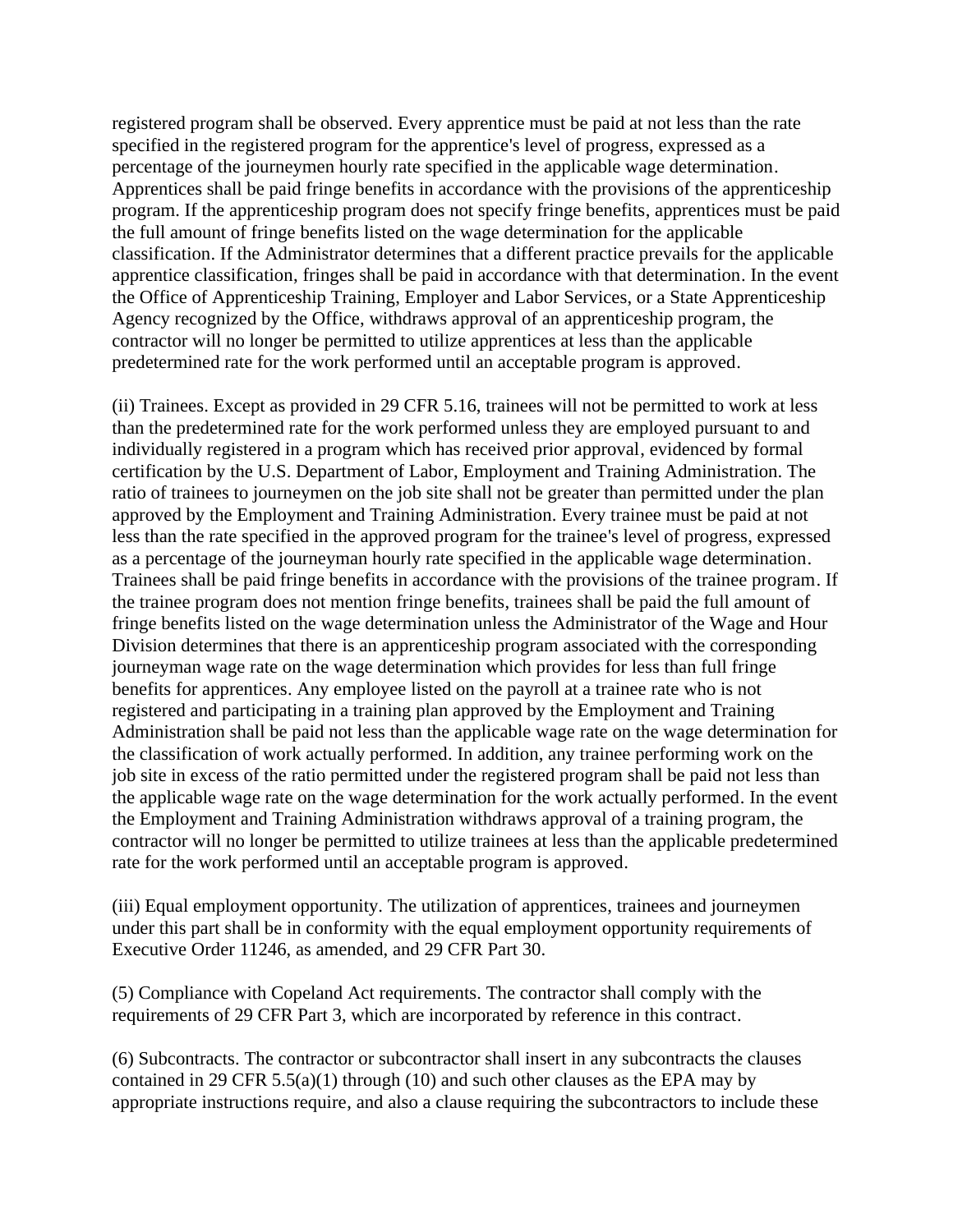clauses in any lower tier subcontracts. The prime contractor shall be responsible for the compliance by any subcontractor or lower tier subcontractor with all the contract clauses in this term and condition.

(7) Contract termination: debarment. A breach of the contract clauses in 29 CFR 5.5 may be grounds for termination of the contract, and for debarment as a contractor and a subcontractor as provided in 29 CFR 5.12.

(8) Compliance with Davis-Bacon and Related Act requirements. All rulings and interpretations of the Davis-Bacon and Related Acts contained in 29 CFR Parts 1, 3, and 5 are herein incorporated by reference in this contract.

(9) Disputes concerning labor standards. Disputes arising out of the labor standards provisions of this contract shall not be subject to the general disputes clause of this contract. Such disputes shall be resolved in accordance with the procedures of the Department of Labor set forth in 29 CFR Parts 5, 6, and 7. Disputes within the meaning of this clause include disputes between the contractor (or any of its subcontractors), the Recipient, borrower or subgrantee and EPA, the U.S. Department of Labor, or the employees or their representatives.

(10) Certification of eligibility.

(i) By entering into this contract, the contractor certifies that neither it (nor he or she) nor any person or firm who has an interest in the contractor's firm is a person or firm ineligible to be awarded Government contracts by virtue of section 3(a) of the Davis-Bacon Act or 29 CFR  $5.12(a)(1)$ .

(ii) No part of this contract shall be subcontracted to any person or firm ineligible for award of a Government contract by virtue of section 3(a) of the Davis-Bacon Act or 29 CFR 5.12(a)(1).

(iii) The penalty for making false statements is prescribed in the U.S. Criminal Code, 18 U.S.C. 1001.

#### 4. Contract Provisions for Contracts in Excess of \$100,000

(a) Contract Work Hours and Safety Standards Act. The *Recipient* shall insert the following clauses set forth in paragraphs (a)(1), (2), (3), and (4) of this section in full in any contract in an amount in excess of \$100,000 and subject to the overtime provisions of the Contract Work Hours and Safety Standards Act. These clauses shall be inserted in addition to the clauses required by Item 3, above or 29 CFR  $4.6$ . As used in this paragraph, the terms laborers and mechanics include watchmen and guards.

(1) Overtime requirements. No contractor or subcontractor contracting for any part of the contract work which may require or involve the employment of laborers or mechanics shall require or permit any such laborer or mechanic in any workweek in which he or she is employed on such work to work in excess of forty hours in such workweek unless such laborer or mechanic receives compensation at a rate not less than one and one-half times the basic rate of pay for all hours worked in excess of forty hours in such workweek.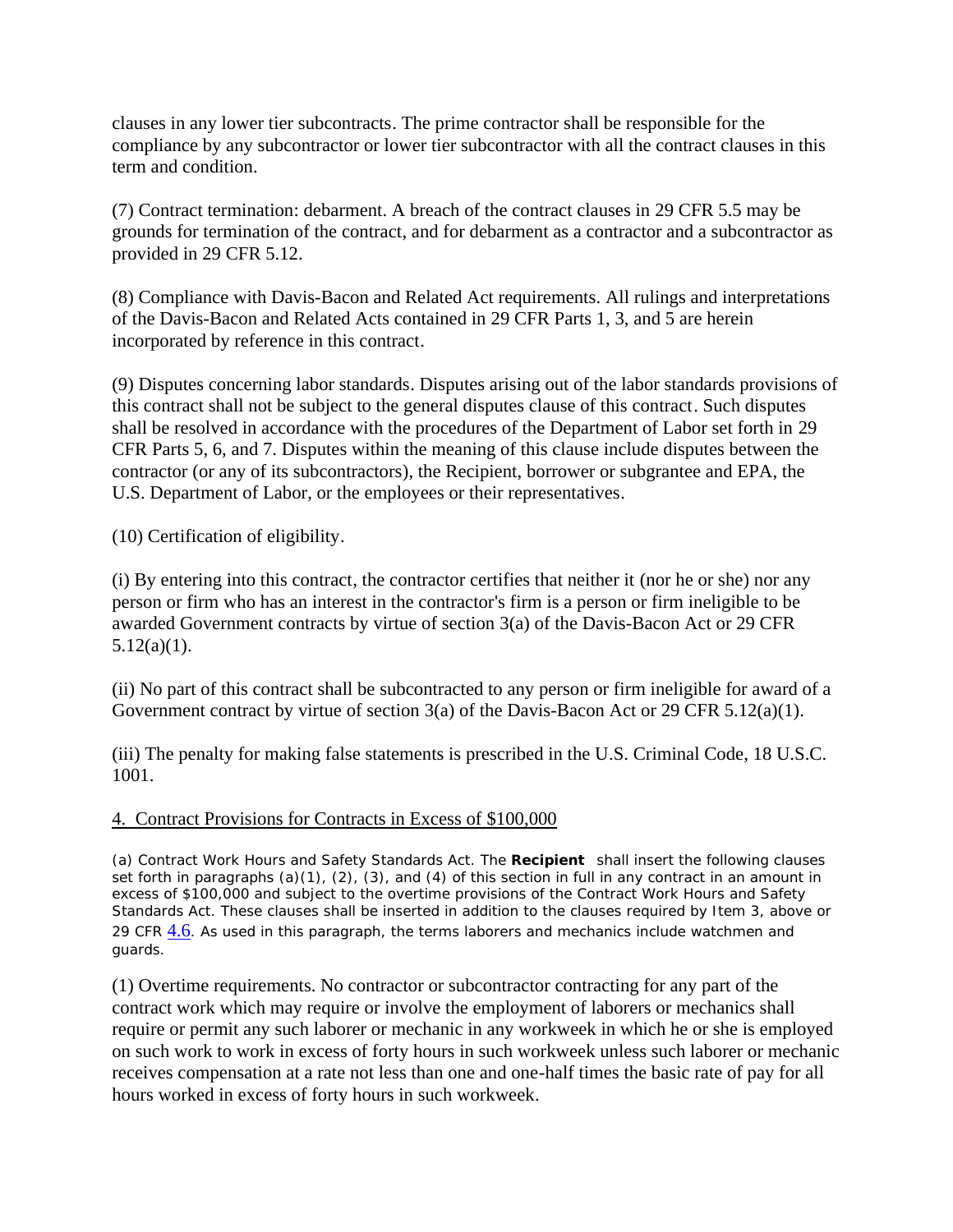(2) Violation; liability for unpaid wages; liquidated damages. In the event of any violation of the clause set forth in paragraph (a)(1) of this section the contractor and any subcontractor responsible therefor shall be liable for the unpaid wages. In addition, such contractor and subcontractor shall be liable to the United States (in the case of work done under contract for the District of Columbia or a territory, to such District or to such territory), for liquidated damages. Such liquidated damages shall be computed with respect to each individual laborer or mechanic, including watchmen and guards, employed in violation of the clause set forth in paragraph (a)(1) of this section, in the sum of \$10 for each calendar day on which such individual was required or permitted to work in excess of the standard workweek of forty hours without payment of the overtime wages required by the clause set forth in paragraph (a)(1) of this section.

(3) Withholding for unpaid wages and liquidated damages. The *Recipient,* upon written request of the Award Official or an authorized representative of the Department of Labor, shall withhold or cause to withhold from any moneys payable on account of work performed by the contractor or subcontractor under any such contract or any other Federal contract with the same prime contractor, or any other federally-assisted contract subject to the Contract Work Hours and Safety Standards Act, which is held by the same prime contractor, such sums as may be determined to be necessary to satisfy any liabilities of such contractor or subcontractor for unpaid wages and liquidated damages as provided in the clause set forth in paragraph (a)(2) of this section.

(4) Subcontracts. The contractor or subcontractor shall insert in any subcontracts the clauses set forth in paragraph (a)(1) through (4) of this section and also a clause requiring the subcontractors to include these clauses in any lower tier subcontracts. The prime contractor shall be responsible for compliance by any subcontractor or lower tier subcontractor with the clauses set forth in paragraphs  $(a)(1)$  through  $(4)$  of this section.

(b) In addition to the clauses contained in Item 3, above, in any contract subject only to the Contract Work Hours and Safety Standards Act and not to any of the other statutes cited in 29 CFR 5.1, the Recipient shall insert a clause requiring that the contractor or subcontractor shall maintain payrolls and basic payroll records during the course of the work and shall preserve them for a period of three years from the completion of the contract for all laborers and mechanics, including guards and watchmen, working on the contract. Such records shall contain the name and address of each such employee, social security number, correct classifications, hourly rates of wages paid, daily and weekly number of hours worked, deductions made, and actual wages paid. Further, the Recipient shall insert in any such contract a clause providing that the records to be maintained under this paragraph shall be made available by the contractor or subcontractor for inspection, copying, or transcription by authorized representatives of the (write the name of agency) and the Department of Labor, and the contractor or subcontractor will permit such representatives to interview employees during working hours on the job.

#### 5. Compliance Verification

(a). The Recipient shall periodically interview a sufficient number of employees entitled to DB prevailing wages (covered employees) to verify that contractors or subcontractors are paying the appropriate wage rates. As provided in 29 CFR 5.6(a)(6), all interviews must be conducted in confidence. The Recipient must use Standard Form 1445 or equivalent documentation to